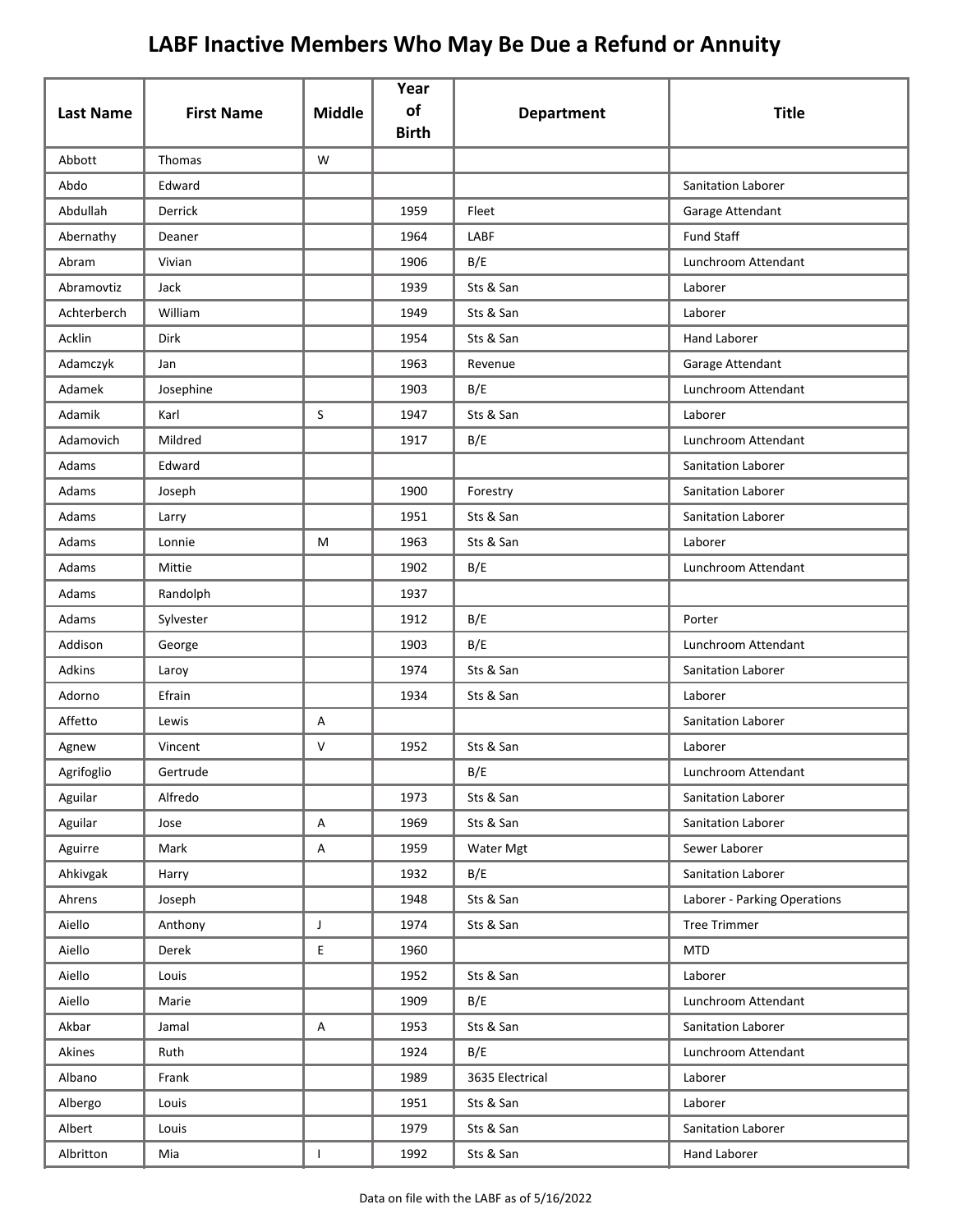| <b>Last Name</b> | <b>First Name</b> | <b>Middle</b> | Year<br>of<br><b>Birth</b> | <b>Department</b>       | <b>Title</b>                      |
|------------------|-------------------|---------------|----------------------------|-------------------------|-----------------------------------|
| Alcazar          | Reynaldo          |               | 1952                       | Sts & San               | Laborer                           |
| Alcock           | Bernard           | S             | 1956                       | Sts & San               | Laborer                           |
| Aleman           | Albert            | J             | 1951                       | Sts & San               | Laborer                           |
| Alexander        | Alice             |               | 1969                       | Sts & San               | General Laborer                   |
| Alexander        | Curtcine          |               | 1912                       | B/E                     | Sanitation Laborer                |
| Alexander        | Felix             |               | 1918                       |                         | Sanitation Laborer                |
| Alexander        | John              |               | 1931                       | 3338/3344/3346          | Laborer                           |
| Alexander        | Mary              |               | 1901                       | Health Dept 2532        | Maid                              |
| Alexander        | Robert            |               | 1958                       | Sts & San               | Asst Frm Lamp Maint               |
| Alexander        | Walter            | R             | 1905                       |                         |                                   |
| Alexander        | Willie            |               | 1942                       | Sts & San               | <b>Sanitation Worker Trainee</b>  |
| Alf              | Leroy             |               |                            |                         | Airport Laborer                   |
| Alford           | Leslie            | B             |                            | Fleet & Facility Mgt    | <b>Station Laborer</b>            |
| Ali              | Solomon           |               | 1922                       | Sts & San               | Laborer                           |
| Alioto           | Mary Ann          |               | 1907                       | B/E                     | Lunchroom Attendant               |
| Allen            | Annette           |               | 1937                       |                         | Attendant                         |
| Allen            | Earnest           |               | 1927                       | B/E                     | Sanitation Laborer                |
| Allen            | Emma              |               | 1918                       | B/E                     | Lunchroom Attendant               |
| Allen            | Emmett            |               | 1946                       | Sts & San               | Laborer                           |
| Allen            | Harold            |               | 1947                       | Sts & San               | Laborer                           |
| Allen            | Jimmie            | L             | 1941                       | B/E                     | Porter                            |
| Allen            | John              |               | 1898                       |                         | Laborer                           |
| Allen            | Johnny            |               | 1958                       | Sts & San               | Laborer                           |
| Allen            | Margaret          |               | 1886                       | B/E                     | Lunchroom Attendant               |
| Allen            | Neal              |               | 1924                       | Sts & San               | Laborer - Parking Operations      |
| Allen            | Robert            |               | 1949                       | Water Mgt               | Laborer                           |
| Allen            | Thomas            |               | 1982                       | Trans                   | Asphalt Laborer                   |
| Allen            | William           |               | 1916                       |                         | Attendant                         |
| Allen            | Willie            |               | 1909                       | 4201 Water Distribution | Laborer                           |
| Alleruzzo        | Robert            |               | 1954                       | Sts & San               | Laborer                           |
| Allison          | Marshall          |               | 1916                       |                         | Construction Laborer (Subforeman) |
| Allison          | Sarah             |               |                            |                         | Sanitation Laborer                |
| Almon            | Maggie            |               | 1923                       | B/E                     | Lunchroom Attendant               |
| Almonte          | Jose              |               | 1987                       | Sts & San               | Field Vehicle Investigator        |
| Alonso           | Oscar             | L             | 1952                       | Sts & San               | Weighmaster                       |
| Alonzo           | James             |               | 1941                       | Sts & San               | Laborer                           |
| Alpert           | <b>Brian</b>      |               | 1948                       | Sanitation 3449         | Asphalt Laborer                   |
| Alstrin          | Anna              |               | 1886                       | B/E                     | Lunchroom Attendant               |
| Alterio          | Sam               |               | 1933                       | B/E                     | Playground Attendant              |
| Altieri          | John              |               | 1948                       |                         |                                   |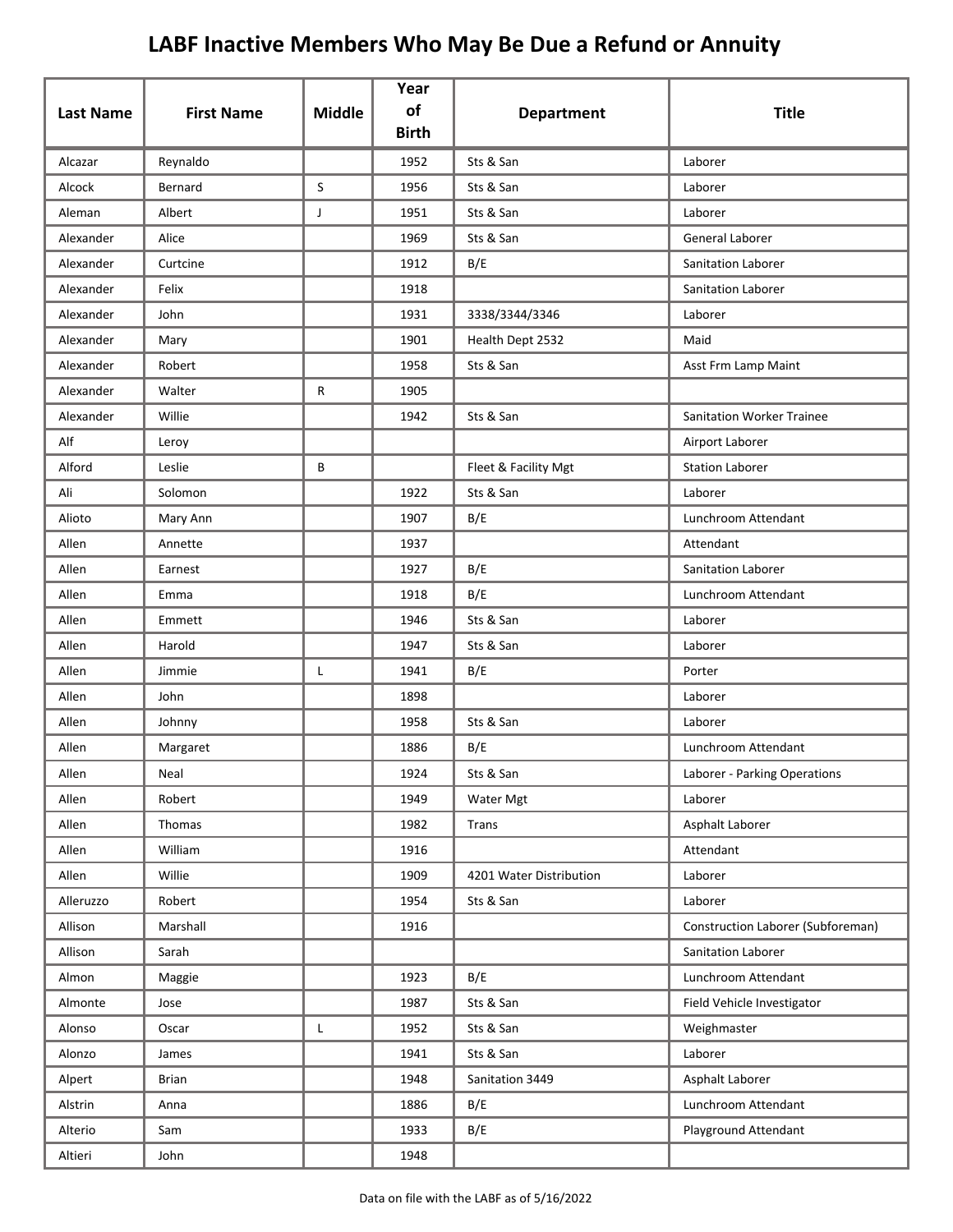| <b>Last Name</b> | <b>First Name</b> | <b>Middle</b> | Year<br>of<br><b>Birth</b> | <b>Department</b>        | <b>Title</b>                 |
|------------------|-------------------|---------------|----------------------------|--------------------------|------------------------------|
| Altieri          | William           |               | 1917                       | Sanitation 3330/3811     | Sanitation Laborer           |
| Alvarado         | Jose              |               | 1955                       | Sts & San                | Laborer                      |
| Alvarez          | Luiz              |               | 1940                       | Trans                    | Concrete Laborer             |
| Amarantos        | Terry             | $\mathsf T$   | 1958                       | Sts & San                | Laborer                      |
| Amari            | Anthony           |               | 1927                       |                          | <b>Tree Trimmer</b>          |
| Amato            | Alphonse          |               | 1938                       |                          | <b>Sanitation Laborer</b>    |
| Ambicki          | Helen             |               | 1914                       | B/E                      | Sanitation Laborer           |
| Ambos            | Robert            |               | 1947                       | Water Mgt                | Sewer Laborer                |
| Ambrose          | George            |               | 1938                       | B/E                      | Sanitation Laborer           |
| Amelio           | Nathan            |               | 1927                       |                          | Laborer                      |
| Amodeo           | Ralph             | Г             | 1948                       | Sts & San                | Laborer                      |
| Amrein           | Madelyn           |               | 1926                       | B/E                      | Lunchroom Attendant          |
| Anastasiou       | Paul              |               | 1943                       |                          | Asphalt Foreman              |
| Anaya            | Pablo             |               | 1964                       | Sts & San                | <b>Sanitation Laborer</b>    |
| Anders           | Esther            |               | 1924                       | B/E                      | Sanitation Laborer           |
| Anderson         | Albert            |               | 1957                       | Trans                    | Asphalt Laborer              |
| Anderson         | Charles           |               | 1968                       |                          | Asphalt Helper               |
| Anderson         | Frank             |               | 1931                       |                          | Laborer                      |
| Anderson         | Gertrude          |               | 1929                       | B/E                      | Sanitation Laborer           |
| Anderson         | Helen             |               | 1916                       | B/E                      | Lunchroom Attendant          |
| Anderson         | Katharina         |               | 1924                       | B/E                      | Lunchroom Attendant          |
| Anderson         | Leonard           |               |                            |                          | Sanitation Laborer           |
| Anderson         | Leota             |               |                            | <b>B/E 23 D&amp;E</b>    | Lunchroom Attendant          |
| Anderson         | Lizzie            |               | 1922                       | B/E                      | <b>RCC</b>                   |
| Anderson         | Louise            |               |                            | B/E 23                   | Sanitation Laborer           |
| Anderson         | Louise            |               | 1938                       |                          | Sanitation Laborer           |
| Anderson         | Mckinley          |               | 1943                       | Sts & San                | Laborer - Parking Operations |
| Anderson         | Mona              |               | 1931                       |                          | <b>Tree Trimmer</b>          |
| Anderson         | Norman            | $\mathsf{C}$  |                            |                          | Sanitation Laborer           |
| Anderson         | Ronald            |               | 1944                       | Sts & San                | Laborer                      |
| Anderson         | Rosalie           |               | 1905                       | B/E                      | Lunchroom Attendant          |
| Anderson         | S                 | $\mathsf T$   | 1932                       | <b>B/E HSL Spaulding</b> | Lunchroom Attendant          |
| Anderson         | Vernon            |               |                            |                          | Sanitation Laborer           |
| Anderson         | Walter            | L             | 1953                       | Fleet & Facility Mgt     | <b>Station Laborer</b>       |
| Anderson         | Zetta             |               | 1916                       | B/E                      |                              |
| Andjelic         | Steve             |               | 1927                       |                          | Laborer                      |
| Andretich        | Justine           |               | 1918                       | B/E                      | Cook                         |
| Andrews          | Eloyce            |               | 1925                       | B/E                      | Lunchroom Attendant          |
| Andrews          | Lawrence          |               |                            |                          | Sanitation Laborer           |
| Andruk           | Joseph            |               | 1943                       | Water Mgt                | Sewer Laborer                |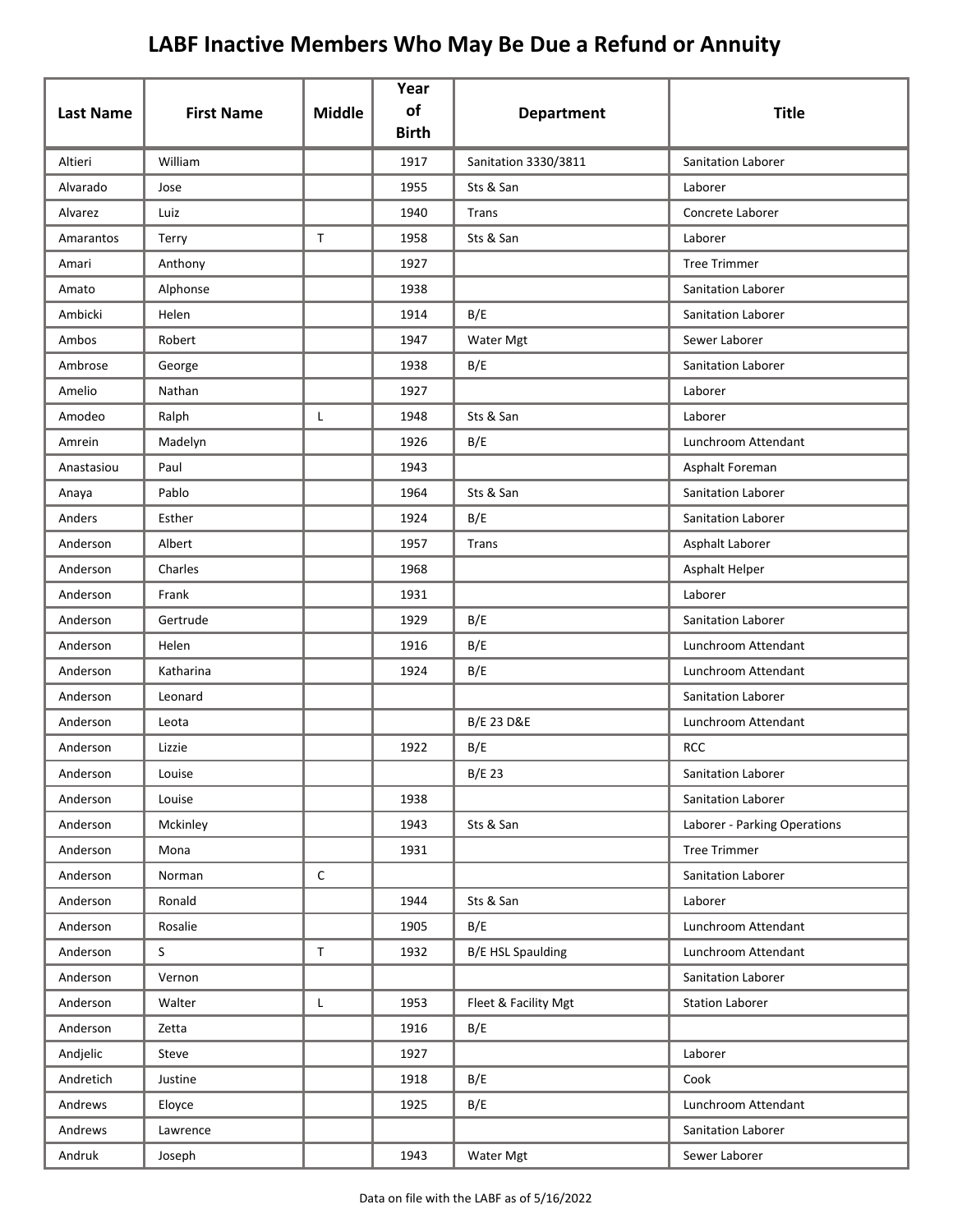| <b>Last Name</b> | <b>First Name</b> | <b>Middle</b> | Year<br>of   | <b>Department</b> | <b>Title</b>                 |
|------------------|-------------------|---------------|--------------|-------------------|------------------------------|
|                  |                   |               | <b>Birth</b> |                   |                              |
| Angelopoul       | Angel             |               | 1909         |                   | Sanitation Laborer           |
| Angelopoulos     | <b>Nick</b>       |               | 1947         | <b>Trans</b>      | Laborer                      |
| Angon            | Cruz              | Α             | 1984         | Sts & San         | General Laborer              |
| Angone           | Gertrude          |               | 1907         | B/E               | Lunchroom Attendant          |
| Anselmo          | Frank             |               | 1932         | Sts & San         | Laborer                      |
| Anstett          | Thomas            |               | 1951         | Sts & San         | Laborer                      |
| Antis            | Steve             |               |              |                   | Sanitation Laborer           |
| Antonello        | Jerry             |               |              |                   | Sanitation Laborer           |
| Antonello        | Jerry             |               | 1915         |                   | <b>Tree Trimmer</b>          |
| Antonowicz       | Craig             |               | 1956         | Sts & San         | Laborer - Parking Operations |
| Antosiak         | Rose              |               | 1919         | B/E               | Sanitation Laborer           |
| Apato            | Viola             |               | 1922         | B/E               | Sanitation Laborer           |
| Appel            | Ellen             |               | 1914         | B/E               | Lunchroom Attendant          |
| Aramburu         | Steve             |               | 1981         | Trans             | Concrete Laborer             |
| Arbaiza          | Jack              |               | 1954         | Sts & San         | Laborer                      |
| Archilla         | Ruben             |               | 1953         | Sts & San         | Laborer                      |
| Arckos           | Xavier            |               | 1964         | Sts & San         | Field Vehicle Investigator   |
| Arenson          | Frank             |               | 1942         | Water Mgt         | Sewer Laborer                |
| Arlitski         | Sophie            |               | 1918         | B/E               | Kitchen Attendant            |
| Armando          | Antonio           |               |              |                   | Sanitation Laborer           |
| Armento          | Caroline          |               | 1923         | B/E 23            | Lunchroom Attendant          |
| Armistead        | Edward            |               | 1917         | Sts & San         | Laborer                      |
| Armour           | Lamont            |               | 1941         | Water Mgt         | Sewer Laborer                |
| Armstrong        | Beulah            |               | 1924         |                   | Attendant                    |
| Armstrong        | Dennis            | М             | 1957         | Sts & San         | Laborer - Parking Operations |
| Armstrong        | Otis              |               | 1974         | Sts & San         | Sanitation Laborer           |
| Arndt            | Catherine         |               |              |                   | Sanitation Laborer           |
| Arnieri          | John              |               |              |                   | Sanitation Laborer           |
| Arocho           | Theresa           |               | 1959         | Fleet             | <b>Construction Laborer</b>  |
| Arquilla         | Joseph            |               | 1923         |                   | <b>Tree Trimmer</b>          |
| Arsier           | John              |               | 1917         |                   | Laborer                      |
| Artin            | George            |               | 1916         |                   | Laborer                      |
| Artis            | Flossie           |               | 1931         | B/E               | Lunchroom Attendant          |
| Arturi           | Carmela           | M             | 1901         | B/E               | Sanitation Laborer           |
| Arvanitis        | Peter             | $\mathsf T$   | 1935         | Water Mgt         | Sewer Laborer                |
| Arzola           | Virginio          |               | 1937         | Trans             | Asphalt Laborer              |
| Ashe             | Evelyn            | A             |              | B/E               | Lunchroom Attendant          |
| Ashford          | Earl              |               | 1945         | Sts & San         | Laborer - Parking Operations |
| Askew            | Pearl             | M             | 1934         | B/E               | Lunchroom Attendant          |
| Athans           | Josephine         |               | 1898         | B/E               | Lunchroom Attendant          |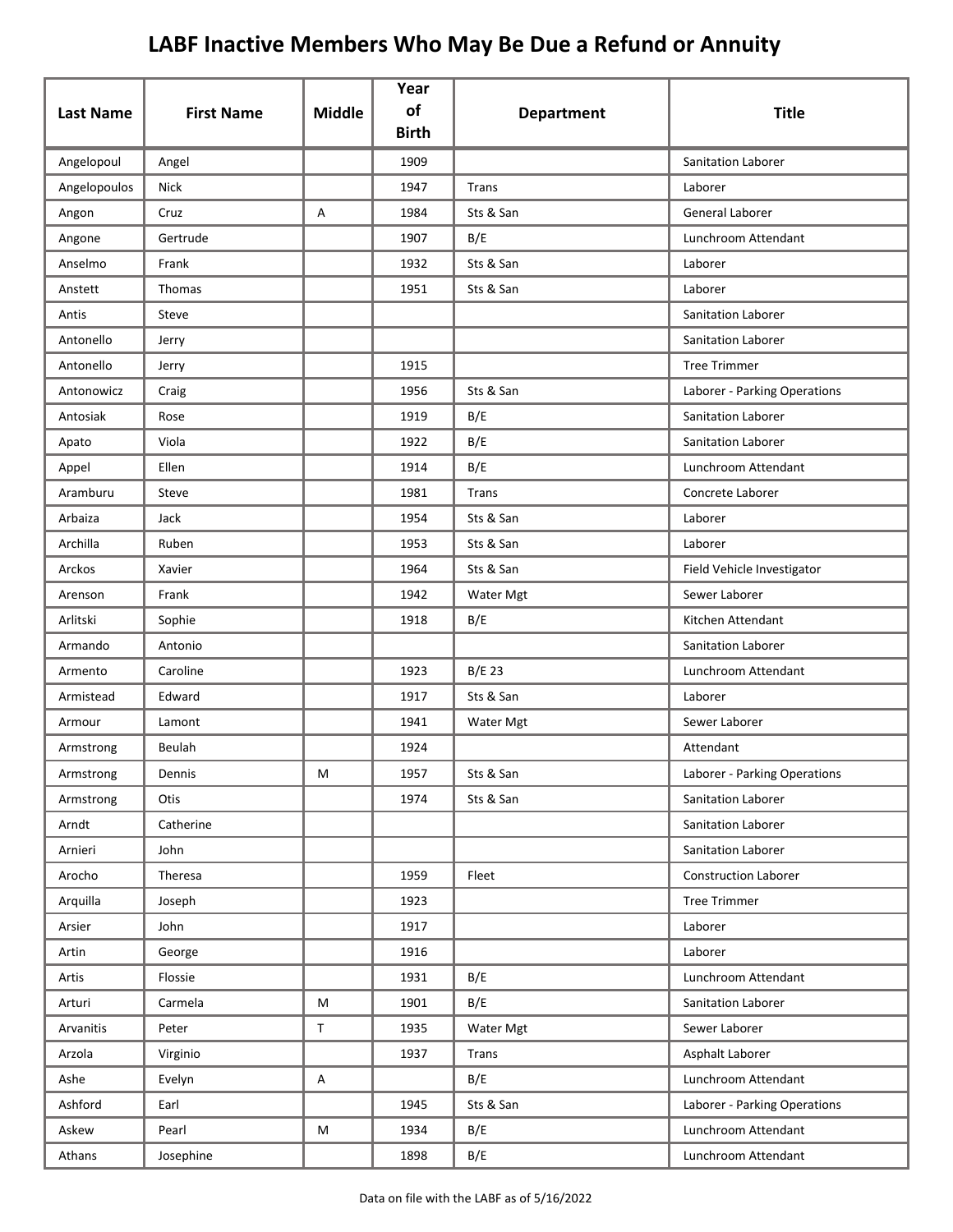| <b>Last Name</b> | <b>First Name</b> | <b>Middle</b> | Year<br>of<br><b>Birth</b> | <b>Department</b>            | <b>Title</b>                |
|------------------|-------------------|---------------|----------------------------|------------------------------|-----------------------------|
| Atiles           | Anastasio         |               | 1951                       |                              | Laborer                     |
| Atkins           | Bennie            |               |                            |                              | Sanitation Laborer          |
| Atkins           | Gladys            |               | 1929                       | B/E                          | Lunchroom Attendant         |
| Atterberry       | Early             | Α             | 1967                       | Sts & San                    | Sanitation Laborer          |
| Augle            | David             |               | 1937                       | Forestry 3801                | <b>Tree Trimmer</b>         |
| Aureales         | Benancio          |               | 1960                       | Sts & San                    | Laborer                     |
| Auriemma         | Peter             | R             | 1950                       | Sts & San                    | Laborer                     |
| Aurrichio        | Michael           |               | 1912                       | Sts & San                    | Laborer                     |
| Austin           | Arnold            |               | 1922                       | 3805 Forestry                | <b>Tree Trimmer</b>         |
| Austin           | Delbart           |               | 1931                       |                              | <b>Bath Attendant</b>       |
| Austin           | Frank             | H             | 1911                       | Water Mgt                    | Laborer                     |
| Austin           | Jimmie            |               |                            | <b>B/E HSL Marshall</b>      | Lunchroom Attendant         |
| Austin           | Perry             |               | 1944                       | Sts & San                    | Laborer                     |
| Avery            | Mamie             |               | 1896                       | B/E                          | Lunchroom Attendant         |
| Avila            | Pedro             |               | 1967                       | Fleet                        | Laborer                     |
| Aviles           | Edwardo           |               | 1958                       | Sts & San                    | Laborer                     |
| Avilez           | Natalia           |               | 1979                       | Aviation                     | Airport Operations Supvsr I |
| Azpaitia         | Sergio            |               | 1966                       | Trans                        | Asphalt Laborer             |
| Baader           | Helen             |               | 1898                       | B/E                          | Sanitation Laborer          |
| <b>Babcock</b>   | Alice             |               |                            |                              | Hospital Attendant          |
| <b>Babich</b>    | Jerry             |               |                            |                              | Sanitation Laborer          |
| Bach             | <b>Betty</b>      |               |                            | <b>BOE</b>                   | Sanitation Laborer          |
| Bachinski        | Evely             |               | 1912                       | B/E                          | Lunchroom Attendant         |
| Bacon            | Willie            |               | 1916                       |                              | Ward Superintendent         |
| Baczkowski       | Leonard           |               | 1917                       |                              | Sanitation Laborer          |
| Badalament       | Dominic           |               | 1907                       |                              | <b>Tree Trimmer</b>         |
| Bade             | Walter            |               | 1913                       |                              | Laborer                     |
| Baffoe           | Kevin             |               | 1983                       | Water Mgt                    | Op Eng C                    |
| <b>Baggett</b>   | Edward            |               | 1894                       |                              | Laborer                     |
| Bagnuold         | Bennie            |               | 1920                       |                              | Asphalt Helper              |
| Bagsby           | Richard           |               | 1949                       | Sts & San                    | Laborer                     |
| Bailey           | Angel             |               | 1981                       | Sts & San                    | Sanitation Laborer          |
| Bailey           | Clovis            |               | 1929                       | 3486 Sewers                  | <b>Construction Laborer</b> |
| Bailey           | Creamolia         |               | 1928                       | B/E                          | Sanitation Laborer          |
| Bailey           | Felton            |               |                            | B/E                          | Lunchroom Attendant         |
| Bailey           | William           |               | 1927                       | Sts & San                    | Laborer                     |
| Baird            | Karl              | E.            | 1958                       | Sts & San                    | Laborer                     |
| Bajorek          | Joseph            |               |                            |                              |                             |
| Baker            | Albert            |               | 1937                       | B/E 23 Mason and South Shore | Attendant                   |
| Baker            | Charles           |               | 1926                       |                              | Concrete Laborer            |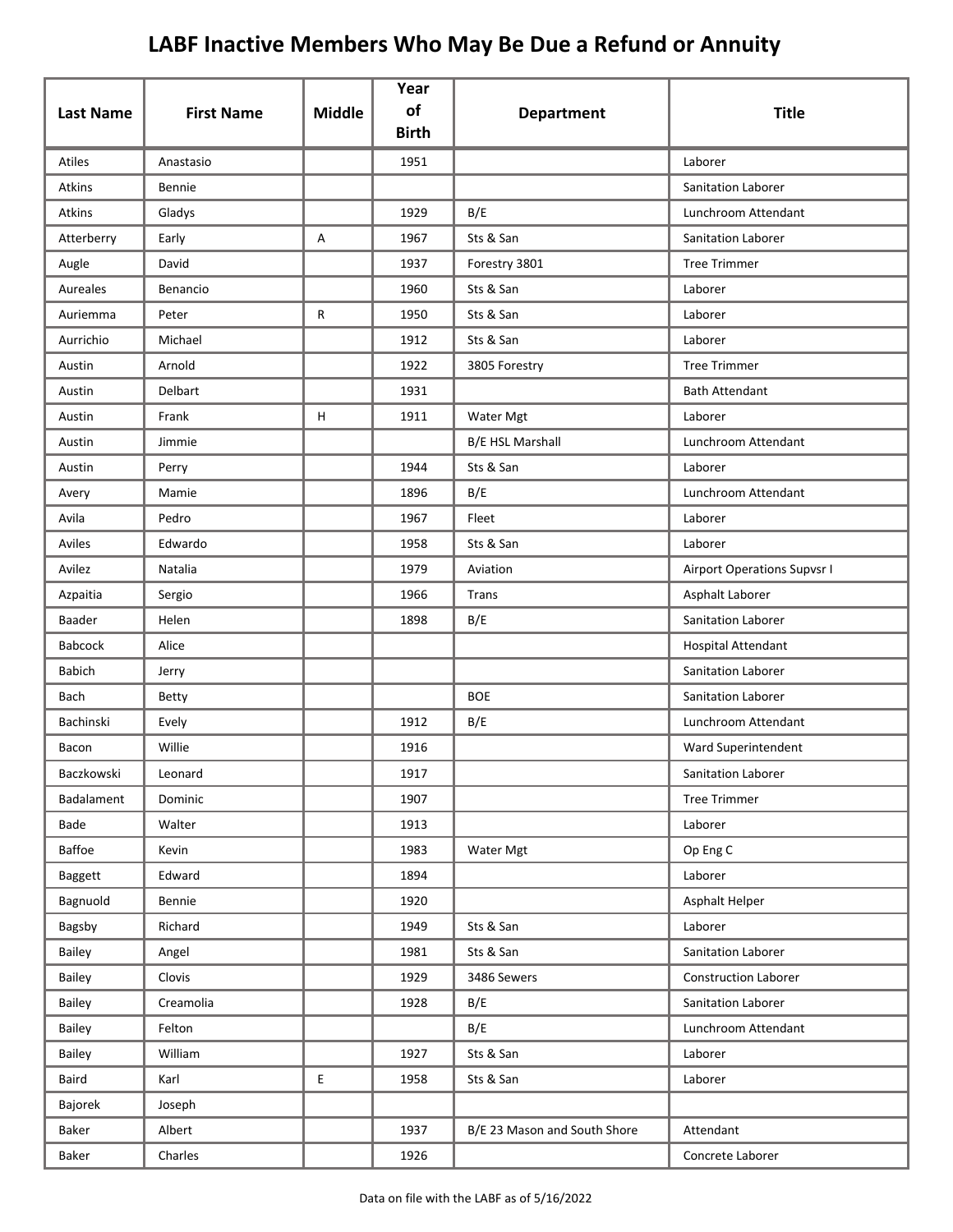| <b>Last Name</b>  | <b>First Name</b> | <b>Middle</b> | Year<br>of<br><b>Birth</b> | <b>Department</b> | <b>Title</b>                |
|-------------------|-------------------|---------------|----------------------------|-------------------|-----------------------------|
| Baker             | Dennis            |               |                            |                   | <b>Sanitation Laborer</b>   |
| Baker             | Juanita           |               | 1923                       | B/E               | Sanitation Laborer          |
| Baker             | Marie             |               | 1910                       | B/E               | Lunchroom Attendant         |
| Baker             | Mildred           |               | 1921                       | B/E               | <b>Sanitation Laborer</b>   |
| Baker             | Rose              |               | 1900                       | B/E               | Lunchroom Attendant         |
| Baker             | Samuel            |               |                            |                   | <b>Sanitation Laborer</b>   |
| Balasa            | Joseph            |               | 1948                       | Sts & San         | Laborer                     |
| Balaskovits       | Jason             | J             | 1993                       | Trans             | Laborer                     |
| <b>Balazs</b>     | Rose              |               | 1908                       | <b>B/E 52B</b>    | Lunchroom Attendant         |
| Baldello          | John              |               | 1898                       | 4203 WPX          | Sanitation Laborer          |
| Balthazar         | Augusta           | G             | 1957                       | Trans             | Asphalt Laborer             |
| Baluch            | Zorian            | O             | 1947                       |                   | Asphalt Laborer             |
| <b>Bandauskas</b> | Edward            |               | 1950                       | 3280 Construction | <b>Construction Laborer</b> |
| Bandmann          | Dorothy           |               | 1918                       | <b>MTS</b>        | Attendant                   |
| <b>Banks</b>      | Alice             |               | 1909                       | B/E               | Lunchroom Attendant         |
| <b>Banks</b>      | Cedric            |               | 1962                       | Water Mgt         | Sewer Laborer               |
| <b>Banks</b>      | Nicole            |               | 1977                       | Sts & San         | <b>Hand Laborer</b>         |
| <b>Banks</b>      | Saul              |               | 1928                       |                   |                             |
| Bannon            | Terrence          |               | 1881                       |                   |                             |
| Baranski          | Julia             |               | 1978                       | Sts & San         | <b>Hand Laborer</b>         |
| Barayev           | Nokha             |               | 1986                       | Trans             | Asphalt Laborer             |
| Barba             | Pierre            |               |                            |                   | Watchman                    |
| Barbaro           | Joseph            |               | 1972                       | Trans             | Concrete Laborer            |
| Barber            | Anna              |               | 1900                       | B/E               | Lunchroom Attendant         |
| Barbieri          | Raffaele          |               | 1893                       |                   | Laborer                     |
| Barbour           | Matthew           |               | 1970                       | 3316 Streets      | Watchman                    |
| Barca             | Vita Mary         | M             |                            | B/E HSL Taft      | Lunchroom Attendant         |
| Barcal            | Ernestine         |               | 1901                       | B/E               | Lunchroom Attendant         |
| Bard              | Joseph            |               | 1944                       | Forestry 3801     | Sanitation Laborer          |
| Barkauski         | Mildred           | Α             |                            | B/E 23 Lindblom   | Lunchroom Attendant         |
| Barker            | James             | P             | 1957                       | Sts & San         | Laborer                     |
| <b>Barkes</b>     | Mayme             |               |                            | B/E HSL           | Sanitation Laborer          |
| Barksdale         | Charles           | S             | 1977                       | Sts & San         | <b>Hand Laborer</b>         |
| Barksdale         | Herda             |               | 1914                       |                   | Laborer                     |
| Barksdale         | Lula              | C             | 1924                       | B/E               | Lunchroom Attendant         |
| <b>Barkulis</b>   | Theodore          |               |                            |                   | Sanitation Laborer          |
| <b>Barnes</b>     | Cleo              |               | 1932                       | B/E               | Sanitation Laborer          |
| <b>Barnes</b>     | Eddie             |               | 1948                       | Sts & San         | Laborer                     |
| Barnes            | John              |               |                            |                   | Sanitation Laborer          |
| <b>Barnes</b>     | Joseph            | L             | 1975                       |                   |                             |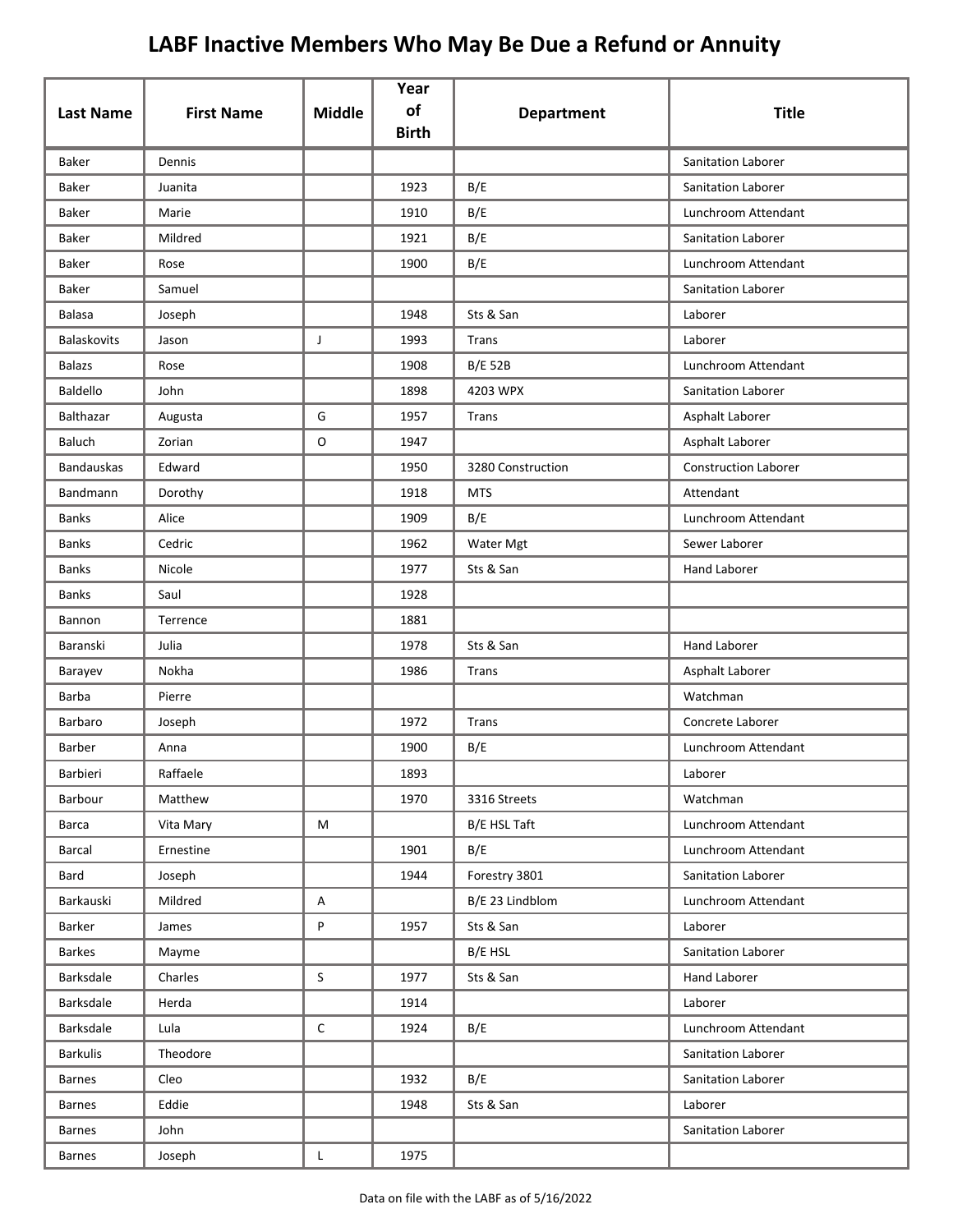|                  |                   |               | Year<br>of   |                   |                             |
|------------------|-------------------|---------------|--------------|-------------------|-----------------------------|
| <b>Last Name</b> | <b>First Name</b> | <b>Middle</b> | <b>Birth</b> | <b>Department</b> | <b>Title</b>                |
| <b>Barnes</b>    | Louise            |               | 1931         | B/E               | Lunchroom Attendant         |
| <b>Barnes</b>    | Mattie            |               | 1916         | B/E               | Lunchroom Attendant         |
| <b>Barnes</b>    | Michael           |               | 1960         | Sts & San         | <b>Tree Trimmer</b>         |
| <b>Barnett</b>   | Bonnie            |               | 1926         |                   | B/E Employee                |
| Barnette         | Cleo              |               | 1902         | B/E               | Lunchroom Attendant         |
| Barney           | Ronald            |               | 1946         | Sts & San         | Laborer                     |
| Baron            | Joseph            |               | 1896         |                   | Laborer                     |
| Barone           | Matt              |               | 1946         | Water Mgt         | Sewer Laborer               |
| Barr             | George            |               |              |                   | Sanitation Laborer          |
| Barr             | Thomas            |               | 1907         |                   | Laborer                     |
| Barreto          | Juan              |               |              |                   | Laborer                     |
| <b>Barrett</b>   | Alma              |               | 1928         |                   | Attendant                   |
| <b>Barrett</b>   | Charles           | L             | 1928         | Aviation          | Laborer                     |
| <b>Barrett</b>   | Lucille           |               | 1912         | B/E               | Lunchroom Attendant         |
| <b>Barrett</b>   | Raymond           |               |              |                   | Sanitation Laborer          |
| Barrigher        | Francis           |               |              |                   | Sanitation Laborer          |
| Barron           | John              |               | 1940         | Water Mgt         | Watchman                    |
| Barry            | Timothy           |               |              |                   | Sanitation Laborer          |
| Barson           | Ronald            |               | 1948         | Water Mgt         | Sewer Laborer               |
| Bartkiervicz     | Ted               |               |              |                   | Sanitation Laborer          |
| <b>Bartlett</b>  | Charles           |               |              |                   | Sanitation Laborer          |
| <b>Bartlett</b>  | Richard           |               | 1959         |                   | Laborer                     |
| Bartolo          | Charles           |               | 1964         |                   | Sanitation Laborer          |
| <b>Bartosik</b>  | Casimir           |               | 1918         |                   | <b>Hospitality Worker</b>   |
| Bartosik         | Robert            |               | 1948         | Sts & San         | Laborer                     |
| Bartoszewicz     | Frank             |               | 1892         |                   | Laborer                     |
| Barzola          | Galo              | E             | 1984         | Water Mgt         | Laborer Apprentice          |
| Baskin           | Steve             | M             | 1954         |                   | Laborer                     |
| Bassi            | Joseph            | E             | 1955         |                   | Laborer                     |
| Baston           | Luvenia           |               | 1916         | B/E               | Crip. Child Attendant       |
| <b>Bates</b>     | Grace             | $\mathsf C$   | 1888         | B/E               | Lunchroom Attendant         |
| <b>Bates</b>     | Jessie            |               | 1949         |                   |                             |
| <b>Batsakis</b>  | James             |               |              |                   | Sanitation Laborer          |
| Battaglia        | Joseph            |               |              |                   | Sanitation Laborer          |
| Battaglia        | Richard           | A             | 1946         | <b>Trans</b>      | Asphalt Laborer             |
| Battaglia        | Robert            |               | 1938         | Trans             | Asphalt Raker               |
| Battle           | Kimolin           | D             | 1964         | Sts & San         | Sanitation Laborer          |
| Baumbard         | Jack              |               | 1941         | Aviation          | <b>Construction Laborer</b> |
| Baumgartner      | Helen             |               | 1899         | B/E               | Lunchroom Attendant         |
| Bava             | Vincent           |               | 1944         | Trans             | Asphalt Laborer             |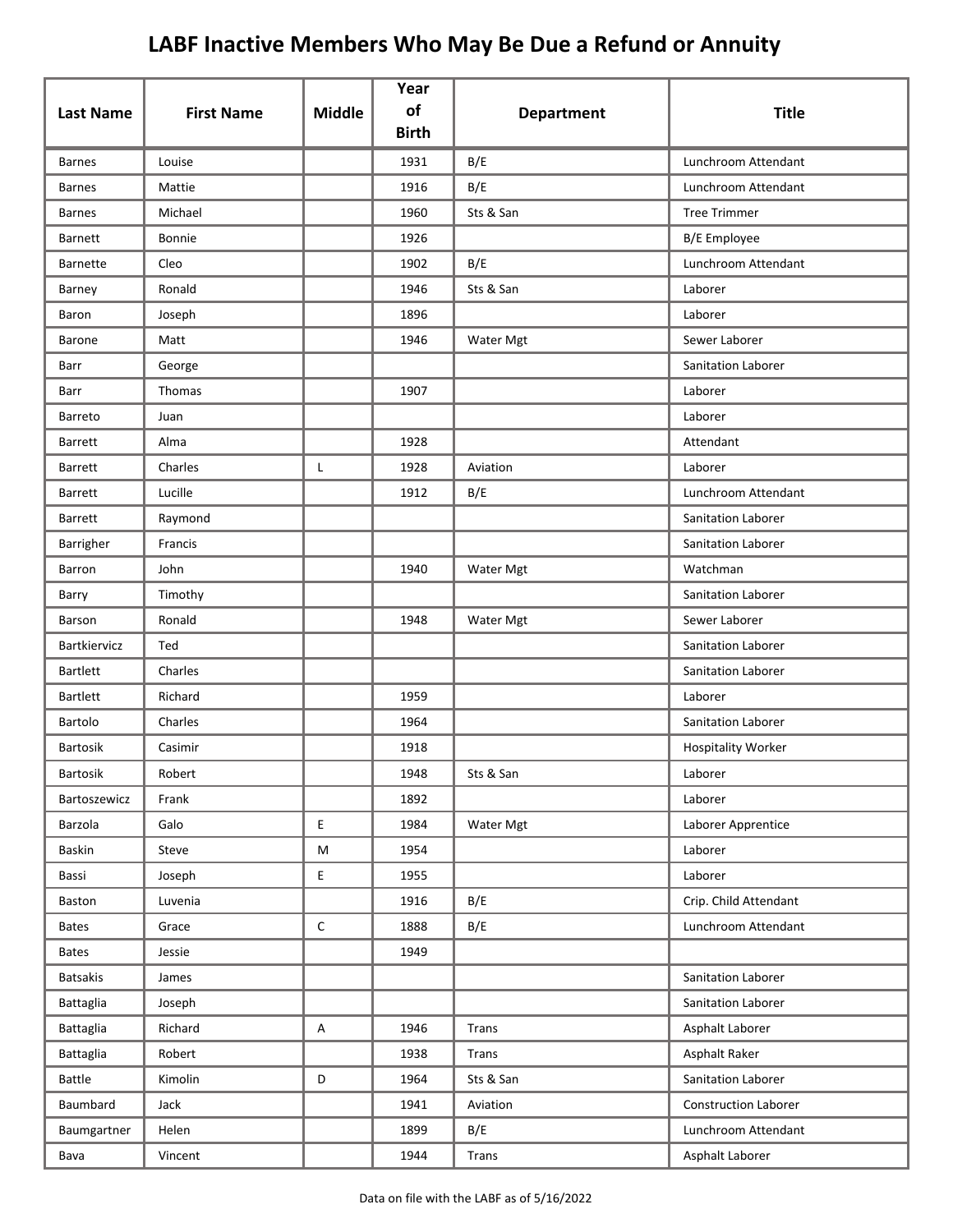|                  |                   |               | Year<br>of   |                         |                                     |
|------------------|-------------------|---------------|--------------|-------------------------|-------------------------------------|
| <b>Last Name</b> | <b>First Name</b> | <b>Middle</b> | <b>Birth</b> | <b>Department</b>       | <b>Title</b>                        |
| Baxter           | Ernest            |               | 1905         | Office Of Budget & Mgmt | Sewer Laborer                       |
| Baxter           | Evelyn            |               | 1912         | B/E                     | Lunchroom Attendant                 |
| Baxter           | Frank             |               |              | B/E                     | Board of Ed.                        |
| Baxter           | William           |               |              | B/E                     | B/E Employee                        |
| Baylen           | Linda             | S             | 1957         | Sts & San               | Field Vehicle Investigator          |
| <b>Baynes</b>    | Ozzie             |               | 1933         | Sts & San               | Motor Truck Driver and Cement Mixer |
| Beacham          | Anthony           |               | 1965         | unknown                 |                                     |
| Beal             | Robert            |               |              |                         | <b>Sanitation Laborer</b>           |
| Beasley          | Chauncey          | Α             | 1982         | Sts & San               | <b>Hand Laborer</b>                 |
| Beaty            | John              | E             | 1960         | Trans                   | Concrete Laborer                    |
| Beauford         | John              |               | 1933         |                         | Sewer Laborer                       |
| <b>Beck</b>      | George            | P             | 1903         | 3317 Sanitation         | Sanitation Laborer                  |
| Becker           | Tanya             |               | 1908         |                         | Attendant                           |
| Beckland         | Hermina           |               | 1914         | B/E                     | Lunchroom Attendant                 |
| Bedalow          | Joseph            | J             | 1958         | Trans                   | Concrete Laborer                    |
| Beebe            | Theodore          | S             | 1947         | Sts & San               | Laborer                             |
| Behenna          | Cleo              |               | 1934         | <b>BOE</b>              | Lunchroom Attendant                 |
| Behnke           | Paul              |               | 1892         |                         | Laborer                             |
| <b>Behounek</b>  | George            | $\mathsf{C}$  | 1936         | Sts & San               | <b>Toll Attendant</b>               |
| Behrendt         | Edward            | F             | 1913         | Water Mgt               | Laborer                             |
| <b>Behrens</b>   | Theodore          |               |              |                         |                                     |
| Belanger         | Elizabeth         |               | 1932         | Sts & San               | Laborer                             |
| Belka            | Charlotte         |               | 1917         | B/E                     | <b>Sanitation Laborer</b>           |
| Bell             | Alphonso          |               |              |                         | Sanitation Laborer                  |
| Bell             | Camey             |               | 1931         | Sts & San               | Laborer                             |
| Bell             | Charles           |               | 1984         |                         | Laborer                             |
| Bell             | Howard            |               | 1961         | Sts & San               | Laborer                             |
| Bell             | Joseph            | C             | 1927         | B/E HSL Lane High       | Lunchroom Attendant                 |
| Bell             | Mathew            |               |              |                         | Sanitation Laborer                  |
| Bell             | Robert            | L             |              | B/E HSL Lindblom        | Porter                              |
| Bell             | Ruby              |               | 1926         | B/E                     | Lunchroom Attendant                 |
| Bellamy          | Rose              |               | 1899         | B/E                     | Lunchroom Attendant                 |
| Belle            | Roger             | D             | 1955         |                         | <b>Tree Trimmer</b>                 |
| Belleson         | Charles           | Α             | 1911         | Park District           | Maintenance Man                     |
| Belluomini       | Marie             |               | 1897         | B/E                     | Lunchroom Attendant                 |
| Belmont          | Robert            |               | 1939         |                         | Sanitation Laborer                  |
| Belmonte         | Roger             |               | 1952         | Trans                   | Asphalt Helper                      |
| Belson           | Bernard           |               |              |                         | Sanitation Laborer                  |
| Benavides        | Lyle              |               | 1960         | Sts & San               | Laborer                             |
| Bender           | Mario             |               | 1958         |                         | Laborer                             |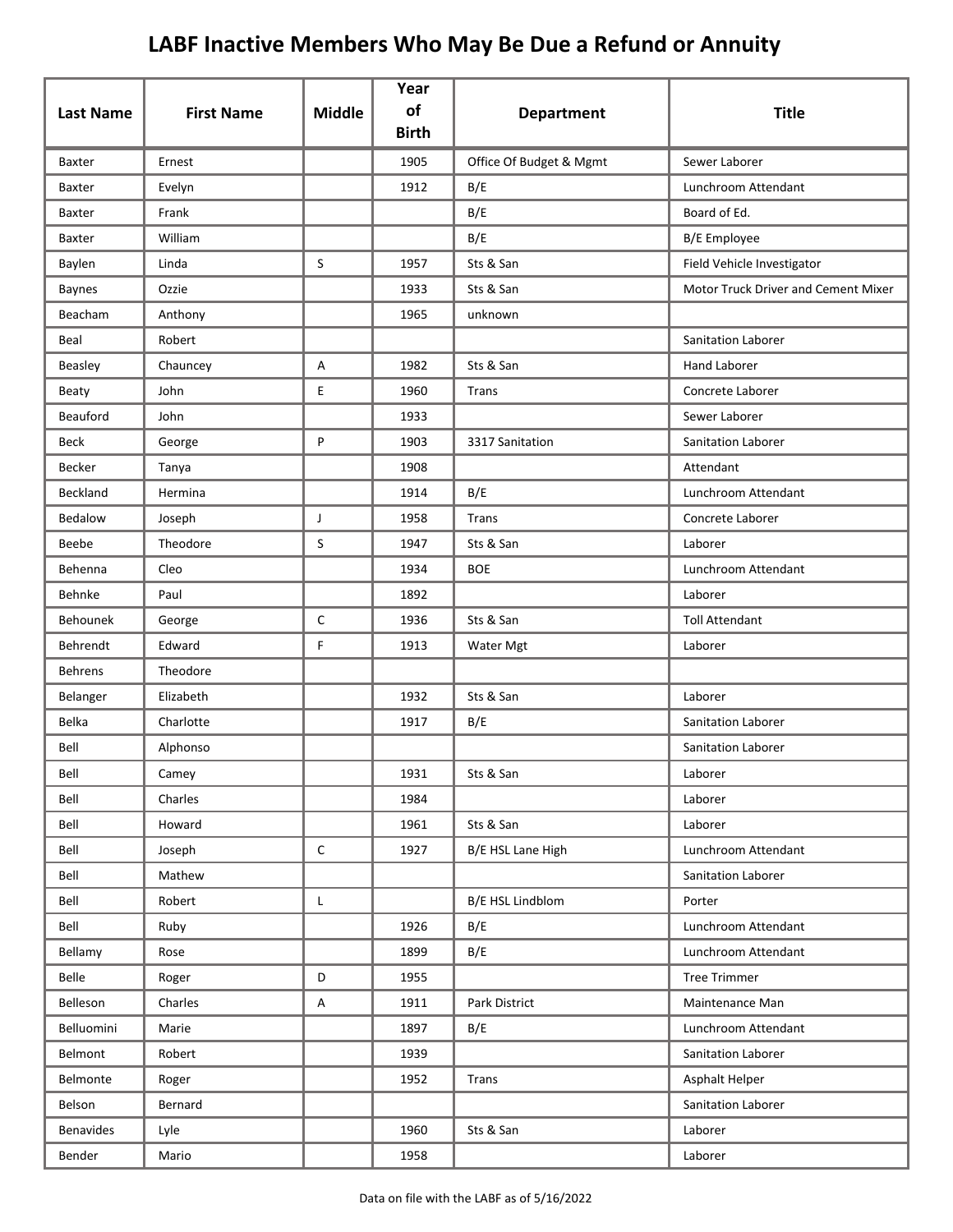|                  |                   |               | Year<br>of   |                          |                             |
|------------------|-------------------|---------------|--------------|--------------------------|-----------------------------|
| <b>Last Name</b> | <b>First Name</b> | <b>Middle</b> | <b>Birth</b> | <b>Department</b>        | <b>Title</b>                |
| Bender           | Shirley           |               |              |                          | <b>Sanitation Laborer</b>   |
| Benford          | Davis             |               | 1919         | Forestry 3801            | Laborer                     |
| Benicke          | Irene             |               | 1918         |                          | <b>Tree Trimmer</b>         |
| Benitez          | Frank             |               | 1928         | Sts & San                | Laborer                     |
| Bennett          | Ellurena          |               | 1913         | B/E                      | Lunchroom Attendant         |
| Bennett          | James             | E             | 1949         | Sts & San                | Laborer                     |
| Bennett          | John              | Г             | 1945         | Trans                    | Concrete Laborer            |
| Bensinger        | Agnes             |               | 1909         | B/E                      | Sewer Laborer               |
| Benson           | James             | N             | 1919         | Water Mgt                | Laborer                     |
| Benton           | Mitchell          |               | 1948         | Sts & San                | Laborer                     |
| Berado           | Virginia          |               | 1910         | B/E                      | Lunchroom Attendant         |
| Berezowski       | Steven            | J             | 1948         | Trans                    | Asphalt Laborer             |
| Berger           | Myron             |               | 1939         |                          | <b>Sanitation Laborer</b>   |
| Bergman          | Julia             | $\vee$        |              | <b>B/S HSL Spaulding</b> | Lunchroom Attendant         |
| Berlanga         | Joseph            | Α             | 1971         | Sts & San                | Sanitation Laborer          |
| Berlin           | Carl              |               | 1903         |                          | Sanitation Laborer          |
| Bernacki         | Michael           | H             | 1955         | Sts & San                | Laborer                     |
| Bernal           | Marshall          |               | 1948         | Sts & San                | Laborer                     |
| Bernard          | Raymond           |               | 1928         |                          | Watchman                    |
| Bernatz          | Mabel             |               | 1897         | B/E                      | Lunchroom Attendant         |
| Bernhardt        | William           |               | 1938         | Water Mgt                | Laborer                     |
| Berns            | Paul              |               | 1936         | 3350 Sts and San         | Laborer                     |
| Bernstein        | Nellie            |               | 1889         | B/E                      | Lunchroom Attendant         |
| Berry            | Mary              |               |              | <b>B/E 23 D&amp;E</b>    | Lunchroom Attendant         |
| Berry            | Mervin            |               |              |                          | Sanitation Laborer          |
| Bertino          | James             |               | 1944         |                          | <b>MTD</b>                  |
| Bertrand         | Francois          |               | 1949         | Sts & San                | Laborer                     |
| Bertucci         | Bruno             |               | 1945         | Forestry 3315            | Park Laborer                |
| Beske            | Frank             |               | 1974         |                          | Laborer                     |
| Bess             | Charles           |               |              |                          | Sanitation Laborer          |
| Bessler          | William           |               |              |                          | Sanitation Laborer          |
| Best             | Kenneth           |               | 1921         | 4201 Water Dept.         | Laborer                     |
| Bester           | Frank             | L             | 1936         | B/E                      | Lunchroom Attendant         |
| Better           | Bernard           |               | 1947         | Water Mgt                | Sewer Laborer               |
| Beuck            | Milton            | R             | 1945         | Water Mgt                | <b>Construction Laborer</b> |
| Beyak            | Rosemary          |               | 1932         | B/E                      | Sanitation Laborer          |
| Beyer            | Patrick           | R             | 1957         | Trans                    | Asphalt Laborer             |
| Beym             | Sony              |               | 1906         |                          | Laborer                     |
| Bickel           | Alfrieda          |               | 1917         | B/E                      | Lunchroom Attendant         |
| Bickerton        | Allen             |               | 1960         | <b>Trans</b>             | Concrete Laborer            |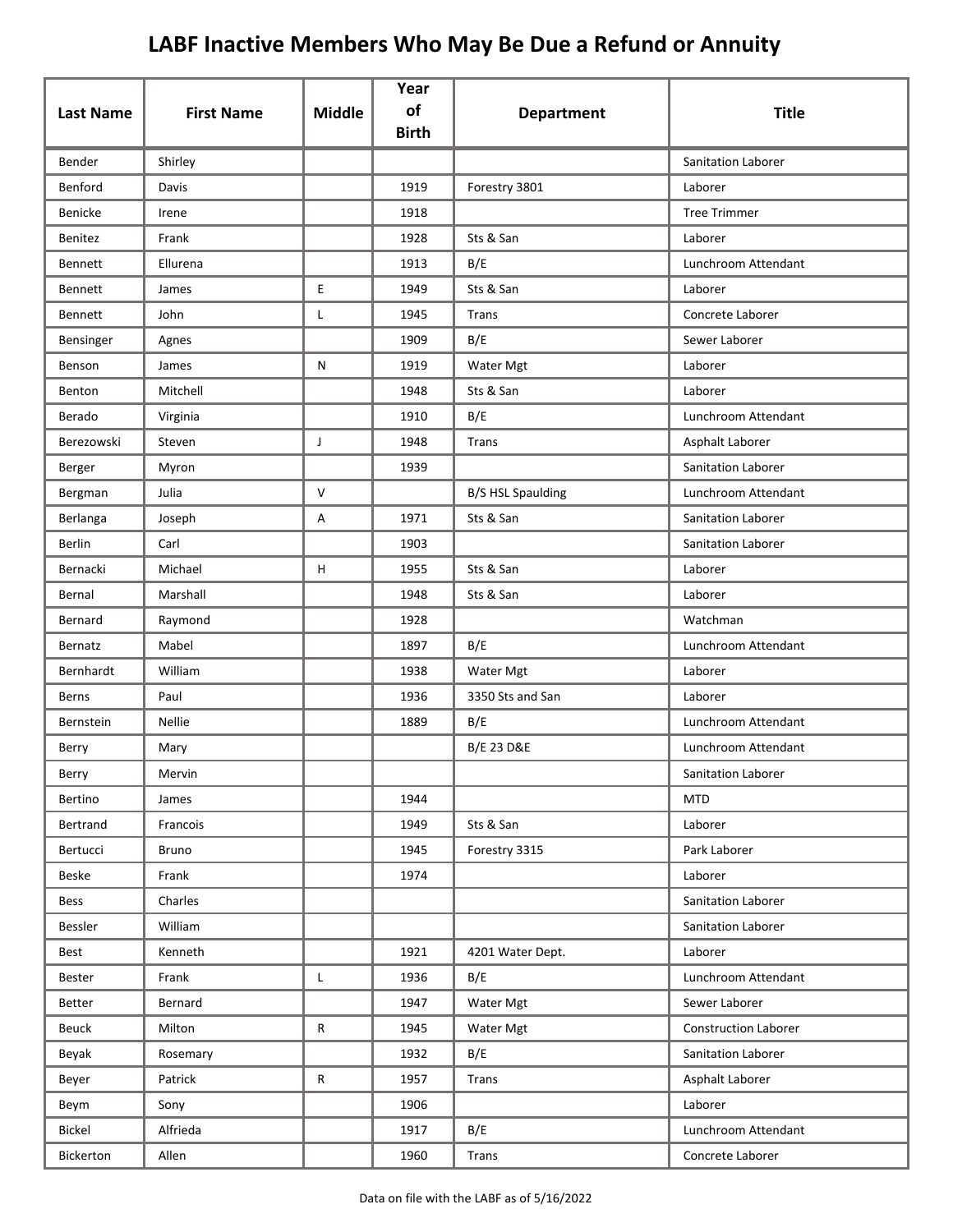| <b>Last Name</b> | <b>First Name</b> | <b>Middle</b>                              | Year<br>of<br><b>Birth</b> | <b>Department</b> | <b>Title</b>                |
|------------------|-------------------|--------------------------------------------|----------------------------|-------------------|-----------------------------|
| <b>Biede</b>     | Ronald            | S                                          | 1944                       | <b>Trans</b>      | Asphalt Laborer             |
| Bielawski        | Walter            | $\mathsf F$                                | 1953                       | Sts & San         | Laborer                     |
| <b>Biggs</b>     | Lonnie            |                                            | 1945                       | Trans             | Concrete Laborer            |
| <b>Biggs</b>     | Susan             |                                            | 1931                       | B/E               | Lunchroom Attendant         |
| <b>Billups</b>   | Jannie            | P                                          | 1940                       |                   | <b>B/E</b> Employee         |
| <b>Billups</b>   | Rufus             | E                                          | 1929                       | Sts & San         |                             |
| Bilski           | John              | R                                          | 1960                       | Sts & San         | Sanitation Laborer          |
| Binion           | Sam               |                                            | 1984                       |                   |                             |
| Bird             | Marie             |                                            | 1914                       | B/E               | Lunchroom Attendant         |
| Birt             | John              |                                            | 1956                       | Water Mgt         | <b>Station Laborer</b>      |
| <b>Bischoff</b>  | Keith             |                                            | 1963                       | Water Mgt         | Sewer Laborer               |
| Bishop           | Gustava           |                                            | 1909                       | B/E               | Lunchroom Attendant         |
| <b>Black</b>     | <b>Brian</b>      |                                            | 1964                       | Trans             | Concrete Laborer            |
| <b>Black</b>     | Helen             |                                            | 1938                       | B/E               | Sanitation Laborer          |
| <b>Black</b>     | Michael           |                                            | 1960                       | Sts & San         | Laborer                     |
| Blackman         | Sheldon           |                                            |                            |                   | Sanitation Laborer          |
| Blaha            | John              |                                            | 1918                       |                   | Laborer                     |
| Blair            | Thomas            |                                            | 1934                       | B/E               | Lunchroom Attendant         |
| Blake            | Sammie            |                                            | 1933                       | Trans             | Asphalt Laborer             |
| Blakely          | Marshall          |                                            | 1938                       | Sts & San         | Laborer                     |
| Blakely          | Willie            |                                            | 1924                       | B/E               | Porter                      |
| Blanchard        | Willard           |                                            | 1942                       | 3801 Forestry     | Sanitation Laborer          |
| Blanchfild       | Michael           |                                            | 1947                       | Water Mgt         | Laborer                     |
| Bland            | Robert            |                                            | 1933                       |                   | <b>Hospital Helper</b>      |
| Blankenship      | Carl              |                                            | 1964                       | Sts & San         | Laborer                     |
| Blanton          | Edith             | $\mathsf{E}% _{0}\left( \mathsf{E}\right)$ | 1960                       | Water Mgt         | <b>Construction Laborer</b> |
| <b>Blanton</b>   | Lillie            |                                            | 1919                       | B/E               | Concrete Laborer            |
| Blasi            | Michael           |                                            | 1943                       | Trans             | Asphalt Foreman             |
| Blissit          | Latonya           | M                                          | 1978                       | Sts & San         | Hand Laborer                |
| Block            | Mildred           |                                            | 1940                       | B/E               | Sanitation Laborer          |
| Blomstrand       | George            | $\mathsf{R}$                               | 1947                       | Sts & San         | Laborer                     |
| Blonsky          | Peter             |                                            | 1959                       | Water Mgt         | Sewer Laborer               |
| Bloom            | Ester             |                                            | 1905                       | B/E               | Lunchroom Attendant         |
| Blount           | Byron             | J                                          | 1975                       | Sts & San         | Hand Laborer                |
| Blue             | Columbus          |                                            | 1904                       | 3325 Sanitation   | Sanitation Laborer          |
| Bluestein        | Ronald            | $\mathsf S$                                | 1948                       | Trans             | Asphalt Laborer             |
| Boarman          | George            |                                            |                            |                   | Sanitation Laborer          |
| Bobo             | Adolphus          |                                            | 1922                       | Sts & San         | <b>MTD</b>                  |
| Bobo             | Shelia            |                                            | 1966                       | Sts & San         | Sanitation Laborer          |
| Bochenek         | Virgina           |                                            | 1916                       | B/E               | Sanitation Laborer          |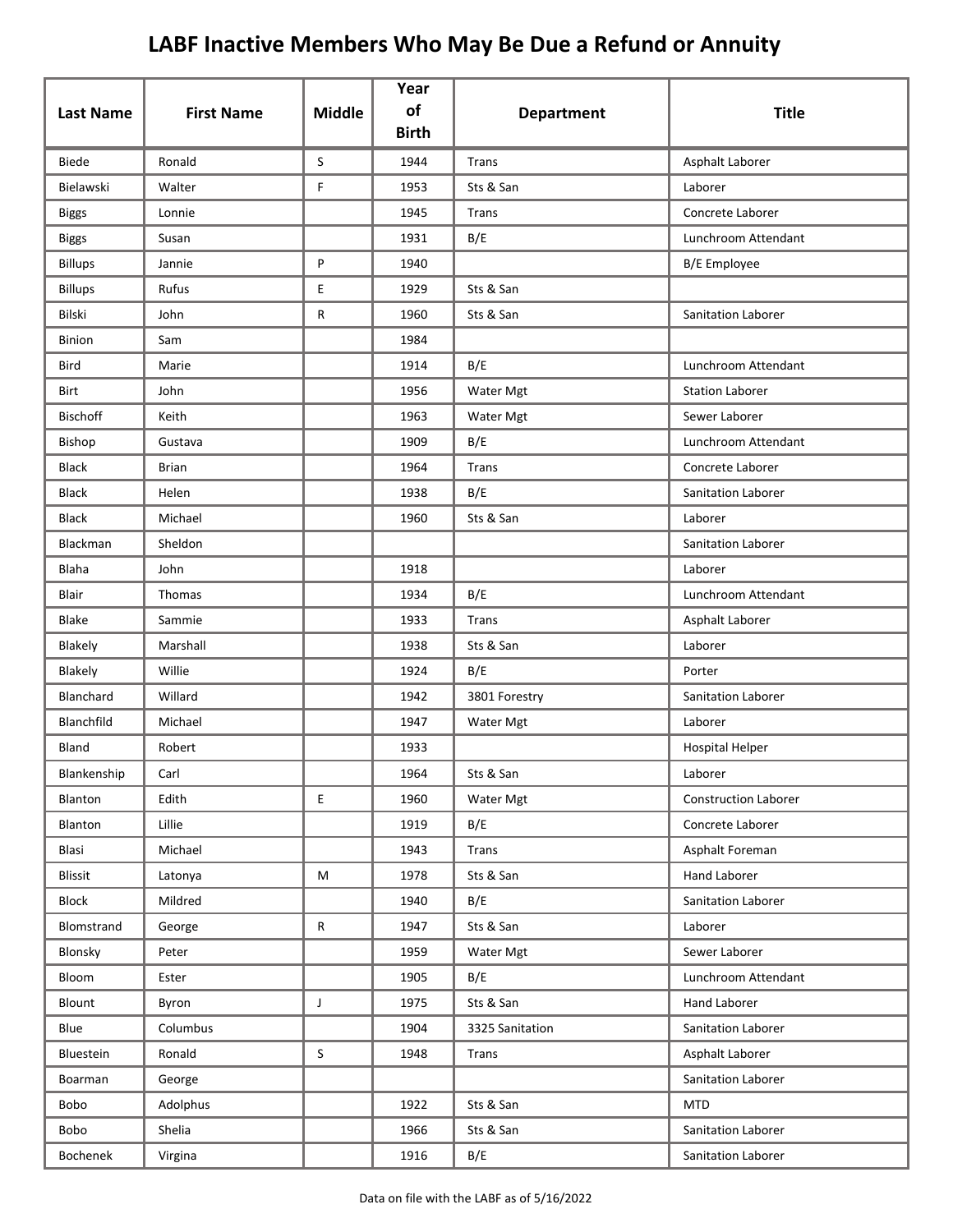| <b>Last Name</b> | <b>First Name</b> | <b>Middle</b> | Year<br>of   | <b>Department</b>       | <b>Title</b>              |
|------------------|-------------------|---------------|--------------|-------------------------|---------------------------|
|                  |                   |               | <b>Birth</b> |                         |                           |
| Bockel           | Nancy             | M             |              | B/E HSL Lane High       | Lunchroom Attendant       |
| Bockhol          | Raymond           | F             | 1955         | Sts & San               | Laborer                   |
| Boesch           | Elmer             |               |              |                         |                           |
| Bogan            | Harry             |               | 1928         | Sts & San               | Laborer                   |
| Bogan            | Richard           | F             | 1932         | Sts & San               | Laborer                   |
| Bogdanowic       | Leonard           |               | 1930         | 3805 Forestry           | <b>Tree Trimmer</b>       |
| Bohan            | Anna              |               | 1886         | B/E                     | Lunchroom Attendant       |
| Bohm             | Charles           |               | 1938         | Aviation                | Laborer                   |
| Bolda            | Anton             |               | 1907         |                         | Sanitation Laborer        |
| <b>Bolin</b>     | Frank             | A             | 1947         | Water Mgt               | Laborer                   |
| <b>Bolling</b>   | Vegan             |               | 1937         | B/E                     | Sanitation Laborer        |
| Bolokowicz       | Katherine         |               |              | <b>B/E Washington</b>   | <b>Sanitation Laborer</b> |
| Bombacino        | Joseph            | J             | 1953         | Sts & San               | Laborer                   |
| Bonadonna        | Michael           |               | 1955         | Office Of Budget & Mgmt | Sewer Laborer             |
| Bonafede         | Michael           | J             | 1945         | Forestry 3806           | Laborer                   |
| Bonarigo         | Frank             | Α             | 1944         | Water Mgt               | Laborer                   |
| Bond             | Zannie            |               | 1940         | <b>B/E HSL Cregier</b>  | Lunchroom Attendant       |
| <b>Bonds</b>     | Albert            |               | 1937         | B/E                     | Sanitation Laborer        |
| Boney            | Leo               |               | 1934         | Sts & San               | Laborer                   |
| Bongovanni       | James             | P             | 1947         | Sts & San               | Laborer                   |
| <b>Bonk</b>      | Allen             | Α             | 1944         |                         | Sts. Laborer              |
| Bonkowski        | Estelle           |               |              |                         | Sanitation Laborer        |
| Bonner           | Elvira            |               | 1932         | B/E                     | Lunchroom Attendant       |
| Bonomo           | Raymond           | W             | 1947         | Sts & San               | Laborer                   |
| Booker           | Fredrick          |               | 1971         | Sts & San               | Sanitation Laborer        |
| Boope            | Josephine         | н             | 1920         | B/E                     | Lunchroom Attendant       |
| Boor             | Irene             |               | 1919         | B/E                     | Sanitation Laborer        |
| Booth            | Samuel            | E             | 1913         | B/E                     | <b>B/E</b> Employee       |
| Borge            | Richard           |               | 1932         |                         | <b>Tree Trimmer</b>       |
| <b>Borges</b>    | David             |               | 1961         | Sts & San               | Laborer                   |
| <b>Borges</b>    | Ethel             |               | 1901         | B/E                     | Lunchroom Attendant       |
| Borkowski        | William           | J             |              |                         | <b>Sanitation Laborer</b> |
| Borntraege       | Dennis            |               | 1944         | Water Mgt               | Sewer Laborer             |
| Borodkin         | Milton            |               | 1910         |                         | Sanitation Laborer        |
| Borosak          | Thomas            |               | 1956         | Sts & San               | Laborer                   |
| Borowski         | Dan               | E             | 1964         | Sts & San               | Laborer                   |
| Borowski         | Nathaniel         |               | 1987         |                         |                           |
| <b>Bosco</b>     | Joseph            |               | 1915         | Water Mgt               | Laborer                   |
| Bosco            | Silverio          |               | 1909         |                         | Asphalt Helper            |
| Bosco            | Victor            |               | 1932         |                         | Concrete Laborer          |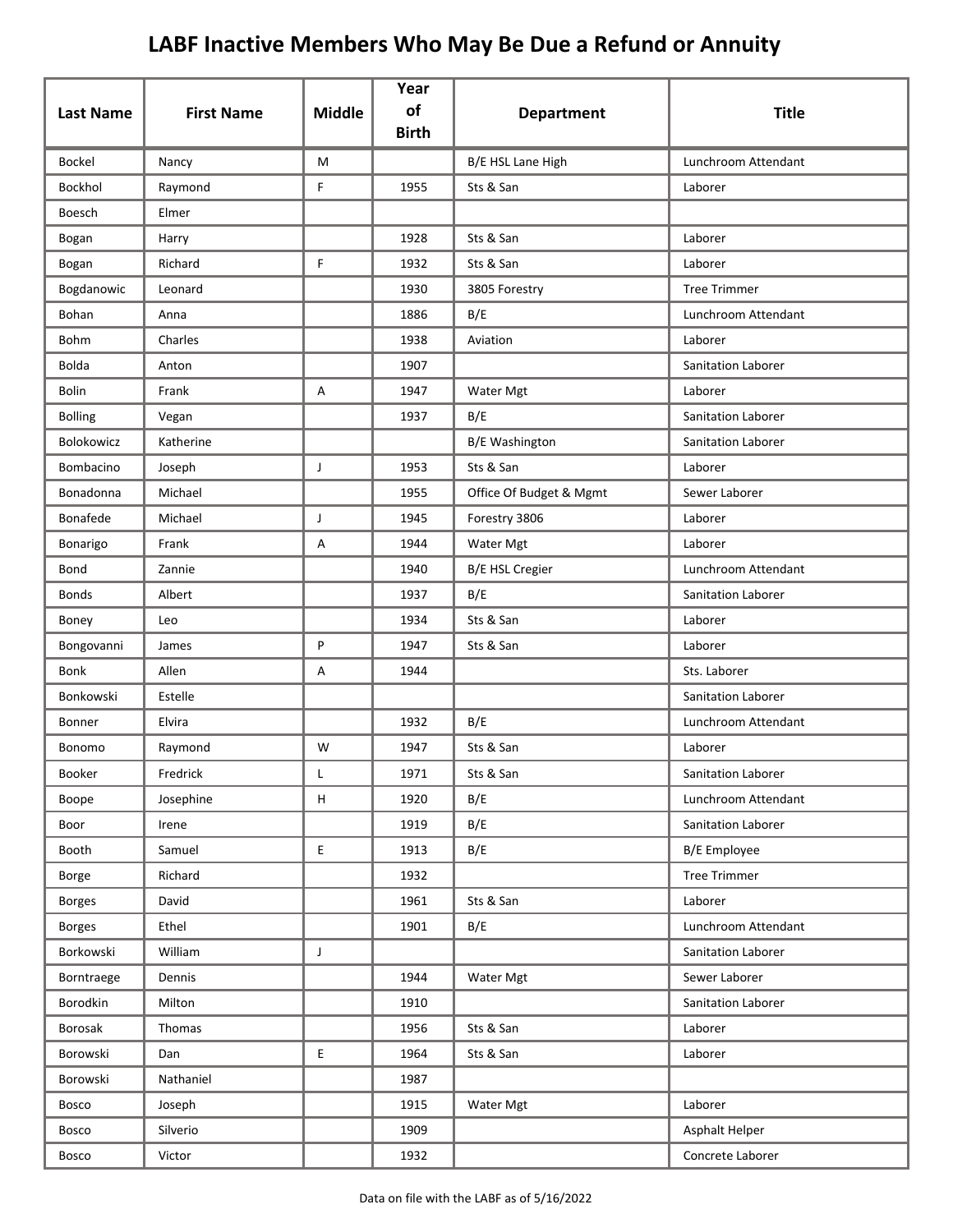| <b>Last Name</b>  | <b>First Name</b> | <b>Middle</b> | Year<br>of<br><b>Birth</b> | <b>Department</b> | <b>Title</b>           |
|-------------------|-------------------|---------------|----------------------------|-------------------|------------------------|
| Boskovich         | Kent              |               | 1961                       | Trans             | Asphalt Laborer        |
| <b>Bosshart</b>   | David             |               | 1959                       | Sts & San         | Laborer                |
| Boston            | Emmett            |               | 1932                       | B/E               | Sanitation Laborer     |
| Bostrom           | Mildred           |               | 1908                       | B/E               | Lunchroom Attendant    |
| Both              | <b>Brian</b>      | L             | 1959                       | Trans             | Concrete Laborer       |
| <b>Botica</b>     | John              |               | 1927                       | 3311 Sanitation   |                        |
| Bottcher          | Eric              |               | 1951                       |                   | <b>Station Laborer</b> |
| <b>Bouchikas</b>  | Stella            |               | 1914                       | B/E               | Sanitation Laborer     |
| Boughton          | Alex              | D             | 1961                       |                   | Laborer                |
| <b>Boulahanis</b> | George            | $\mathsf{T}$  |                            | 3350 & 3435       | Sanitation Laborer     |
| <b>Boundas</b>    | <b>Thomas</b>     |               | 1901                       |                   | Sanitation Laborer     |
| Boutin            | Mary              | E             | 1899                       | B/E               | Lunchroom Attendant    |
| Bovengo           | Lorenzo           |               |                            |                   |                        |
| Bowen             | Henry             |               | 1871                       |                   |                        |
| Bowen             | Jessie            | J             | 1927                       | B/E               | Lunchroom Attendant    |
| Bowen             | Thomas            | M             | 1954                       | Water Mgt         | Sewer Laborer          |
| Bower             | Eric              |               | 1951                       | Sts & San         | Laborer                |
| Bowker            | Frances           |               |                            | B/E               | Lunchroom Attendant    |
| Bowman            | Albert            |               | 1909                       |                   | Sanitation Laborer     |
| Bowman            | <b>Betty</b>      | J             | 1933                       | B/E               | Sanitation Laborer     |
| Bowman            | James             |               | 1897                       | B/E               | Playground Attendant   |
| Boyce             | Edward            |               | 1893                       |                   | Laborer                |
| Boyce             | Lorraine          |               | 1919                       | B/E               | Lunchroom Attendant    |
| Boyd              | Daniel            | $\mathsf O$   | 1950                       |                   | <b>Tree Trimmer</b>    |
| Boyd              | Edward            |               | 1912                       | 3341 Sanitation   | Sanitation Laborer     |
| Boyd              | Joe               | L             | 1937                       | Sts & San         | Laborer                |
| Boyd              | Leonard           | F             | 1926                       | B/E               | Playground Attendant   |
| Boykin            | John              |               | 1915                       | B/E               | Sanitation Laborer     |
| Boylan            | <b>Brigid</b>     |               | 1914                       | B/E               | Lunchroom Attendant    |
| Boyle             | Edith             |               | 1891                       | B/E               | Lunchroom Attendant    |
| Boyle             | James             |               | 1885                       |                   | Laborer                |
| Boyle             | James             | G             | 1961                       | Sts & San         | Laborer                |
| Boyle             | John              |               | 1925                       |                   | Laborer                |
| Boyle             | John              | R             | 1936                       | Sts & San         | Laborer                |
| Boyle             | Richard           | B             | 1949                       |                   | Laborer                |
| Boyle             | William           |               | 1945                       | Sts & San         | Laborer                |
| Bozeman           | Pearl             |               | 1913                       | B/E               | Lunchroom Attendant    |
| Bozinovich        | Joseph            |               | 1921                       |                   | Asphalt Laborer        |
| Bozzi             | Jerry             |               |                            |                   | Garage Attendant       |
| Bracey            | Miranda           |               | 1907                       | B/E               | Lunchroom Attendant    |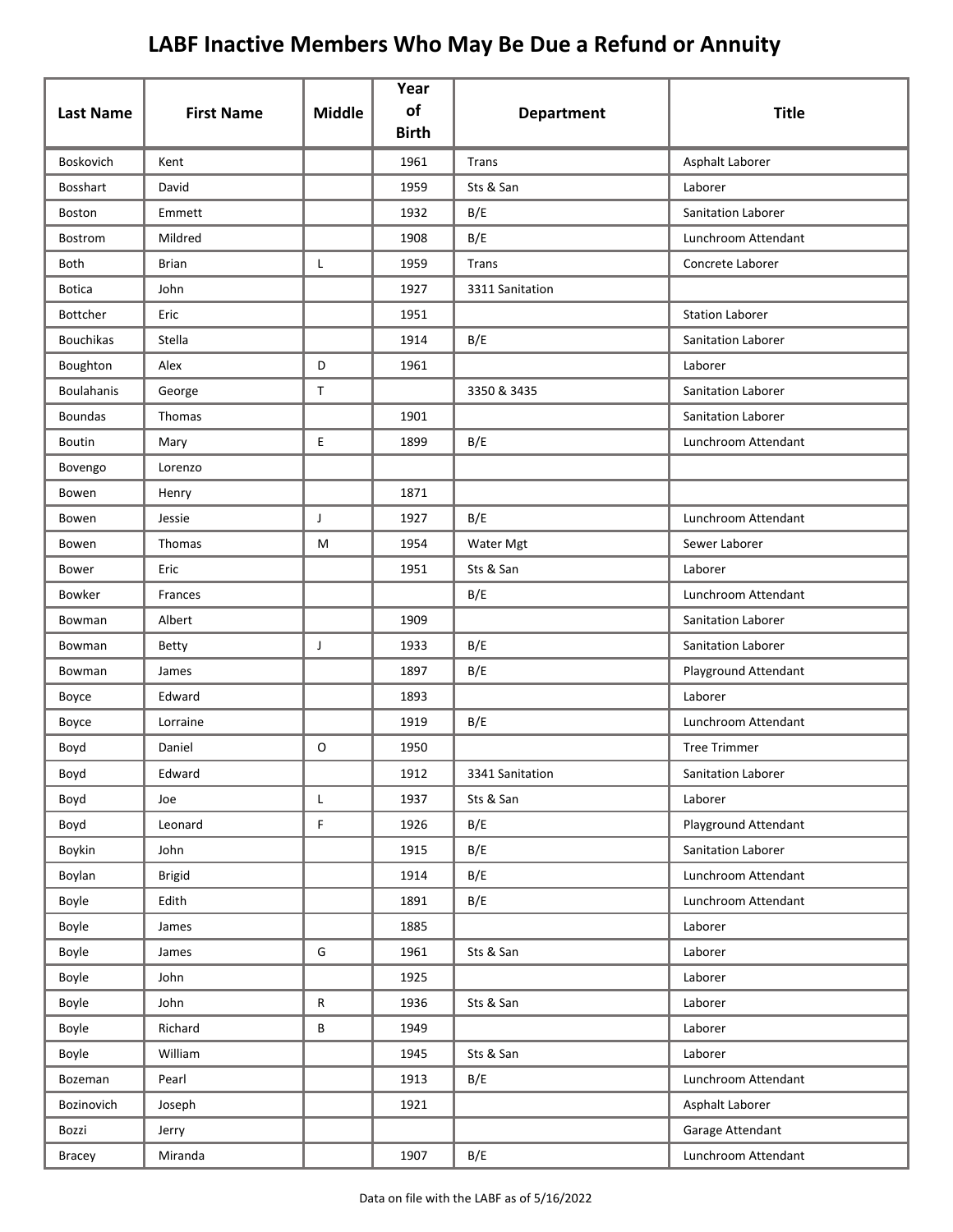| <b>Last Name</b>  | <b>First Name</b> | <b>Middle</b> | Year<br>of   |                    | <b>Title</b>                    |
|-------------------|-------------------|---------------|--------------|--------------------|---------------------------------|
|                   |                   |               | <b>Birth</b> | <b>Department</b>  |                                 |
| Braciszewski      | Joseph            |               | 1975         |                    | Park Laborer                    |
| Bradberry         | Ronald            |               | 1959         | Fleet              | <b>Station Laborer</b>          |
| <b>Bradford</b>   | Celia             |               | 1891         | B/E                | Lunchroom Attendant             |
| <b>Bradford</b>   | Leroy             | B             | 1918         |                    | Field Vehicle Investigator      |
| <b>Bradford</b>   | Virginia          |               |              | B/E                | Sanitation Laborer              |
| <b>Bradley</b>    | David             | L             | 1930         | Sts & San          | Laborer                         |
| <b>Bradley</b>    | Jean              | M             | 1913         |                    | Maid                            |
| <b>Bradley</b>    | Mae               |               | 1913         | B/E                | Lunchroom Attendant             |
| <b>Bradley</b>    | Thomas            |               | 1910         | B/E                | Playground Attendant            |
| Brady             | Daniel            |               | 1960         | Sts & San          | Laborer                         |
| Brady             | Daniel            | $\mathsf{T}$  | 1961         | Sts & San          |                                 |
| <b>Branch</b>     | Emerson           |               |              |                    | <b>Sanitation Laborer</b>       |
| <b>Brandeis</b>   | Louis             |               | 1909         |                    | Sanitation Laborer              |
| <b>Brandeis</b>   | Louis             |               | 1909         | Forestry 3348/4265 | <b>Cement Finisher</b>          |
| <b>Brandfeldt</b> | Herman            |               | 1897         |                    | Laborer                         |
| Brandon           | Rebecca           |               | 1942         |                    |                                 |
| <b>Brandtonie</b> | Larry             |               | 1940         | Sts & San          | 288                             |
| Brannigan         | Matthew           |               |              |                    | Sanitation Laborer              |
| <b>Bratu</b>      | George            |               | 1930         | Sts & San          | Laborer                         |
| <b>Bravieri</b>   | Joseph            |               | 1953         | <b>Trans</b>       | Asphalt Laborer                 |
| <b>Brechnke</b>   | Emil              |               |              |                    | <b>Sanitation Laborer</b>       |
| Breen             | Eleanor           |               | 1892         | B/E                | Lunchroom Attendant             |
| Breitenbach       | Charles           |               | 1984         |                    | Sanitation Laborer              |
| Brejnak           | Peter             | M             | 1979         | B/E                | B/E Employee                    |
| Brennan           | John              |               | 1939         |                    | Sanitation Laborer              |
| Brennan           | Patrick           | J             | 1958         | Sts & San          | Laborer                         |
| <b>Brescia</b>    | John              | J             | 1952         | Sts & San          | Laborer                         |
| <b>Brescia</b>    | Vito              |               | 1955         | Sts & San          | Laborer                         |
| <b>Brewer</b>     | William           |               |              |                    | Sanitation Laborer              |
| Brewster          | Ronald            |               | 1942         | B/E                | Sanitation Laborer              |
| Brezinski         | Michael           | $\mathsf{S}$  | 1960         | Sts & San          | Laborer (Bureau of Electricity) |
| Brezinski         | Raymond           | J             | 1960         | Water Mgt          | Sewer Laborer                   |
| <b>Briatta</b>    | Ralph             |               | 1900         |                    | Asphalt Helper                  |
| <b>Brice</b>      | Viola             |               |              | B/E                | Sanitation Laborer              |
| <b>Brick</b>      | Warner            |               |              |                    | Sanitation Laborer              |
| Bridgefort        | Stewart           |               | 1943         |                    |                                 |
| Bridgeman         | Thomas            | J             | 1960         | Sts & San          | Laborer                         |
| <b>Bridges</b>    | Jeffrey           |               | 1954         | Sts & San          | Laborer                         |
| <b>Brigante</b>   | Andrew            | $\mathsf{J}$  | 1953         |                    | Asphalt Laborer                 |
| <b>Briggs</b>     | Beth              | E             |              | <b>BOE</b>         | Lunchroom Attendant             |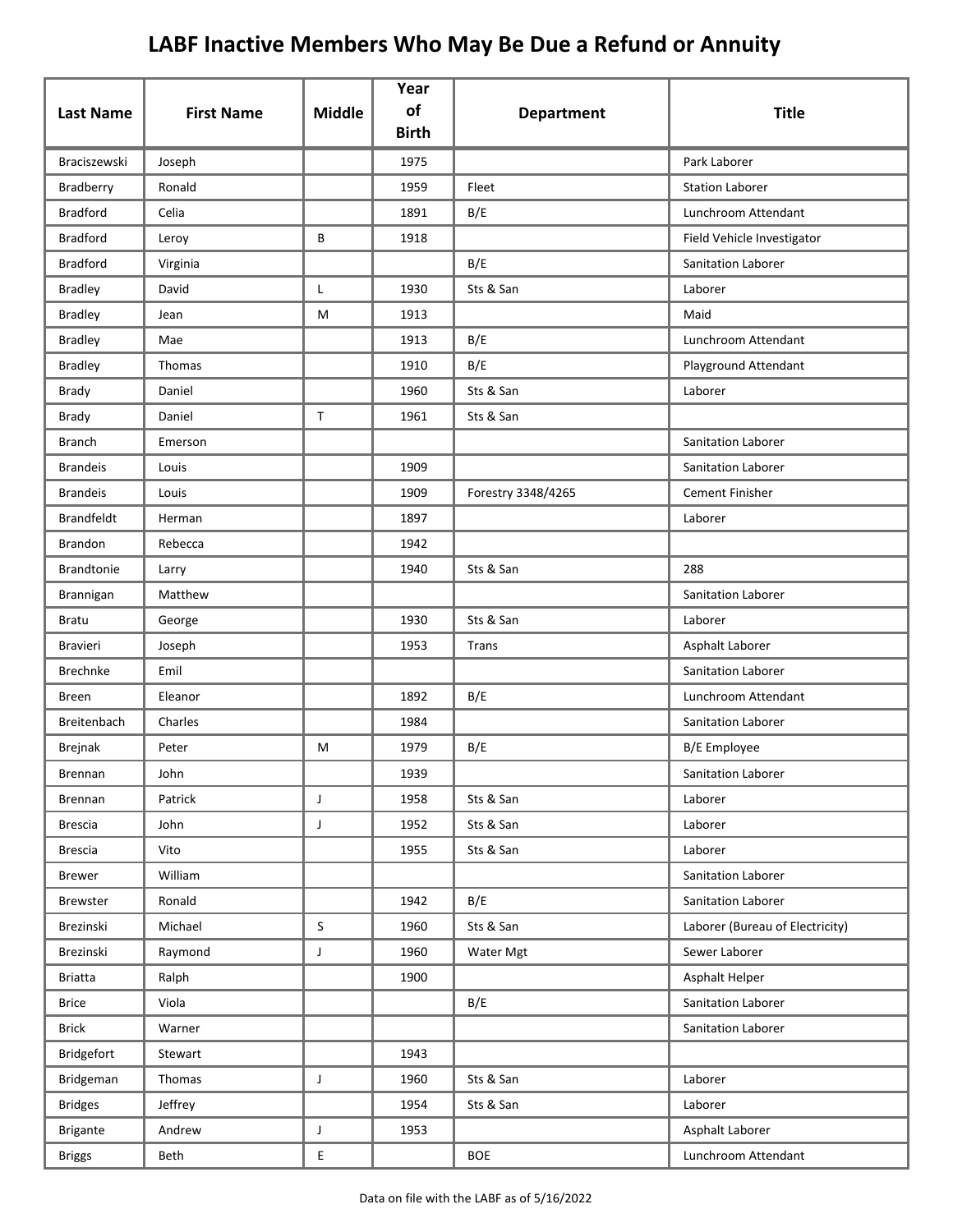| <b>Last Name</b> | <b>First Name</b> | <b>Middle</b> | Year<br>of<br><b>Birth</b> | <b>Department</b>       | <b>Title</b>                    |
|------------------|-------------------|---------------|----------------------------|-------------------------|---------------------------------|
| <b>Briggs</b>    | Cheryl            |               |                            | <b>BOE</b>              | Lunchroom Attendant             |
| <b>Briggs</b>    | John              | $\mathsf C$   |                            |                         | <b>Sanitation Laborer</b>       |
| <b>Bright</b>    | Sadie             |               | 1900                       | B/E                     | Lunchroom Attendant             |
| Brin             | Gerald            |               | 1939                       |                         | Asphalt Helper                  |
| Bringmann        | Richard           | $\mathsf C$   |                            |                         | Sanitation Laborer              |
| <b>Brisbois</b>  | Florence          |               | 1903                       |                         | Scrubwoman                      |
| <b>Brisco</b>    | Vearn             |               | 1938                       | B/E                     | Sanitation Laborer              |
| Briski           | Pauline           |               | 1909                       | B/E                     | Lunchroom Attendant             |
| <b>Brison</b>    | Maurice           |               | 1947                       | Office Of Budget & Mgmt | Sewer Laborer                   |
| Britt            | James             |               | 1871                       |                         | Laborer                         |
| <b>Brittain</b>  | George            |               | 1947                       | Water Mgt               | Sewer Laborer                   |
| <b>Britton</b>   | Walter            |               | 1937                       | Sts & San               | Laborer                         |
| Brizzolara       | Ortensio          |               | 1929                       |                         | Sanitation Laborer              |
| <b>Brobander</b> | Elizabeth         |               | 1900                       | <b>B/E 23E</b>          | Sanitation Laborer              |
| <b>Brock</b>     | Ceasar            | $\mathsf{T}$  | 1975                       | Trans                   | Concrete Laborer                |
| <b>Brodtke</b>   | John              |               | 1871                       |                         |                                 |
| Brody            | Thomas            | J             | 1944                       | Forestry 3801           | Park Laborer                    |
| <b>Brogaard</b>  | Zachary           | ${\sf R}$     | 1987                       | Trans                   | <b>Cement Finisher</b>          |
| Bronersky        | Michael           | J             | 1947                       | Sts & San               | Laborer                         |
| <b>Bronuskas</b> | Frances           | D             | 1918                       | B/E                     | Lunchroom Attendant             |
| <b>Brookins</b>  | Charles           |               | 1919                       | B/E                     | Sanitation Laborer              |
| <b>Brooks</b>    | Anthony           | $\mathsf C$   | 1956                       | Sts & San               | Laborer                         |
| <b>Brooks</b>    | Clarence          |               | 1936                       | B/E                     | Porter                          |
| <b>Brooks</b>    | Claudia           |               | 1908                       | B/E                     | Lunchroom Attendant             |
| <b>Brooks</b>    | Dorothy           |               | 1920                       | B/E                     | Lunchroom Attendant             |
| <b>Brooks</b>    | Ivan              |               |                            | B/E HSL                 |                                 |
| <b>Brooks</b>    | Joseph            | $\mathsf C$   | 1919                       |                         | Laborer                         |
| <b>Brooks</b>    | Lee               |               |                            |                         | 9464                            |
| <b>Brooks</b>    | Nathaniel         |               | 1932                       | B/E                     | Porter                          |
| <b>Brooks</b>    | Novella           |               | 1902                       | B/E                     | Lunchroom Attendant             |
| <b>Brooks</b>    | Sherry            |               | 1975                       | Sts & San               | Hand Laborer                    |
| <b>Brooks</b>    | Vanessa           | L             | 1989                       | Sts & San               | General Laborer                 |
| Brosch           | Caroline          |               |                            | <b>BOE</b>              |                                 |
| Brosman          | Dennis            | $\mathsf J$   | 1944                       | Sts & San               | Laborer                         |
| Brough           | Charles           |               | 1918                       | Sts & San               | Laborer (Bureau of Electricity) |
| <b>Broussard</b> | Edith             |               | 1923                       | B/E                     | Lunchroom Attendant             |
| Brown            | Alice             |               | 1929                       |                         | B/E Employee                    |
| Brown            | Bernard           | G             | 1948                       | Sts & San               | Laborer                         |
| Brown            | Bertrand          | L             | 1974                       | Sts & San               | Hand Laborer                    |
| Brown            | Catherine         |               | 1908                       |                         | Attendant                       |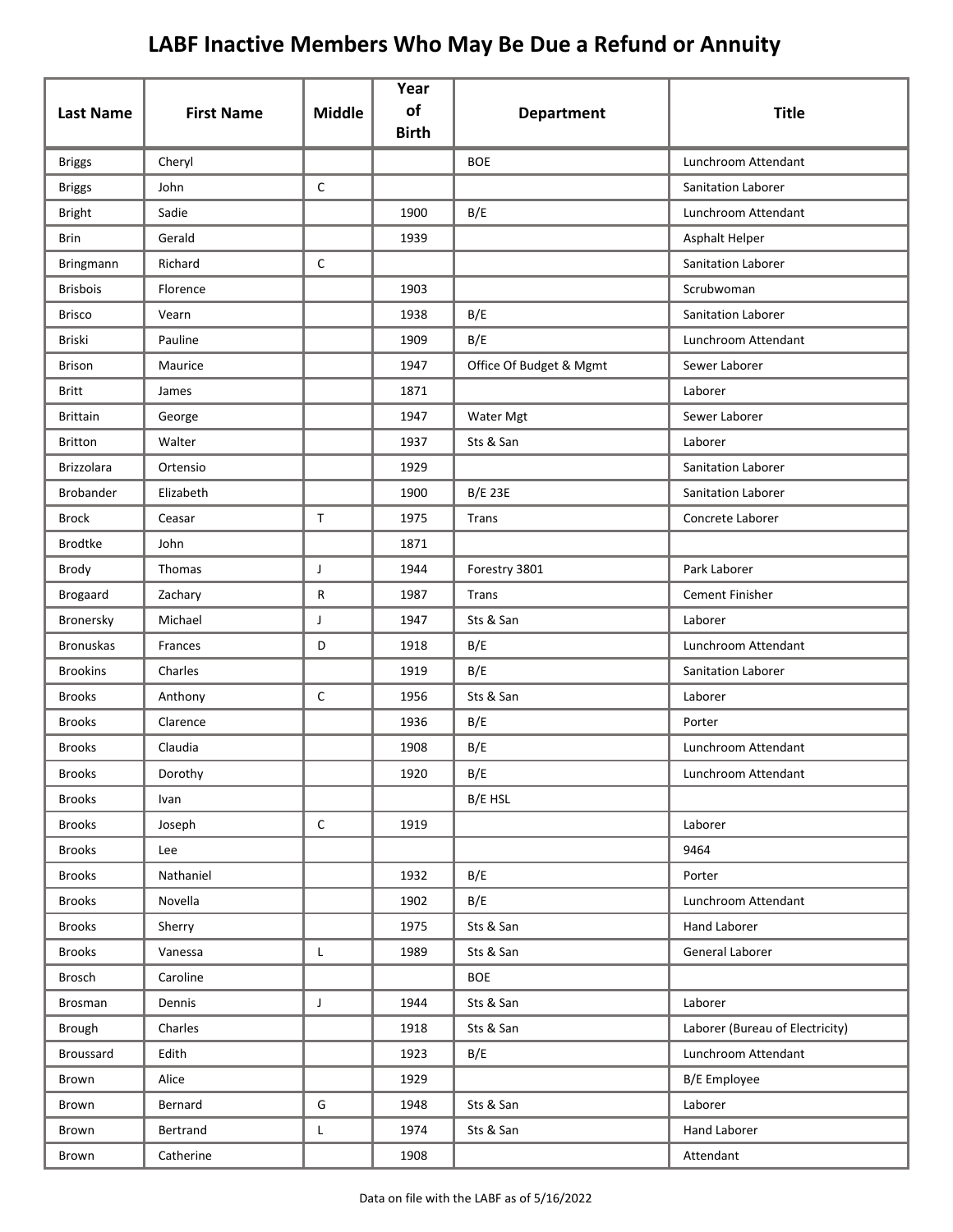| <b>Last Name</b> | <b>First Name</b> | <b>Middle</b> | Year<br>of<br><b>Birth</b> | <b>Department</b>       | <b>Title</b>                 |
|------------------|-------------------|---------------|----------------------------|-------------------------|------------------------------|
| Brown            | Charles           |               | 1944                       | Sts & San               | Laborer                      |
| Brown            | Charlotte         |               | 1894                       | B/E                     | Lunchroom Attendant          |
| Brown            | Clinton           |               | 1948                       | Sts & San               | Laborer - Parking Operations |
| Brown            | Demetrius         | Α             | 1961                       | Sts & San               | Laborer                      |
| Brown            | Donal             |               | 1951                       | Water Mgt               | <b>Station Laborer</b>       |
| Brown            | Edmond            | D             | 1950                       | Sts & San               | Laborer - Parking Operations |
| Brown            | Ella Mae          |               | 1906                       | B/E                     | Lunchroom Attendant          |
| Brown            | Florealla         | E             | 1919                       | B/E                     | Sanitation Laborer           |
| Brown            | Frank             |               | 1907                       |                         | Laborer                      |
| Brown            | Gertrude          |               | 1916                       | B/E                     | Lunchroom Attendant          |
| Brown            | Henry             | W             | 1928                       |                         | <b>Sanitation Laborer</b>    |
| Brown            | Jack              |               |                            |                         |                              |
| Brown            | James             |               | 1894                       |                         | Laborer                      |
| Brown            | Jeanetta          |               | 1974                       | Sts & San               | General Laborer              |
| Brown            | Johnathan         | $\mathsf{T}$  | 1957                       | Sts & San               | Laborer                      |
| Brown            | Joseph            | $\vee$        | 1973                       | Sts & San               | Sanitation Laborer           |
| Brown            | Kenneth           |               | 1961                       | Office Of Budget & Mgmt | Sewer Laborer                |
| Brown            | Leo               |               | 1952                       | Trans                   | Asphalt Laborer              |
| Brown            | Leonard           | E             | 1923                       | Sts & San               | <b>Tree Trimmer</b>          |
| Brown            | Levada            |               |                            |                         | Sanitation Laborer           |
| Brown            | Lovell            |               | 1930                       | Sts & San               | Laborer                      |
| Brown            | Marguerit         |               | 1913                       | B/E                     | Lunchroom Attendant          |
| Brown            | Marilyn           | Α             | 1959                       | Sts & San               | Laborer                      |
| Brown            | Merle             |               | 1939                       |                         | Laborer                      |
| Brown            | Nathaniel         |               | 1947                       | Sts & San               | Laborer                      |
| Brown            | Ora               | L             | 1939                       |                         |                              |
| Brown            | Patrick           |               |                            |                         |                              |
| Brown            | R C               |               | 1934                       | B/E HSL Kelly           | Lunchroom Attendant          |
| Brown            | Raymond           | E.            | 1917                       | Trans                   | <b>Construction Laborer</b>  |
| Brown            | Russell           |               | 1950                       |                         | <b>Tree Trimmer</b>          |
| <b>Brown</b>     | Ruth              | $\mathsf E$   | 1928                       | B/E                     | Lunchroom Attendant          |
| Brown            | Sadie             |               | 1894                       | B/E                     | Lunchroom Attendant          |
| Brown            | Samuel            |               | 1922                       |                         | Sanitation Laborer           |
| Brown            | Saul              | J             | 1980                       | Sts & San               | Sanitation Laborer           |
| Brown            | Shirley           |               |                            |                         | Sanitation Laborer           |
| Brown            | Tullulah          |               | 1941                       | B/E                     | Sanitation Laborer           |
| Brown            | Tyrone            |               | 1944                       |                         | Sanitation Laborer           |
| Brown            | Valencia          |               | 1952                       | Water Mgt               | Sewer Laborer                |
| Brown            | Wayne             | F.            | 1953                       | Sts & San               | Laborer                      |
| Brown            | Willard           |               | 1926                       | B/E                     | Sanitation Laborer           |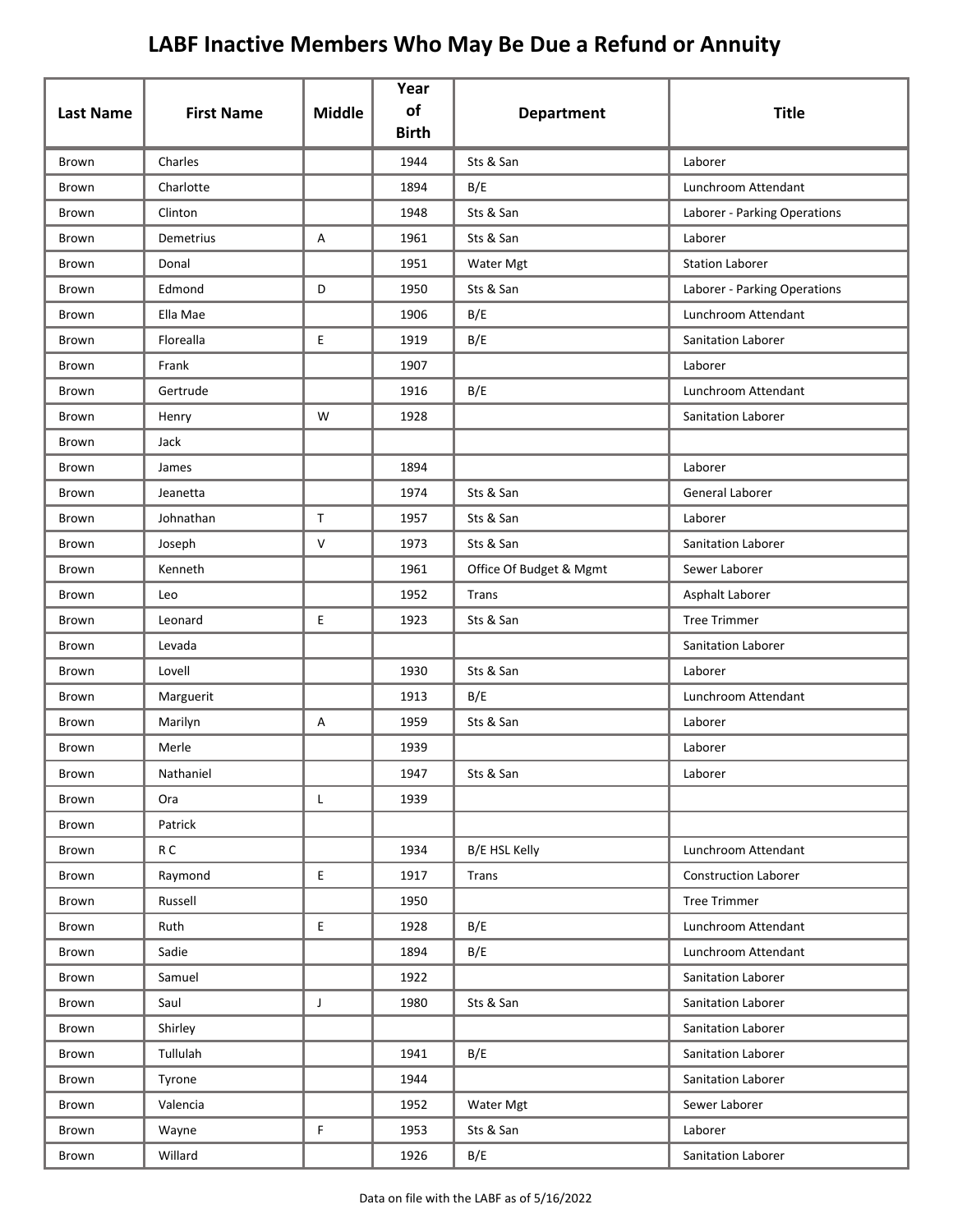| <b>Last Name</b>  | <b>First Name</b> | <b>Middle</b> | Year<br>of   | <b>Department</b> | <b>Title</b>                     |
|-------------------|-------------------|---------------|--------------|-------------------|----------------------------------|
|                   |                   |               | <b>Birth</b> |                   |                                  |
| <b>Browne</b>     | Charles           |               | 1948         |                   | <b>Tree Trimmer</b>              |
| <b>Browne</b>     | Michael           | A             | 1927         | Sts & San         | Laborer                          |
| <b>Brownlee</b>   | Charles           |               | 1971         | Sts & San         | General Laborer                  |
| <b>Brownlee</b>   | Kenneth           | Г             | 1956         | Trans             | <b>Station Laborer</b>           |
| <b>Brozenec</b>   | Eleanor           |               | 1915         | B/E               | Lunchroom Attendant              |
| <b>Brucks</b>     | James             |               | 1942         | Forestry          | Laborer                          |
| Bruen             | Sean              |               | 1978         | Trans             | Concrete Laborer                 |
| <b>Brumfield</b>  | Harry             |               | 1931         |                   | General Superintendent of Sewers |
| <b>Bruno</b>      | Anthony           | J             | 1907         | Sts & San         | Laborer (Bureau of Electricity)  |
| <b>Bruno</b>      | Joseph            |               |              |                   | Sanitation Laborer               |
| Bruno             | Mike              |               | 1896         |                   | Laborer                          |
| <b>Brunotte</b>   | John              |               |              |                   | Sanitation Laborer               |
| <b>Brunzo</b>     | Philip            |               | 1911         |                   | Laborer                          |
| Bryant            | Michael           |               | 1972         | Sts & San         | General Laborer                  |
| Bryant            | Price             |               | 1922         | Trans             | <b>Construction Laborer</b>      |
| <b>Brzeczkiew</b> | Carmella          |               | 1918         | B/E               | Lunchroom Attendant              |
| <b>Bubacz</b>     | Peter             | P             |              |                   | Sanitation Laborer               |
| <b>Buccieri</b>   | Fiore             | J             | 1954         | Trans             | Asphalt Laborer                  |
| Buchanan          | Lester            |               |              |                   | Sanitation Laborer               |
| <b>Buckett</b>    | Dorothy           | M             | 1910         |                   | <b>Bricklayer</b>                |
| <b>Buckley</b>    | James             | М             | 1948         |                   |                                  |
| <b>Buckley</b>    | Martin            |               | 1926         |                   | Sanitation Laborer               |
| <b>Buckley</b>    | Robert            |               | 1939         | Sts & San         | Laborer                          |
| <b>Buckley</b>    | Scott             | W             | 1961         |                   | Laborer                          |
| <b>Buda</b>       | Ken               |               | 1954         | Water Mgt         | <b>Station Laborer</b>           |
| <b>Budo</b>       | Minnie            |               | 1909         | B/E               | Lunchroom Attendant              |
| Bueford           | Edward            |               | 1913         |                   | Laborer                          |
| Buetow            | Adeline           |               | 1909         | B/E               | Lunchroom Attendant              |
| Buettgen          | Helen             |               |              | B/E               | Lunchroom Attendant              |
| Bujalski          | Edmund            | $\mathsf C$   | 1952         | Sts & San         | Laborer                          |
| <b>Bulloch</b>    | Edna              |               |              | B/E               | Board of Ed.                     |
| <b>Bullock</b>    | Ruby              |               | 1915         | B/E               | Lunchroom Attendant              |
| <b>Bullock</b>    | Shavanne          |               | 1959         | Sts & San         | Hand Laborer                     |
| <b>Buns</b>       | Verena            | G             |              | B/E HSL Lake View | Lunchroom Attendant              |
| Burda             | Anna              |               | 1891         | B/E               | Lunchroom Attendant              |
| Burg              | Joseph            |               | 1908         |                   | Laborer                          |
| Burgan            | Mary              | Κ             | 1889         | B/E               | Lunchroom Attendant              |
| Burgin            | Andre             | B             | 1962         | Water Mgt         | <b>Emergency Crew Dispatcher</b> |
| <b>Burgos</b>     | Ismael            |               | 1954         | Fleet             | Custodial Worker                 |
| Burke             | Edmund            |               |              |                   | Sanitation Laborer               |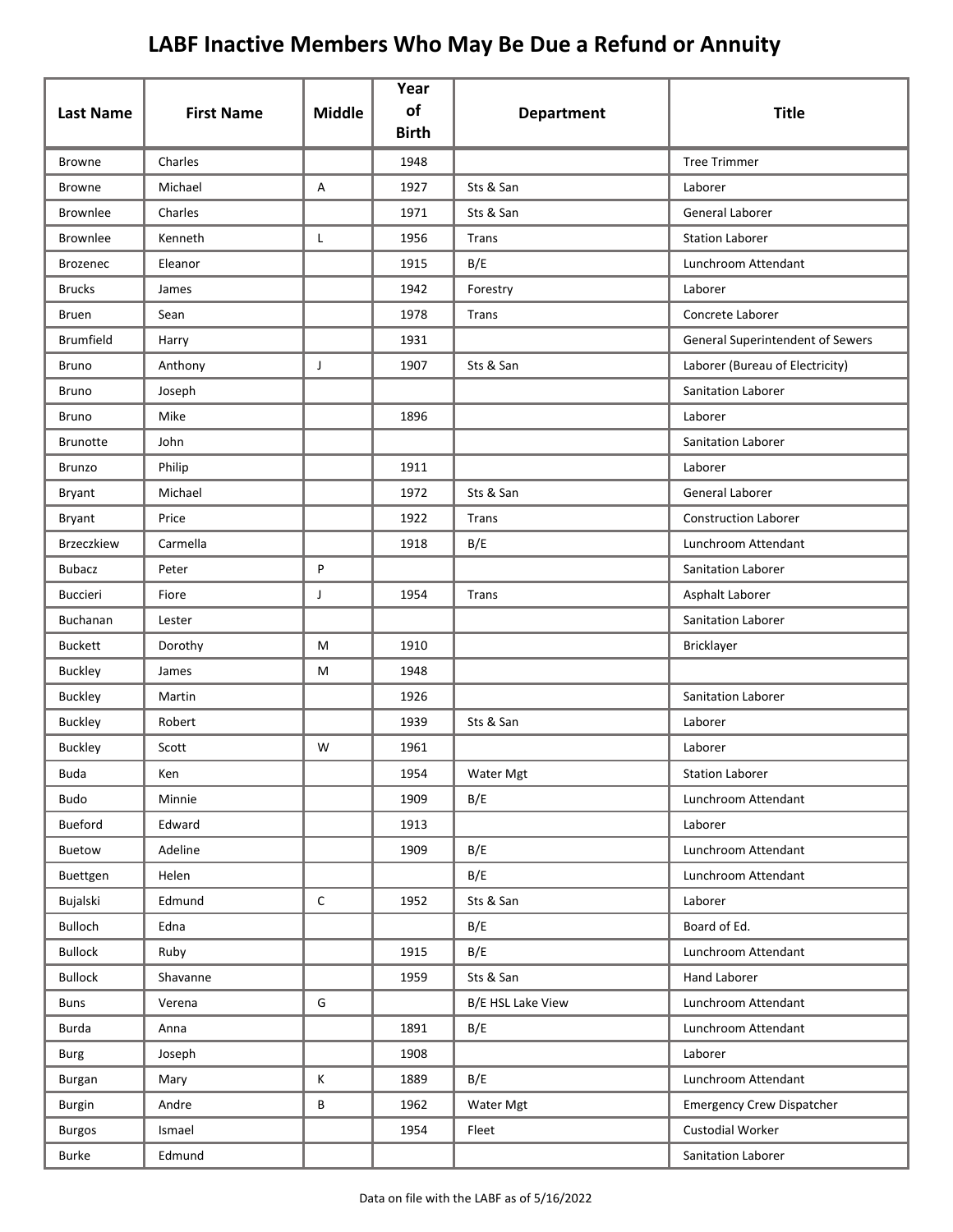| <b>Last Name</b> | <b>First Name</b> | <b>Middle</b> | Year<br>of<br><b>Birth</b> | <b>Department</b> | <b>Title</b>                |
|------------------|-------------------|---------------|----------------------------|-------------------|-----------------------------|
| <b>Burke</b>     | Edna              |               | 1907                       |                   | Attendant                   |
| <b>Burke</b>     | Edward            | F             |                            |                   | Sanitation Laborer          |
| <b>Burke</b>     | George            |               | 1911                       | Sanitation        | Sanitation Laborer          |
| <b>Burke</b>     | James             |               |                            |                   | Sanitation Laborer          |
| <b>Burke</b>     | John              |               | 1897                       | B/E               | Playground Attendant        |
| <b>Burke</b>     | Joseph            | J             |                            |                   | Sanitation Laborer          |
| <b>Burke</b>     | Joseph            | М             | 1978                       | Sts & San         | <b>MTD</b>                  |
| <b>Burke</b>     | Philip            |               | 1953                       | Sts & San         | Laborer                     |
| <b>Burke</b>     | Richard           |               | 1943                       | 3801 Forestry     | Laborer                     |
| <b>Burke</b>     | Virginia          |               | 1908                       | B/E               | Lunchroom Attendant         |
| <b>Burks</b>     | Melvin            |               | 1940                       | Sts & San         | Laborer                     |
| <b>Burlini</b>   | Anthony           |               |                            |                   | Sanitation Laborer          |
| <b>Burlinski</b> | Florence          |               |                            | B/E               | Lunchroom Attendant         |
| Burnam           | Richard           |               | 1934                       | Trans             | Asphalt Laborer             |
| <b>Burnett</b>   | Arzo              |               | 1919                       | B/E               | Sanitation Laborer          |
| <b>Burnett</b>   | Billy             |               | 1950                       | Water Mgt         | Sewer Laborer               |
| <b>Burney</b>    | <b>Nellie</b>     |               | 1929                       | B/E               | Cook                        |
| <b>Burns</b>     | Daniel            | М             | 1951                       | Police            | Laborer                     |
| <b>Burns</b>     | Michael           |               |                            |                   | Sanitation Laborer          |
| <b>Burns</b>     | Michael           |               | 1950                       | Sts & San         | Laborer                     |
| <b>Burns</b>     | Robert            |               |                            |                   |                             |
| <b>Burns</b>     | Terry             |               | 1949                       |                   | Sanitation Laborer          |
| <b>Burns</b>     | Thomas            | P             | 1934                       | Sts & San         | Laborer                     |
| Burrell          | Gregory           | L             | 1964                       | Sts & San         | Sanitation Laborer          |
| <b>Burse</b>     | Robert            |               | 1930                       | B/E               | Lunchroom Attendant         |
| Burtch           | Marie             |               | 1900                       | B/E               | Lunchroom Attendant         |
| Burton           | Helen             |               | 1922                       | B/E               | Lunchroom Attendant         |
| Burton           | Margaret          |               |                            |                   | Sanitation Laborer          |
| Burton           | Thayer            | $\mathbf{L}$  | 1977                       | Sts & San         | General Laborer             |
| Burton           | Thomas            |               |                            |                   | Sanitation Laborer          |
| Burton           | Wilson            |               | 1917                       | B/E               | Lunchroom Attendant         |
| Bury             | Frank             |               |                            |                   | Sanitation Laborer          |
| Busch            | Anne              |               | 1917                       | B/E               | Lunchroom Attendant         |
| <b>Busch</b>     | Antoine           |               | 1982                       | Sts & San         | General Laborer             |
| <b>Busch</b>     | Raymond           |               | 1943                       | Sts & San         | Laborer                     |
| Bush             | Bobby             |               | 1903                       | Sanitation 3435   | Sanitation Laborer          |
| <b>Butler</b>    | Anthony           | F             | 1964                       | Sts & San         | Sanitation Laborer          |
| <b>Butler</b>    | Callie            |               | 1909                       | B/E               | Lunchroom Attendant         |
| <b>Butler</b>    | Charles           | W             |                            | 1073 & 2002       | Coord Of Tugboat Operations |
| <b>Butler</b>    | Donita            |               | 1969                       | Sts & San         | Sanitation Laborer          |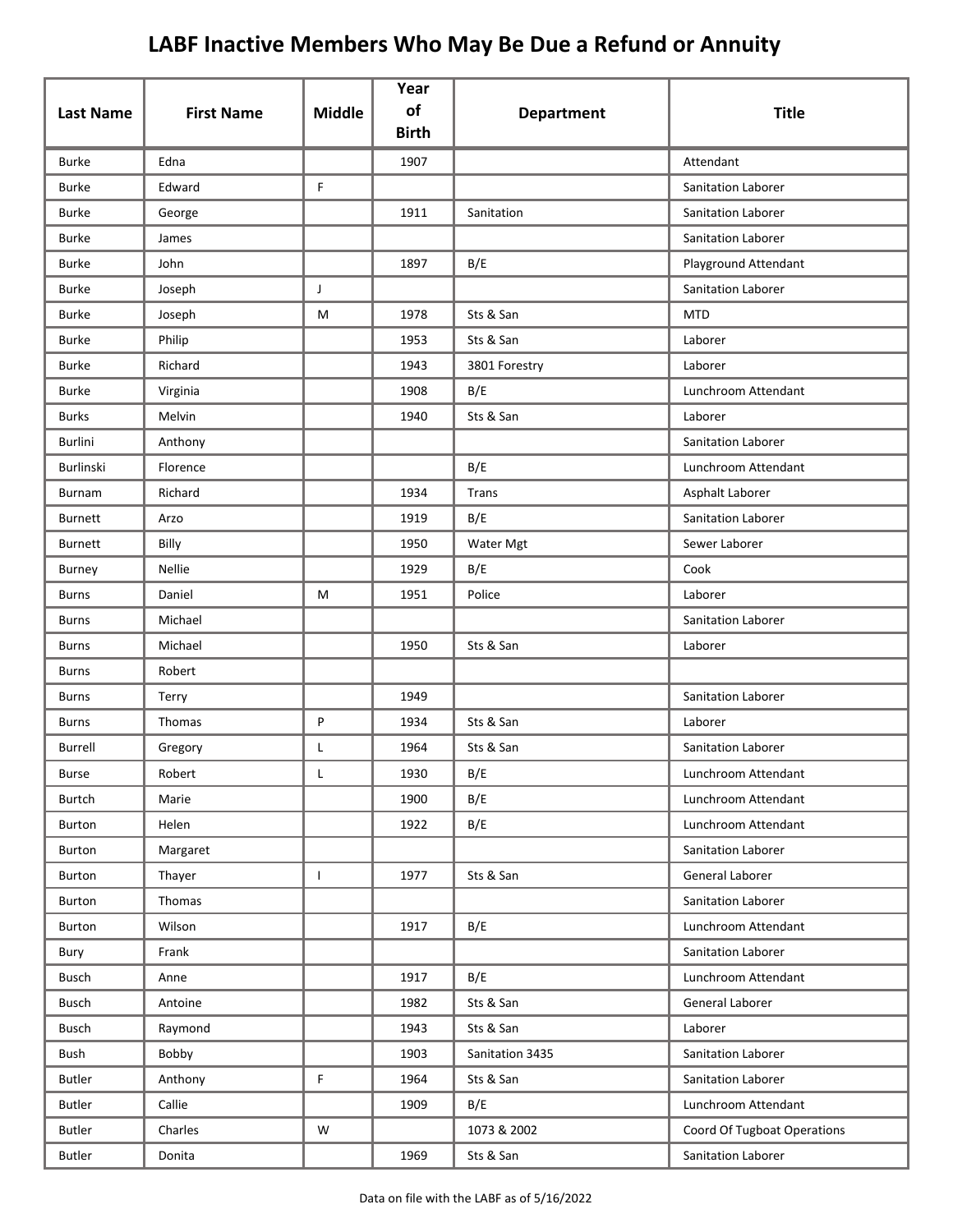| <b>Last Name</b> | <b>First Name</b> | <b>Middle</b> | Year<br>of<br><b>Birth</b> | <b>Department</b>                 | <b>Title</b>                    |
|------------------|-------------------|---------------|----------------------------|-----------------------------------|---------------------------------|
| <b>Butler</b>    | Jerome            | J             | 1948                       | Sts & San                         | Laborer                         |
| <b>Butler</b>    | Jerry             |               | 1906                       | 3435/3342                         | Sanitation Laborer              |
| <b>Butler</b>    | Mary              | E             |                            | B/E 12                            |                                 |
| <b>Butler</b>    | Timothy           | В             | 1977                       | Trans                             | Concrete Laborer                |
| <b>Butler</b>    | Timothy           | J             | 1945                       |                                   | <b>B/E</b> Employee             |
| Butman           | Margueritte       |               |                            | <b>B/E 23 D&amp;E</b>             | Lunchroom Attendant             |
| Butryn           | Walter            |               | 1913                       | Sewers                            | Laborer                         |
| <b>Butts</b>     | Lucille           |               | 1919                       | B/E                               | Lunchroom Attendant             |
| <b>Byers</b>     | Julius            | L             | 1939                       | B/E                               | Lunchroom Attendant             |
| <b>Byers</b>     | Marjorie          |               |                            | B/E Dusable                       | Sanitation Laborer              |
| <b>Byers</b>     | Narvie            |               | 1902                       | 3344 Street                       | Laborer                         |
| Bykowski         | Leonard           |               | 1943                       |                                   | <b>Construction Laborer</b>     |
| Byrd             | Clara             |               | 1902                       |                                   | Sanitation Laborer              |
| Byrd             | James             |               | 1931                       | Sts & San                         | Laborer                         |
| Byrne            | Walter            |               | 1901                       | 4201-4203/4230                    | Laborer                         |
| Caballero        | Antonio           |               | 1926                       | Water Mgt                         | Sewer Laborer                   |
| Cabiya           | Ramon             |               |                            |                                   | Airport Laborer                 |
| Cacciotolo       | Anthony           | J             | 1949                       | Sts & San                         | Laborer (Bureau of Electricity) |
| Cacioppo         | Ned               |               | 1922                       | 3338 Sanitation                   | Sanitation Laborer              |
| Cacor            | Mitko             |               | 1942                       | Sts & San                         | Laborer                         |
| Cage             | Hosea             | L             | 1948                       | Sts & San                         | Laborer                         |
| Cahill           | Terrence          | J             | 1942                       | B/E                               | Sanitation Laborer              |
| Caiafa           | Michael           | Α             | 1955                       | Trans                             | Asphalt Laborer                 |
| Caifano          | Donald            |               | 1936                       | Trans                             | Asphalt Laborer                 |
| Cain             | Daniel            | $\mathsf{T}$  | 1958                       | Water Mgt                         | Sewer Laborer                   |
| Cain             | Marvin            |               | 1953                       | Sts & San                         | <b>Tree Trimmer</b>             |
| Cain Jr          | Lee               |               |                            | B/E HSL Richards                  | Lunchroom Attendant             |
| Calabrese        | Angelo            |               | 1947                       |                                   | Laborer                         |
| Calabrese        | Joseph            |               | 1952                       | Sts & San                         | Sanitation Laborer              |
| Calarco          | Lucille           |               | 1916                       | B/E                               | Sanitation Laborer              |
| Calderone        | Steve             |               | 1972                       | Fleet                             |                                 |
| Caldwell         | James             |               | 1955                       | Trans                             | Asphalt Laborer                 |
| Caldwell         | John              | J             | 1888                       |                                   | <b>Hospital Helper</b>          |
| Caldwell         | William           |               | 1950                       | Municipal Tuberculosis Sanitarium | <b>Hospital Helper</b>          |
| Calhoun          | Corinne           |               | 1917                       | B/E                               | <b>Tree Trimmer</b>             |
| Caliendo         | James             | J             |                            |                                   | Sanitation Laborer              |
| Caliva           | Joseph            | А             | 1951                       | Sts & San                         | Laborer                         |
| Callaghan        | John              |               |                            |                                   | Sanitation Laborer              |
| Callahan         | Steve             | M             | 1962                       | Sts & San                         | Laborer                         |
| Callahan         | William           | $\sf S$       | 1948                       |                                   | Concrete Laborer                |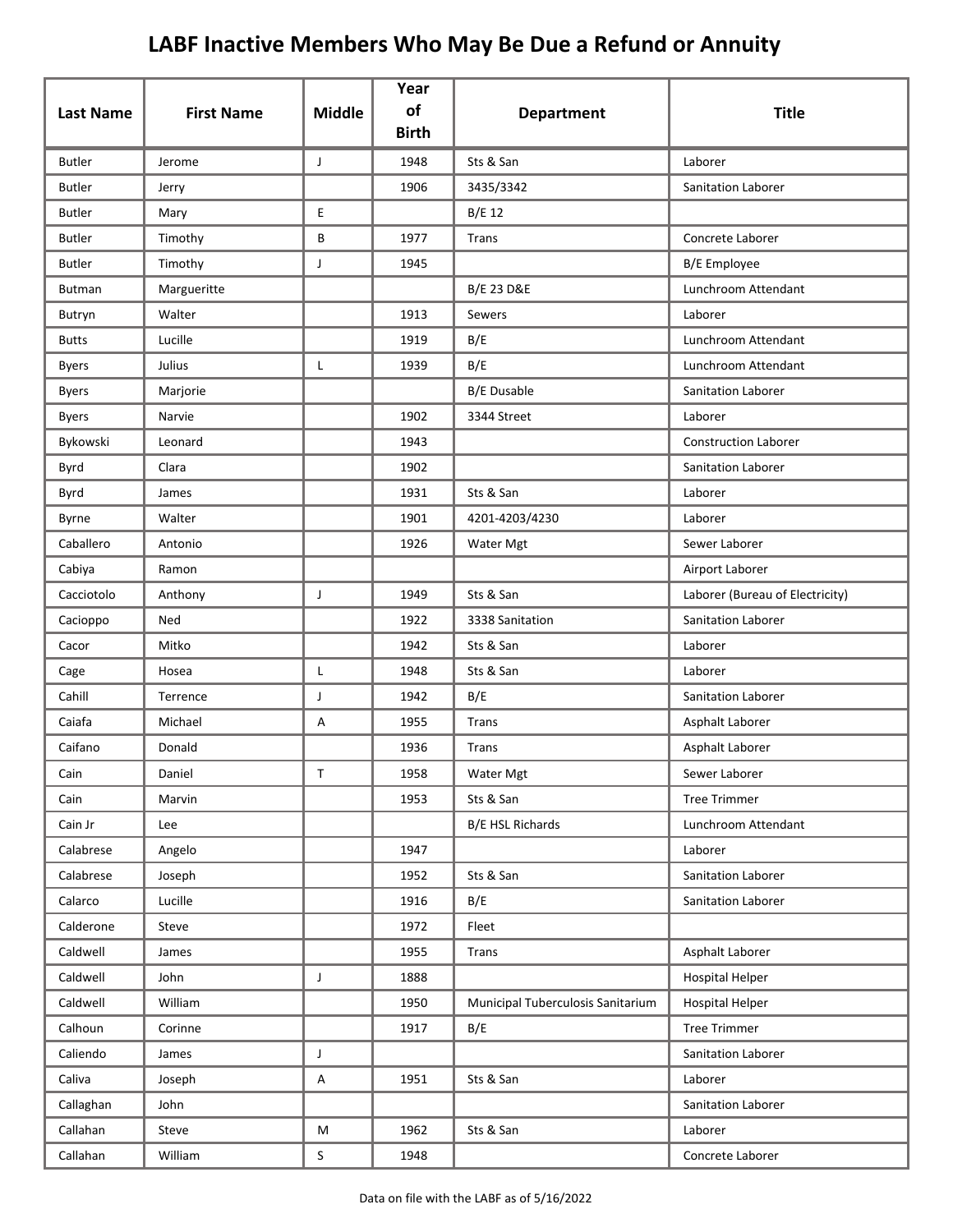|                  | <b>First Name</b> | <b>Middle</b> | Year<br>of   |                   | <b>Title</b>                      |
|------------------|-------------------|---------------|--------------|-------------------|-----------------------------------|
| <b>Last Name</b> |                   |               | <b>Birth</b> | <b>Department</b> |                                   |
| Callaway         | Joe               |               | 1963         | Sts & San         | Laborer                           |
| Callinan         | Kevin             |               | 1952         | Sts & San         | Laborer (Bureau of Electricity)   |
| Calvert          | Garry             | S             | 1954         | Sts & San         | <b>MTD</b>                        |
| Calzia           | Mary              |               | 1906         | B/E               | Lunchroom Attendant               |
| Camana           | Freddy            |               | 1954         | Trans             | Concrete Laborer                  |
| Cameron          | Nora              |               |              | <b>B/E 52B</b>    | Lunchroom Attendant               |
| Camillo          | Anthony           | S             | 1957         | Water Mgt         | Laborer                           |
| Campbell         | <b>Barbara</b>    |               | 1936         |                   | Sanitation Laborer                |
| Campbell         | <b>Barnie</b>     |               | 1886         |                   | Maid                              |
| Campbell         | Gene              | P             | 1942         |                   | Laborer                           |
| Campbell         | John              | Α             | 1914         | Sts & San         | Laborer                           |
| Campbell         | Lakesia           |               | 1973         |                   |                                   |
| Campbell         | Marjorie          |               | 1928         | B/E               |                                   |
| Campbell         | Robert            | C             | 1941         | B/E               | Porter                            |
| Campbell         | Willie            |               | 1944         |                   | Construction Laborer (Subforeman) |
| Campion          | Thomas            |               | 1947         |                   | Asphalt Laborer                   |
| Canady           | Dennis            |               | 1957         | Sts & San         | <b>Hand Laborer</b>               |
| Canavino         | Anthony           |               | 1945         | Sts & San         | Laborer                           |
| Candelaria       | Ariemo            |               | 1922         |                   |                                   |
| Canik            | Vivian            |               | 1919         | M.T.S.            | Attendant                         |
| Canizaro         | Phillip           |               |              |                   | Sanitation Laborer                |
| Cannady          | Darwin            | Α             | 1961         | Sts & San         | Sanitation Laborer                |
| Cannady          | Robert            |               | 1933         |                   | <b>Tree Trimmer</b>               |
| Cannataro        | Frank             |               |              |                   | Sanitation Laborer                |
| Canning          | Edith             |               | 1902         | B/E               | Lunchroom Attendant               |
| Canning          | Helen             |               | 1899         | B/E               | Lunchroom Attendant               |
| Cannon           | Eunice            |               | 1916         |                   | Field Vehicle Investigator        |
| Cannone          | Tony              |               | 1975         |                   | Sanitation Laborer                |
| Canovan          | William           |               | 1910         | B/E               | Playground Attendant              |
| Cantacessi       | Daniel            |               | 1957         | Sts & San         | Laborer                           |
| Cantazaro        | Robert            | $\mathsf{J}$  | 1952         | <b>Trans</b>      | Asphalt Laborer                   |
| Canteberry       | Oakley            |               | 1935         | B/E               | Sanitation Laborer                |
| Cantwell         | Rose              |               | 1990         |                   | Sanitation Laborer                |
| Canty            | Mary              | F             | 1940         | B/E               | Lunchroom Attendant               |
| Capizzano        | Nick              | J             | 1927         | Trans             | Asphalt Laborer                   |
| Caplan           | <b>Bruce</b>      |               | 1948         | Sanitation 3309   | Laborer                           |
| Caplan           | David             |               |              |                   | Sanitation Laborer                |
| Caporal          | Frances           |               | 1918         | B/E               | Attendant                         |
| Caporale         | Catherine         |               |              |                   | Sanitation Laborer                |
| Cappelleri       | Angelica          | Υ             | 1914         | B/E               | Lunchroom Attendant               |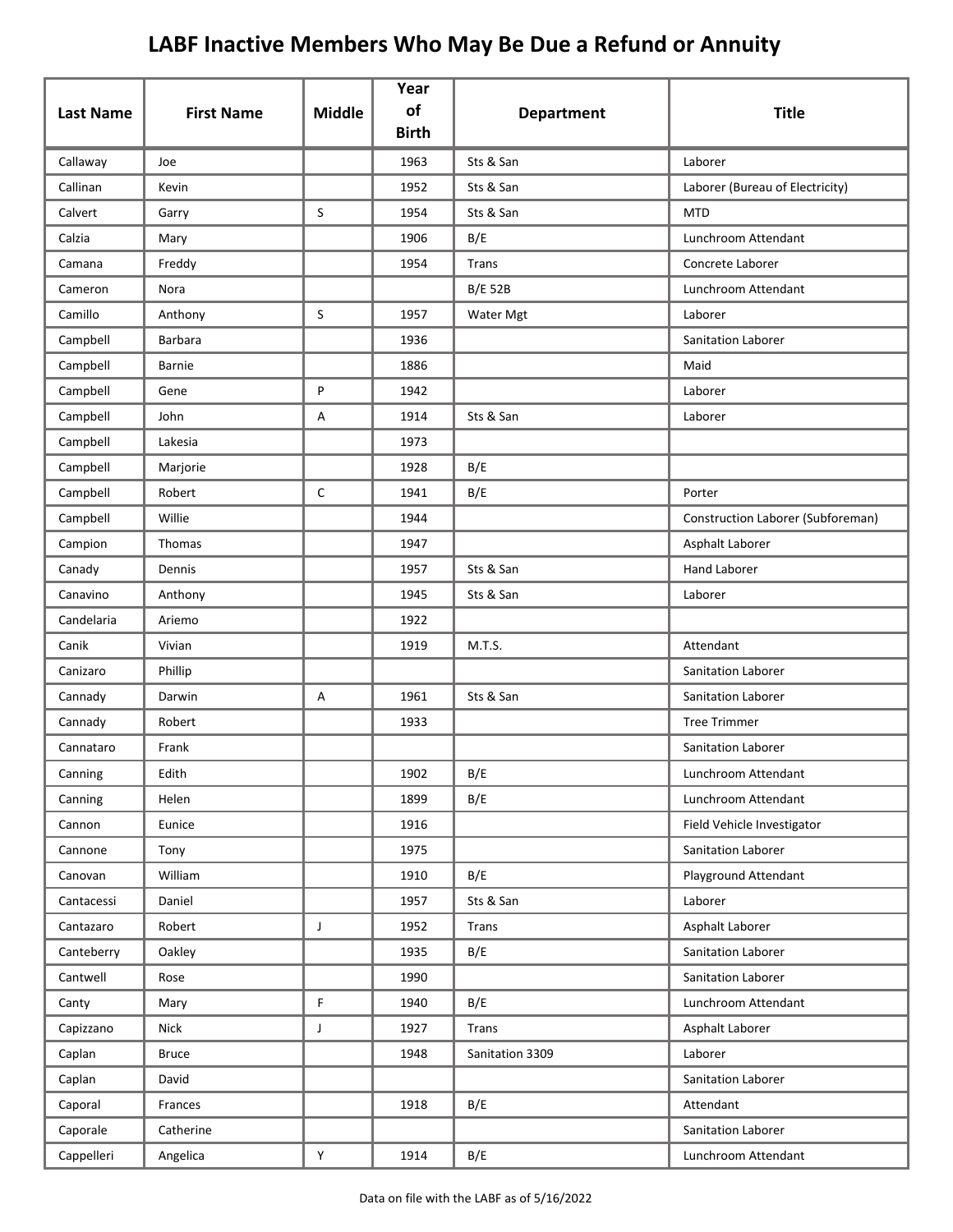| <b>Last Name</b> | <b>First Name</b> | <b>Middle</b> | Year<br>of   | <b>Department</b>       | <b>Title</b>                |
|------------------|-------------------|---------------|--------------|-------------------------|-----------------------------|
|                  |                   |               | <b>Birth</b> |                         |                             |
| Cappellett       | Fred              |               | 1907         |                         | Sanitation Laborer          |
| Cappetta         | Carmen            |               | 1934         | 4202 Engineering        | Laborer                     |
| Cappetto         | Edward            | $\mathsf{T}$  | 1940         | Sts & San               | Laborer                     |
| Cappetto         | Leonard           |               | 1942         |                         | Asphalt Helper              |
| Capra            | <b>Nick</b>       |               | 1954         | Sts & San               | Laborer                     |
| Caputo           | Howard            |               | 1947         |                         | <b>RCC</b>                  |
| Caputo           | Louis             |               |              |                         | Sanitation Laborer          |
| Carabez          | Antonio           | M             | 1956         | Police                  | Garage Attendant            |
| Caraher          | Charles           |               | 1960         | Water Mgt               | Sewer Laborer               |
| Caraher          | John              |               | 1957         | Trans                   | <b>Construction Laborer</b> |
| Caravelli        | Madeline          |               | 1921         | B/E                     | Lunchroom Attendant         |
| Carbonara        | Richard           |               | 1957         | Office Of Budget & Mgmt | Sewer Laborer               |
| Carducci         | Carmen            |               | 1915         |                         | Laborer                     |
| Carey            | Ida               |               |              |                         | Sanitation Laborer          |
| Carighead        | Willie            |               | 1942         | Sts & San               | Laborer                     |
| Carlos           | Harry             |               | 1943         | B/E                     | Sanitation Laborer          |
| Carlson          | <b>Bruce</b>      | R             | 1951         | Sts & San               | Laborer                     |
| Carlson          | George            | E             | 1940         | Sts & San               | Laborer                     |
| Carlson          | Michael           |               | 1954         | Sts & San               | Laborer                     |
| Carmody          | Thomas            |               | 1908         |                         | Laborer                     |
| Carmody          | Thomas            | F.            | 1951         | Sts & San               | Park Laborer                |
| Carney           | Catherine         |               | 1892         |                         | Sanitation Laborer          |
| Carney           | Timothy           | J             | 1956         |                         | <b>Station Laborer</b>      |
| Carr             | <b>Barlow</b>     |               | 1959         | Water Mgt               | Sewer Laborer               |
| Carr             | Joseph            | M             | 1947         | Sts & San               | Laborer                     |
| Carrane          | Robert            |               | 1961         | Sts & San               | Laborer                     |
| Carrasquillo     | Cruz              |               | 1937         | Sts & San               | Laborer                     |
| Carriere         | Michael           |               | 1928         | Sts & San               | Laborer                     |
| Carriglio        | Tony              |               |              |                         | Sanitation Laborer          |
| Carrizales       | Gregory           |               | 1950         |                         | Laborer                     |
| Carrol           | Delton            | G             | 1964         | Sts & San               | Laborer                     |
| Carroll          | Anne              |               | 1892         | B/E                     | Lunchroom Attendant         |
| Carroll          | Glennell          |               | 1916         | B/E                     | Lunchroom Attendant         |
| Carroll          | Henry             |               | 1927         | Sts & San               | Laborer                     |
| Carroll          | Lillian           |               | 1903         | B/E                     | Lunchroom Attendant         |
| Carroll          | Martin            | J             | 1890         |                         | Laborer                     |
| Carroll          | William           | $\mathsf{J}$  | 1954         | Sts & San               | Laborer                     |
| Carroll          | William           | P             | 1892         | 4201 W.P.X              | Laborer                     |
| Carten           | John              |               | 1907         |                         | Park Laborer                |
| Carten           | Robert            | $\mathsf J$   | 1943         | Sts & San               | Laborer                     |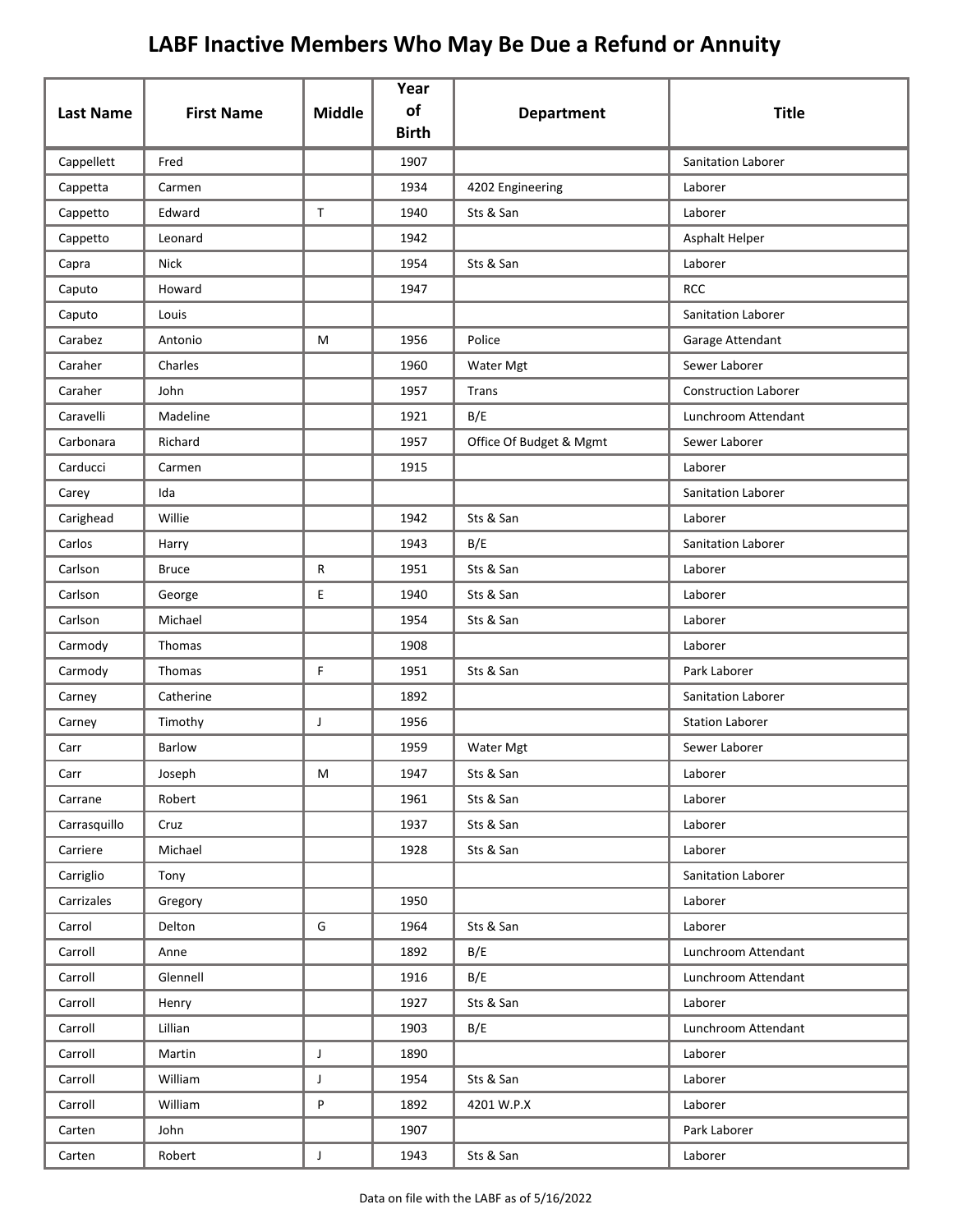| <b>Last Name</b> | <b>First Name</b> | <b>Middle</b> | Year<br>of   | <b>Department</b>       | <b>Title</b>                    |
|------------------|-------------------|---------------|--------------|-------------------------|---------------------------------|
|                  |                   |               | <b>Birth</b> |                         |                                 |
| Carter           | Andre             |               | 1963         | Sts & San               | Laborer                         |
| Carter           | Dempsey           | $\mathsf T$   | 1938         | Trans                   | Laborer                         |
| Carter           | Grover            |               | 1943         | Aviation                | Airport Laborer                 |
| Carter           | Joe               |               | 1918         |                         | Asphalt Helper                  |
| Carter           | John<br>Richard   | E             | 1916         | B/E                     | Cafeteria<br>Sanitation Laborer |
| Carter           |                   |               |              |                         |                                 |
| Carter           | Ruth              |               | 1914         | B/E                     | Lunchroom Attendant             |
| Carter           | Tomares<br>Vince  | R             | 1925         |                         | Laborer<br>Sewer Laborer        |
| Carter           |                   | L             | 1955         | Water Mgt               |                                 |
| Carthen          | Dorothy           |               | 1934         |                         | Sanitation Laborer              |
| Caruso           | Peter             |               | 1942         |                         | Laborer                         |
| Carver           | Daniel            |               | 1947         | Office Of Budget & Mgmt | Sewer Laborer                   |
| Carver           | John              |               | 1915         |                         | <b>Tree Trimmer</b>             |
| Carver           | Sydney            |               | 1926         | Sts & San               | Laborer                         |
| Casa             | Peter             | J             | 1921         | Police                  | Garage Attendant                |
| Casamassi        | Michael           |               | 1954         | Trans                   | Asphalt Laborer                 |
| Casanos          | Angelo            |               | 1934         | Sts & San               | Laborer                         |
| Caserta          | John              | Α             | 1949         | Sts & San               | Laborer                         |
| Casey            | David             |               | 1942         |                         | <b>Sanitation Laborer</b>       |
| Cassidy          | Agnes             |               | 1897         | B/E                     | Lunchroom Attendant             |
| Cassidy          | John              |               | 1912         |                         | <b>Water Tender</b>             |
| Cassidy          | Robert            | A             | 1962         | Water Mgt               | Sewer Laborer                   |
| Cassity          | Walter            |               | 1939         | B/E                     | Porter                          |
| Castaldo         | Anna              |               | 1910         | B/E                     | <b>Head Attendant</b>           |
| Castellucci      | Joseph            | G             | 1959         | Sts & San               | Laborer                         |
| Castillo         | James             | $\mathsf C$   | 1958         | Sts & San               | <b>Hand Laborer</b>             |
| Castro           | Ramon             |               | 1920         |                         | Laborer                         |
| Castrogiovanni   | Philip            | L             | 1916         | Sts & San               | Laborer                         |
| Catalano         | Joseph            | $\mathsf{J}$  | 1946         | Forestry 3333           | <b>Tree Trimmer</b>             |
| Catezone         | John              | $\sf S$       | 1950         | Sts & San               | Laborer                         |
| Catino           | Frank             |               | 1957         | Aviation                | Park Laborer                    |
| Catledge         | Tom               |               |              |                         | Sanitation Laborer              |
| Caudle           | Jerrell           |               |              |                         | Sanitation Laborer              |
| Caulfield        | Josephine         |               | 1904         | B/E                     | Lunchroom Attendant             |
| Cavallo          | Michael           | P             | 1943         | Trans                   | Laborer                         |
| Cavallo          | Peter             |               | 1910         | B/E                     | Playground Attendant            |
| Cawley           | James             | P             |              |                         | Sanitation Laborer              |
| Cawley           | Kevin             |               | 1955         | Sts & San               | Laborer                         |
| Ceas             | George            |               |              |                         | Sanitation Laborer              |
| Cecere           | Michael           |               | 1953         |                         | Laborer                         |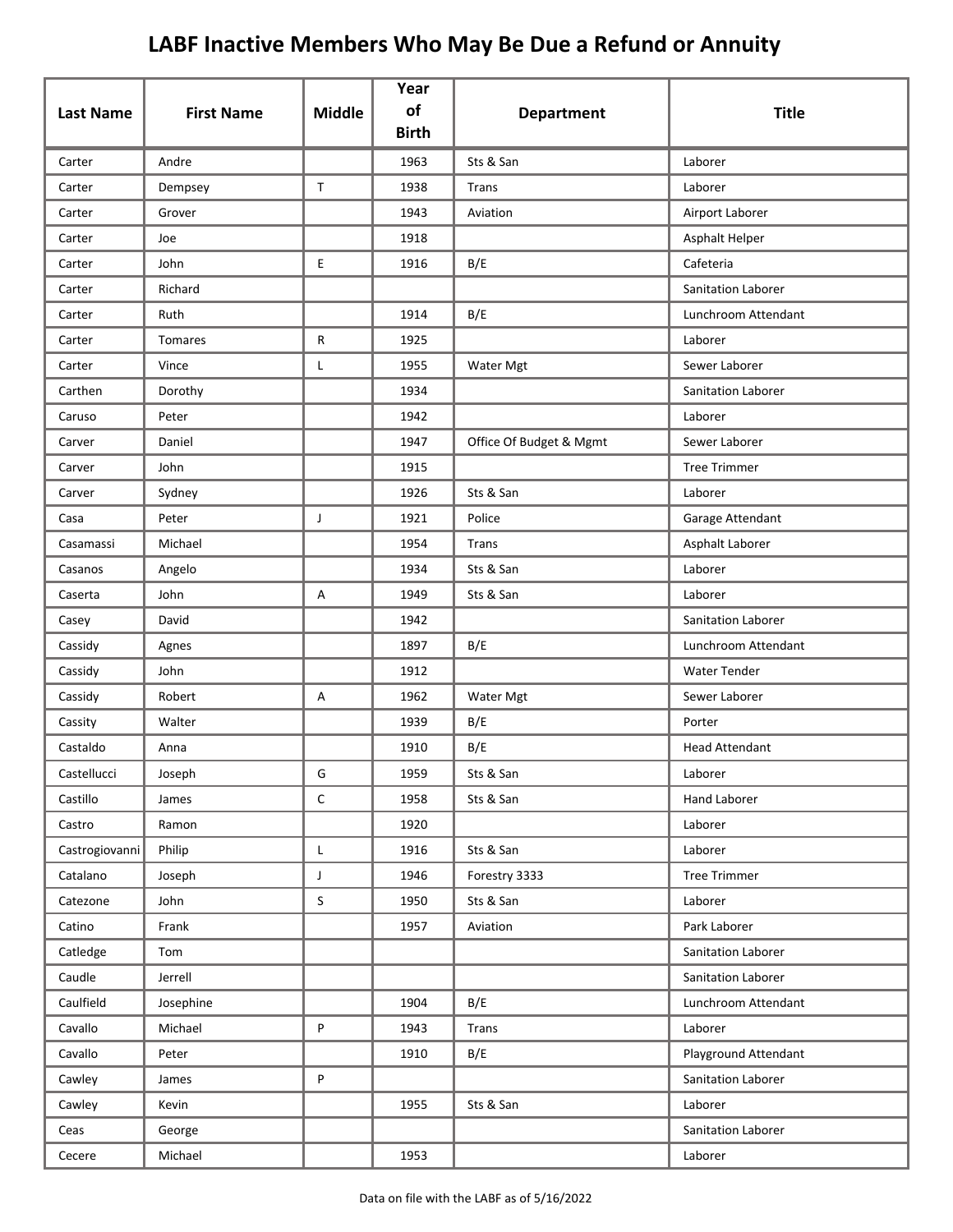| <b>Last Name</b> | <b>First Name</b> | <b>Middle</b> | Year<br>of<br><b>Birth</b> | <b>Department</b>                 | <b>Title</b>              |
|------------------|-------------------|---------------|----------------------------|-----------------------------------|---------------------------|
| Cedeno           | Angel             |               | 1979                       | Sts & San                         | General Laborer           |
| Ceglarski        | <b>Bruno</b>      |               |                            |                                   | Sanitation Laborer        |
| Cella            | James             | R             | 1949                       | Sts & San                         | <b>MTD</b>                |
| Celler           | Leslie            | W             | 1948                       | Water Mgt                         | Laborer                   |
| Celmer           | Maureen           |               | 1911                       | B/E                               | Lunchroom Attendant       |
| Cerino           | <b>Frank Nick</b> | N             | 1937                       | Water Mgt                         | Laborer                   |
| Cerone           | Louis             | T             | 1951                       | Water Mgt                         | Laborer                   |
| Cerullo          | Jenny             |               | 1900                       | B/E                               | Lunchroom Attendant       |
| Cervantes        | Lorenzo           |               | 1960                       | Sts & San                         | Laborer                   |
| Chabowski        | Lucille           |               | 1909                       | B/E                               | Lunchroom Attendant       |
| Chajewski        | Albert            |               | 1904                       |                                   | Laborer                   |
| Chakchay         | Joseph            |               | 1970                       | <b>City Council</b>               | Legislative Aide          |
| Chalchoff        | George            | $\mathsf{T}$  | 1949                       | Trans                             | Laborer                   |
| Chalupscik       | Raymond           |               |                            |                                   | <b>Sanitation Laborer</b> |
| Chamberlin       | Mildred           |               | 1921                       | B/E                               | Lunchroom Attendant       |
| Chambers         | James             | P             | 1948                       |                                   | Sewer Laborer             |
| Chambers         | Jesse             | W             | 1975                       | Sts & San                         | <b>Hand Laborer</b>       |
| Chambers         | Julius            |               | 1921                       |                                   | <b>Station Laborer</b>    |
| Chamness         | Douglas           | W             | 1951                       | Municipal Tuberculosis Sanitarium | <b>Hospital Helper</b>    |
| Chana            | David             | Ν             | 1948                       | Police                            | Laborer                   |
| Chandler         | Katy              | E             |                            | B/E HSL Englewood Forestville     | Lunchroom Attendant       |
| Chaney           | Archie            |               | 1946                       | Sts & San                         | Laborer                   |
| Chaney           | Marva             |               | 1914                       | B/E                               | Lunchroom Attendant       |
| Chapel           | Michael           |               | 1955                       | Office Of Budget & Mgmt           | Sewer Laborer             |
| Chapman          | Charlie           |               | 1943                       | B/E                               | Sanitation Laborer        |
| Charter          | Delno             |               |                            |                                   | Sanitation Laborer        |
| Chatims          | Wilfred           |               |                            |                                   | Sanitation Laborer        |
| Chauncey         | Carol             | E.            | 1945                       | B/E                               | Sanitation Laborer        |
| Chavin           | Jerry             |               | 1947                       | Sts & San                         | Laborer                   |
| Chears           | Edward            | $\mathsf C$   | 1920                       |                                   | B/E Employee              |
| Cheatom          | <b>Bobbie</b>     | $\mathsf{J}$  | 1942                       | Sts & San                         | Laborer                   |
| Check            | Thomas            |               | 1915                       |                                   | Sanitation Laborer        |
| Cheers           | Annie             |               | 1922                       |                                   | <b>Tree Trimmer</b>       |
| Chester          | D'andre           | R             | 1974                       | Trans                             | Asphalt Laborer           |
| Chester          | Larry             | W             | 1940                       | Sts & San                         | Laborer                   |
| Chew             | Robert            |               |                            |                                   | Sanitation Laborer        |
| Chiarello        | Eugene            |               | 1931                       | Water Mgt                         | Laborer                   |
| Childs           | Willie            | С             | 1933                       | Sts & San                         | Laborer                   |
| Chilver          | Dennis            |               | 1955                       | Sts & San                         | Laborer                   |
| Chitto           | Jerry             |               | 1948                       |                                   |                           |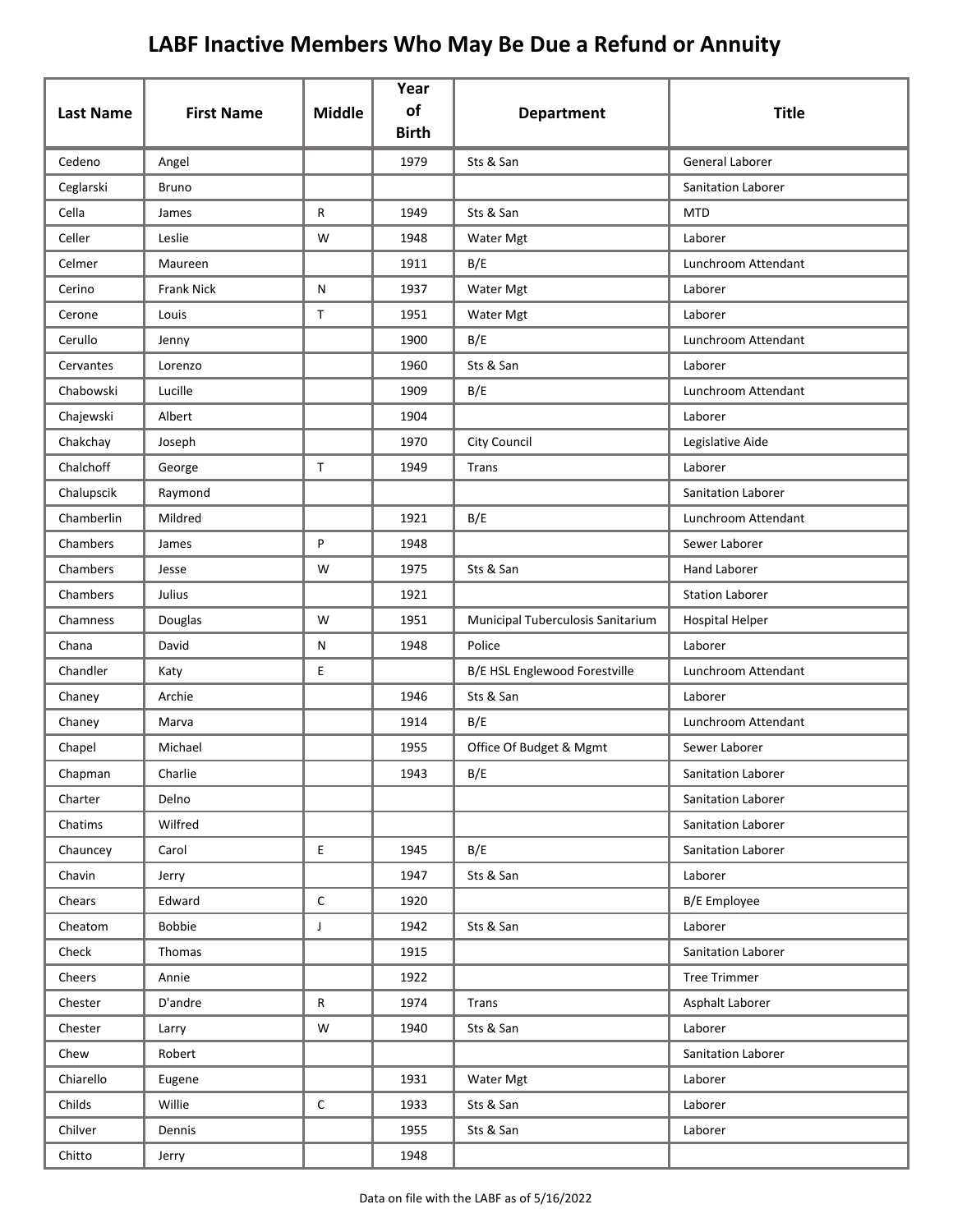| <b>Last Name</b> | <b>First Name</b> | <b>Middle</b> | Year<br>of<br><b>Birth</b> | <b>Department</b>    | <b>Title</b>        |
|------------------|-------------------|---------------|----------------------------|----------------------|---------------------|
| Chmura           | William           |               | 1933                       | 3805 Forestry        | <b>Tree Trimmer</b> |
| Cholewa          | Frank             |               | 1896                       |                      | Laborer             |
| Chomko           | Carl              |               |                            |                      | <b>RCC</b>          |
| Christain        | Willard           |               | 1914                       | B/E                  | Sanitation Laborer  |
| Christensen      | Esther            |               | 1897                       | B/E                  | Lunchroom Attendant |
| Christensen      | Helen             |               | 1898                       | B/E                  | Lunchroom Attendant |
| Christian        | Mattie            |               | 1914                       | B/E                  | Lunchroom Attendant |
| Christiano       | Anthony           |               | 1944                       |                      | Laborer             |
| Christie         | Thomas            |               | 1921                       |                      | Sanitation Laborer  |
| Christin         | John              | Α             | 1933                       | Water Mgt            | Laborer             |
| Christin         | Kevin             |               | 1956                       | Water Mgt            | Laborer             |
| Christmas        | George            |               | 1937                       | Water Mgt            | Sewer Laborer       |
| Christner        | James             |               | 1938                       | Sts & San            | Laborer             |
| Christopher      | Leonard           |               | 1942                       | Trans                | Asphalt Laborer     |
| Christopher      | Michael           |               | 1947                       | Trans                | Asphalt Laborer     |
| Christos         | Steve             | $\mathsf{C}$  | 1948                       |                      | <b>MTD</b>          |
| Chudzinski       | Irene             | E             | 1911                       | B/E                  | Lunchroom Attendant |
| Chyette          | Sidney            | R             | 1924                       |                      | Laborer             |
| Ciccio           | Joseph            | $\mathsf T$   | 1920                       |                      | Sanitation Laborer  |
| Ciccio           | Victor            | J             | 1960                       | Sts & San            | Laborer             |
| Cichocki         | Thaddeus          |               |                            |                      | Laborer             |
| Ciciora          | Clara             |               | 1923                       | <b>Public Health</b> |                     |
| Ciesielski       | John              |               | 1907                       |                      | Asphalt Laborer     |
| Ciesla           | Joseph            |               |                            |                      | Sanitation Laborer  |
| Cieslewicz       | Michael           |               | 1899                       |                      | Park Laborer        |
| Cilia            | Ralph             |               | 1940                       |                      | Sanitation Laborer  |
| Cimochowski      | Edward            |               |                            |                      | Sanitation Laborer  |
| Cintron          | Bianca            | L             | 1994                       | Water Mgt            | Laborer Apprentice  |
| Ciolino          | Thomas            | $\mathsf S$   | 1957                       | <b>Trans</b>         | Concrete Laborer    |
| Circelli         | Sam               |               | 1924                       | Sts & San            | Laborer             |
| Cirillo          | Randolph          |               | 1949                       |                      | <b>RCC</b>          |
| Cirone           | Robert            |               | 1938                       | 3435/3453            | Laborer             |
| Cisneros         | Jose              |               | 1959                       | <b>Trans</b>         | Asphalt Laborer     |
| Ciszek           | Chester           | J             | 1918                       |                      | Sanitation Laborer  |
| Citta            | Roy               | M             | 1930                       |                      | Laborer             |
| Cizmar           | John              |               | 1955                       | Water Mgt            | Laborer             |
| Claeson          | George            |               | 1905                       |                      | Asphalt Laborer     |
| Clair            | William           | $\mathsf{J}$  | 1960                       | Trans                | Concrete Laborer    |
| Clancy           | Anne              | M             | 1920                       | B/E                  | Lunchroom Attendant |
| Clancy           | Gerald            |               | 1935                       |                      | Laborer             |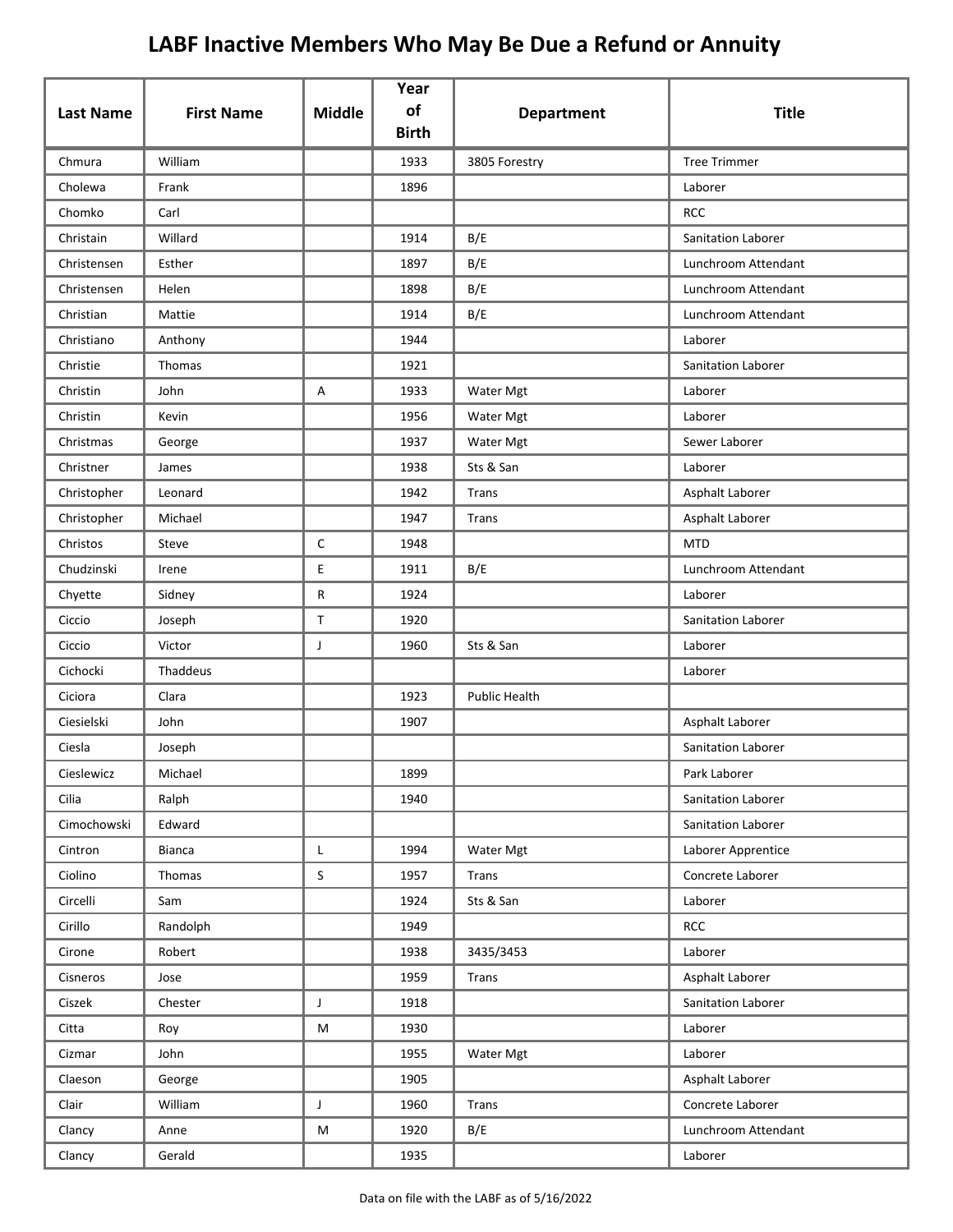| <b>Last Name</b> | <b>First Name</b> | <b>Middle</b>                              | Year<br>of<br><b>Birth</b> | <b>Department</b>       | <b>Title</b>           |
|------------------|-------------------|--------------------------------------------|----------------------------|-------------------------|------------------------|
| Clancy           | Patrick           | E                                          | 1954                       |                         | Asphalt Laborer        |
| Claney           | Michael           | E                                          |                            |                         | Sanitation Laborer     |
| Clark            | Alto              |                                            |                            |                         | Sanitation Laborer     |
| Clark            | Anthony           | L                                          | 1929                       | Water Mgt               | Laborer                |
| Clark            | Darryl            | B                                          | 1958                       | <b>Trans</b>            | Concrete Laborer       |
| Clark            | Effie             |                                            | 1928                       | B/E                     | Lunchroom Attendant    |
| Clark            | Frank             |                                            | 1936                       |                         | Sanitation Laborer     |
| Clark            | John              |                                            |                            |                         | Sanitation Laborer     |
| Clark            | Ruthie            |                                            | 1921                       | B/E                     | Lunchroom Attendant    |
| Clasby           | Leonard           |                                            | 1917                       | Forestry                | Laborer                |
| Claudio          | Efrain            | R                                          | 1933                       | Sts & San               | Laborer                |
| Clay             | Charles           |                                            | 1915                       | B/E                     | Sanitation Laborer     |
| Clay             | Gertrude          |                                            | 1917                       | B/E                     | Lunchroom Attendant    |
| Clay             | Herman            |                                            |                            |                         | Sanitation Laborer     |
| Clay             | Louis             |                                            | 1931                       | Sts & San               | Laborer                |
| Clay             | Rodice            |                                            | 1942                       |                         |                        |
| Clay             | Sidney            |                                            | 1933                       |                         | <b>Hand Laborer</b>    |
| Clay             | Willie            |                                            |                            | B/E HSL Bogan           | <b>B/E</b> Employee    |
| Claybon          | Woodrow           | W                                          | 1919                       | Trans                   | <b>Cement Finisher</b> |
| Clayborn         | Edgar             |                                            | 1927                       | Sts & San               | Laborer                |
| Clayton          | Lorenzo           |                                            | 1933                       |                         | Concrete Laborer       |
| Clearwater       | William           |                                            | 1888                       |                         | Laborer                |
| Clemmons         | Terrence          |                                            | 1946                       | Forestry                | Park Laborer           |
| Clemons          | Darius            | L                                          | 1959                       | Office Of Budget & Mgmt | Sewer Laborer          |
| Clifton          | Helen             |                                            | 1926                       | B/E                     | Lunchroom Attendant    |
| Cloonan          | James             | P                                          | 1948                       | Sts & San               | <b>Tree Trimmer</b>    |
| Clore            | Robert            |                                            | 1925                       | Sts & San               | <b>MTD</b>             |
| Cloutier         | James             |                                            |                            |                         | Sanitation Laborer     |
| COAN             | Edward            |                                            | 1881                       |                         | Sanitation Laborer     |
| Coates           | Arthur            | L                                          | 1926                       | B/E                     | Porter                 |
| Coates           | Dion              | P                                          | 1960                       | <b>Trans</b>            | Concrete Laborer       |
| Cobb             | Georgiann         |                                            |                            | 1010 B/E HSL Spaulding  | 49 B/E Employee        |
| Cobb             | Mary              | $\mathsf{E}% _{0}\left( \mathsf{E}\right)$ | 1923                       | B/E                     | Lunchroom Attendant    |
| Cobbs            | William           | B                                          | 1939                       | Water Mgt               | Water Rate Taker       |
| Coccaro          | Fred              |                                            |                            |                         | Sanitation Laborer     |
| Cocco            | Danny             |                                            | 1953                       | Trans                   | Asphalt Laborer        |
| Cockrell         | David             |                                            | 1955                       | Sts & San               | Laborer                |
| Coconate         | Marie             |                                            | 1913                       | B/E                     | Lunchroom Attendant    |
| Coduto           | Robert            |                                            | 1936                       | 3336 Sts. And San       | <b>Streets Laborer</b> |
| Coffey           | Catherine         |                                            | 1872                       |                         | Attendant Welfare      |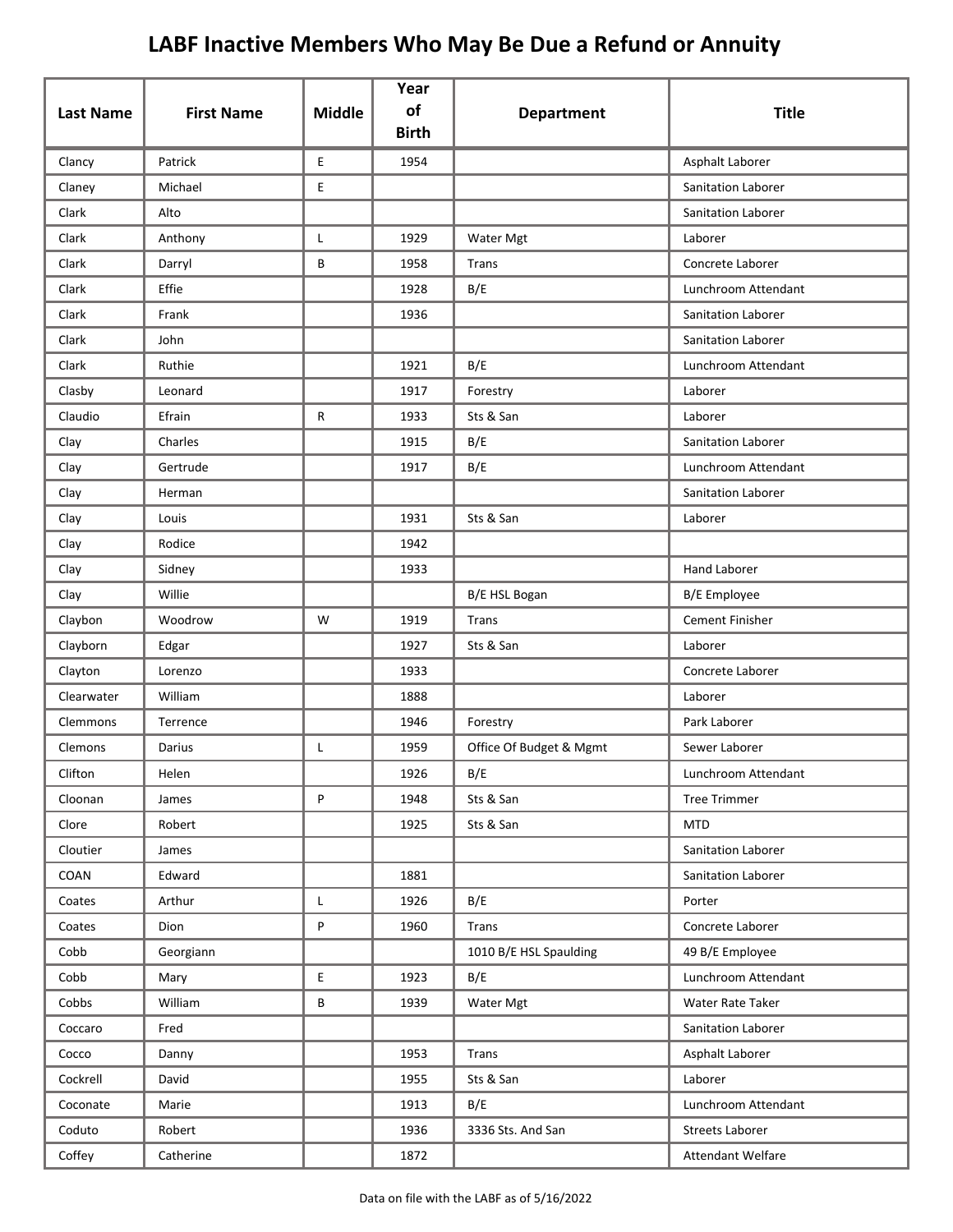| <b>Last Name</b> | <b>First Name</b> | <b>Middle</b> | Year<br>of   | <b>Department</b>                    | <b>Title</b>              |
|------------------|-------------------|---------------|--------------|--------------------------------------|---------------------------|
|                  |                   |               | <b>Birth</b> |                                      |                           |
| Cogar            | Wayne             | J             | 1952         | Fleet & Facility Mgt                 | <b>Station Laborer</b>    |
| Coghlan          | James             | Α             | 1958         | Sts & San                            | Park Laborer              |
| Cohen            | Dee               |               |              | B/E                                  | Board of Ed.              |
| Cohen            | Harvey            |               | 1928         | Trans                                | Concrete Laborer          |
| Cohen            | Michael           | B             | 1940         | Water Mgt                            | <b>Sanitation Laborer</b> |
| Cohn             | Irving            |               |              | Sts & San                            | <b>Sanitation Laborer</b> |
| Cohron           | James             |               | 1946         | Trans                                | Asphalt Laborer           |
| Colasanti        | Joseph            | J             | 1945         | Trans                                | Asphalt Laborer           |
| Colbert          | Luther            | $\mathsf{C}$  | 1902         | Water Mgt                            | Sewer Laborer             |
| Cole             | Leroy             |               | 1924         | Sts & San                            | Laborer                   |
| Cole             | Suzanne           |               | 1916         | 3022 Municipal Tuberculosis Sanitari | <b>Hospital Helper</b>    |
| Coleman          | Bill              |               | 1952         | Sts & San                            | Laborer                   |
| Coleman          | Charles           | T.            | 1955         | Sts & San                            | Laborer                   |
| Coleman          | China             |               | 1908         | B/E                                  | Salad Maker               |
| Coleman          | Ethel             |               | 1930         | 1010 B/E 23                          | 50 Lunchroom Attendant    |
| Coleman          | George            |               | 1941         | Water and Sewers 3486                | Laborer                   |
| Coleman          | Jacquelin         |               | 1934         |                                      | L. P. N Attendant         |
| Coleman          | James             |               | 1919         | Sts & San                            | Laborer                   |
| Coleman          | James             |               | 1948         | Fleet & Facility Mgt                 | <b>Station Laborer</b>    |
| Coleman          | John              | Α             | 1965         | Sts & San                            | Sanitation Laborer        |
| Coleman          | John              | W             | 1932         | Sts & San                            | <b>MTD</b>                |
| Coleman          | Richard           |               | 1927         | B/E                                  | Porter                    |
| Coleman          | Ronald            | T             | 1964         |                                      | Laborer                   |
| Coleman          | Willie            |               | 1947         | Sts & San                            | Laborer                   |
| Coleman          | Wilma             |               | 1935         | 1010 B/E HSL Harrison                | 50 Lunchroom Attendant    |
| Colen            | Marvin            |               | 1915         |                                      | Laborer                   |
| Colletti         | Robert            | J             | 1946         | Sts & San                            | Laborer                   |
| Collier          | William           |               | 1893         |                                      | Laborer                   |
| Collingwood      | Bryan             | D             | 1962         | Sts & San                            | Laborer                   |
| Collins          | Clara             |               |              | <b>Public Health</b>                 | Maid                      |
| Collins          | Edward            |               |              |                                      | Sanitation Laborer        |
| Collins          | Erma L            | L             | 1941         |                                      | 2770                      |
| Collins          | Jeff              |               | 1901         |                                      | Laborer                   |
| Collins          | John              | J             | 1948         | Sts & San                            | Park Laborer              |
| Collins          | Jonathan          |               | 1950         | <b>Pumping Station</b>               | <b>Station Laborer</b>    |
| Collins          | Justus            |               | 1971         | Sts & San                            | Hand Laborer              |
| Collins          | Kenneth           |               | 1957         | Sts & San                            | Sanitation Laborer        |
| Collins          | Leon              |               |              | Trans                                | Sanitation Laborer        |
| Collins          | Michael           |               | 1877         |                                      | Laborer                   |
| Collins          | Myra              | E             | 1920         | 1010 B/E HSL Spaulding               | 50 Lunchroom Attendant    |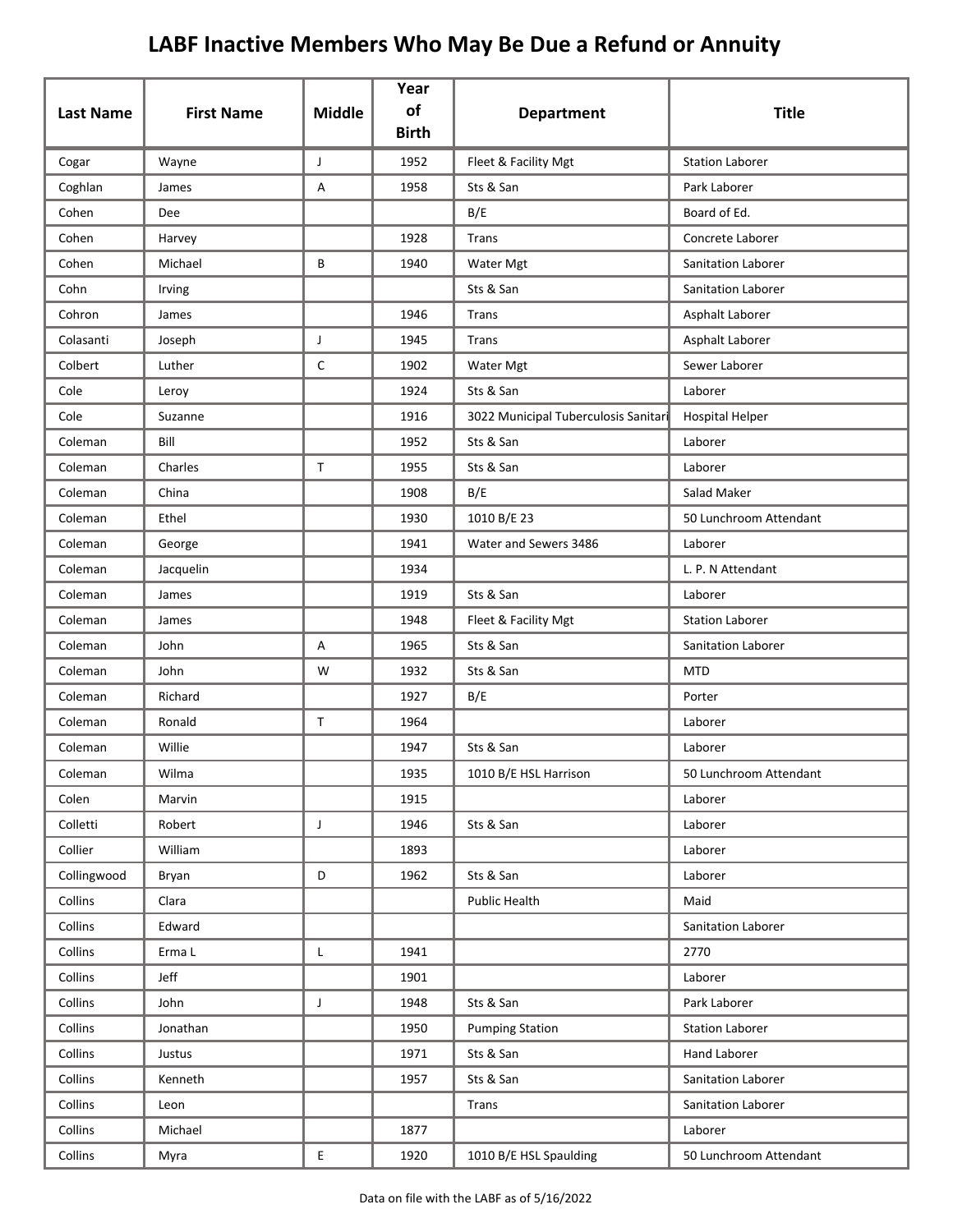|                  |                   |               | Year<br>of   |                         |                           |
|------------------|-------------------|---------------|--------------|-------------------------|---------------------------|
| <b>Last Name</b> | <b>First Name</b> | <b>Middle</b> | <b>Birth</b> | <b>Department</b>       | <b>Title</b>              |
| Collins          | <b>Nick</b>       |               |              |                         | <b>Sanitation Laborer</b> |
| Collins          | Otis              | G             |              | Sts & San               | <b>Sanitation Laborer</b> |
| Collins          | Rickey            | Г             | 1957         | Trans                   | Concrete Laborer          |
| Collins          | Rozet             | B             |              | 1010 B/E HSL Mather     | 50 Lunchroom Attendant    |
| Collyard         | Joseph            | R             | 1951         | Water Mgt               | Laborer                   |
| Colon            | Jerry             |               | 1912         | Sts & San               | Laborer                   |
| Colon            | William           | С             | 1954         |                         | <b>Station Laborer</b>    |
| Colonna          | Guido             | J             | 1948         | Water Mgt               | Laborer                   |
| Colston          | Floyd             |               | 1917         | B/E                     | Porter                    |
| Columbo          | Lawrence          |               | 1916         |                         | Laborer                   |
| Colunga          | Jose              |               | 1929         |                         | Laborer                   |
| Colvin           | DeLano            |               | 1938         | B/E                     | Sanitation Laborer        |
| Comastro         | John              | V             | 1930         |                         |                           |
| Combs            | John              |               | 1919         |                         | 9534 Laborer              |
| Comer            | Margaret          |               |              | B/E 12 Senn             |                           |
| Comerford        | <b>Brien</b>      | J             | 1959         | Sts & San               | Sign Hanger               |
| Comiano          | Ronald            |               | 1957         | Office Of Budget & Mgmt | Sewer Laborer             |
| Comitz           | John              |               | 1934         | Sts & San               | Laborer                   |
| Common           | Samuel            |               | 1935         | Police                  | Garage Attendant          |
| Comroe           | James             |               |              | Water Mgt               | 9593 Station Laborer      |
| Concepcion       | William           |               | 1959         | Sts & San               | Laborer                   |
| Coney            | Alberta           |               |              |                         | Sanitation Laborer        |
| Conger           | Rose              |               | 1903         | B/E                     | Lunchroom Attendant       |
| Conley           | James             | J             | 1887         |                         | Laborer                   |
| Conliff          | Geraldine         | D             | 1904         | 1010 B/E HSL Creiger    | 50 Lunchroom Attendant    |
| Connelly         | Charles           |               | 1918         |                         | Sanitation Laborer        |
| Connelly         | Elizabeth         |               | 1917         | B/E                     | Lunchroom Attendant       |
| Connelly         | James             |               |              |                         | Sanitation Laborer        |
| Connelly         | James             | F             | 1927         |                         | Sewer Laborer             |
| Connelly         | Jennie            |               | 1918         |                         | Sanitation Laborer        |
| Connelly         | Larry             |               | 1908         |                         | Laborer                   |
| Connelly         | Michael           | E.            |              |                         | 9534 Laborer              |
| Connelly         | William           |               |              |                         | 9464                      |
| Conner           | Johnnie           |               | 1919         | B/E                     | Lunchroom Attendant       |
| Conner           | Kenya             | U             | 1975         | Trans                   | Concrete Laborer          |
| Conner           | Robert            |               | 1949         | Water Mgt               | Sewer Laborer             |
| Conner           | Tom               | В             | 1961         | Trans                   | Concrete Laborer          |
| Conners          | Harold            |               |              |                         |                           |
| Connolly         | Peter             | W             | 1912         |                         | Sanitation Laborer        |
| Connolly         | William           | J             | 1955         | Sts & San               | Laborer                   |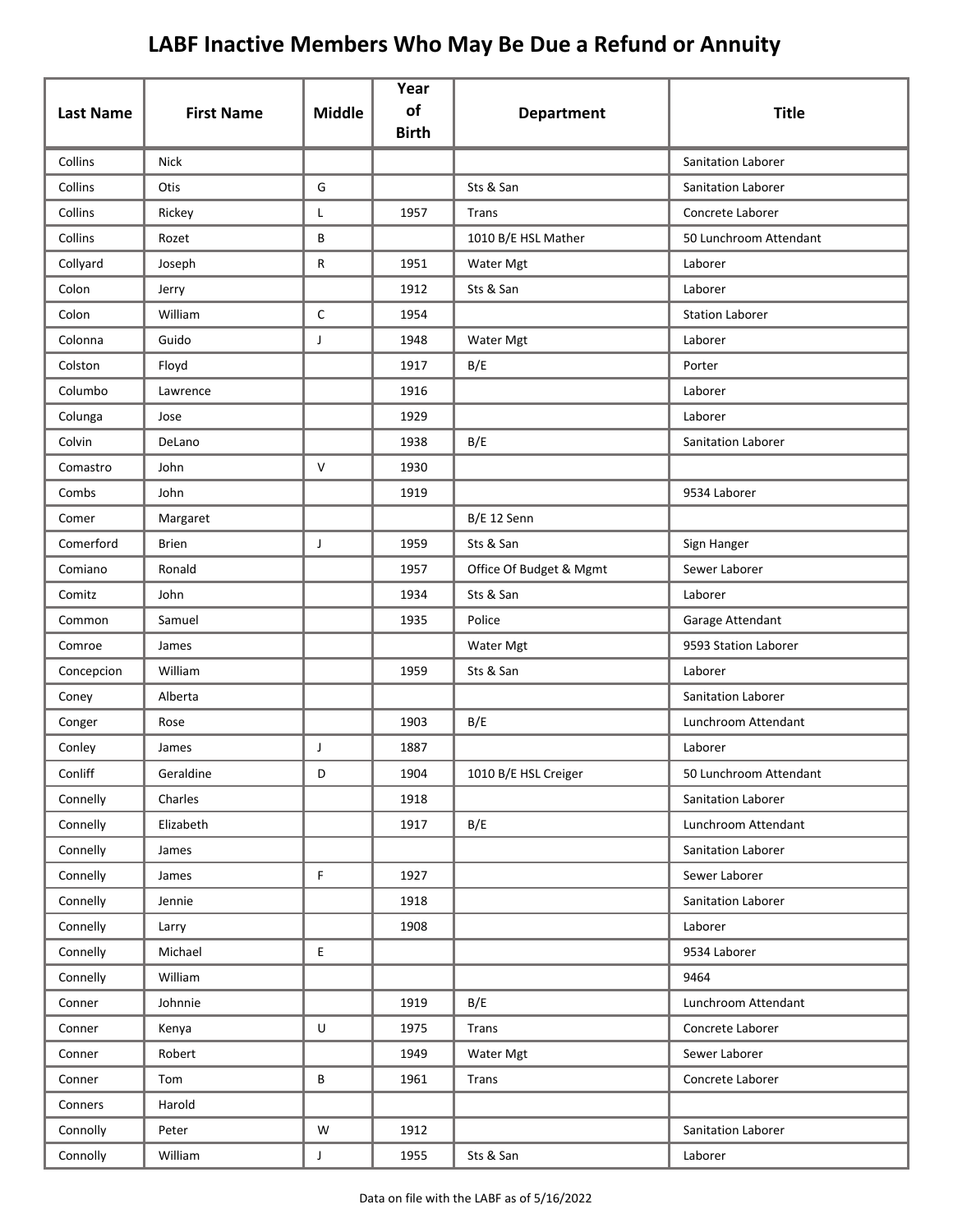| <b>Last Name</b> | <b>First Name</b> | <b>Middle</b> | Year<br>of<br><b>Birth</b> | <b>Department</b>       | <b>Title</b>                 |
|------------------|-------------------|---------------|----------------------------|-------------------------|------------------------------|
| Connon           | John              | N             | 1949                       | Water Mgt               | Sewer Laborer                |
| Connor           | Florence          |               |                            | B/E                     | Board of Ed.                 |
| Connor           | Julia             |               | 1899                       | B/E                     | Lunchroom Attendant          |
| Connors          | Frank             |               | 1887                       |                         | <b>Sanitation Laborer</b>    |
| Conroy           | Charles           |               | 1894                       |                         | Laborer                      |
| Conroy           | Edmund            |               | 1947                       | Forestry                | Park Laborer                 |
| Consola          | John              | S             | 1952                       | Water Mgt               | Laborer                      |
| Contreras        | Pedro             |               | 1951                       | Sts & San               | <b>Hand Laborer</b>          |
| Conway           | Daniel            |               | 1947                       | 3482 Sewer              | Laborer                      |
| Conway           | Peter             | N             | 1950                       | Sts & San               | Laborer                      |
| Conway           | Thomas            |               |                            |                         | Sanitation Laborer           |
| Cook             | Billy             |               |                            |                         | Sanitation Laborer           |
| Cook             | Gladys            |               | 1932                       | B/E                     | Sanitation Laborer           |
| Cook             | Irene             |               |                            |                         | Sanitation Laborer           |
| Cook             | Louis             |               | 1951                       | Sts & San               | Laborer                      |
| Cook             | Mae               |               | 1903                       | B/E                     | Sanitation Laborer           |
| Cook             | Robert            | L             | 1949                       | Sts & San               | Laborer                      |
| Cooke            | Leslie            | L             | 1956                       | Sts & San               | Laborer                      |
| Cooper           | Alexander         | G             | 1960                       | Sts & San               | Sanitation Laborer           |
| Cooper           | Anthony           |               | 1976                       | Sts & San               | <b>Hand Laborer</b>          |
| Cooper           | Arthur            | К             | 1925                       | Trans                   | Asphalt Laborer              |
| Cooper           | Betty             |               | 1928                       | B/E                     | Lunchroom Attendant          |
| Cooper           | Cornell           |               | 1937                       | Water Mgt               | Sewer Laborer                |
| Cooper           | Ernest            |               | 1943                       |                         | Laborer                      |
| Cooper           | Gregory           | В             | 1952                       | Sts & San               | Laborer                      |
| Cooper           | Henry             |               | 1941                       | Office Of Budget & Mgmt | Sewer Laborer                |
| Cooper           | John              | ${\sf R}$     | 1950                       | Sts & San               | Laborer - Parking Operations |
| Cooper           | Lillie            | M             | 1930                       |                         | Scrubwoman                   |
| Copelin          | Carter            |               | 1940                       |                         |                              |
| Coplen           | Rodney            | M             | 1964                       | Sts & San               | Sanitation Laborer           |
| Corbett          | Robert            | P             | 1963                       | Sts & San               | Laborer                      |
| Corbett          | Timothy           |               | 1948                       |                         | Laborer                      |
| Corcoran         | Edward            |               |                            | Sts & San               | Sanitation Laborer           |
| Corcoran         | Mary              |               | 1891                       | B/E                     | Lunchroom Attendant          |
| Cornacchia       | Anthony           | R             | 1972                       | Sts & San               | Sanitation Laborer           |
| Cornelious       | Myles             |               | 1970                       | Sts & San               | Sanitation Laborer           |
| Cornelous        | Eva               | L             | 1923                       |                         | Lunchroom Attendant          |
| Corolla          | Theodore          | $\mathsf{J}$  | 1956                       | Office Of Budget & Mgmt | Sewer Laborer                |
| Corona           | Louis             |               | 1929                       | Sts & San               | 9534 Laborer                 |
| Corrigan         | John              | P             |                            |                         | Sanitation Laborer           |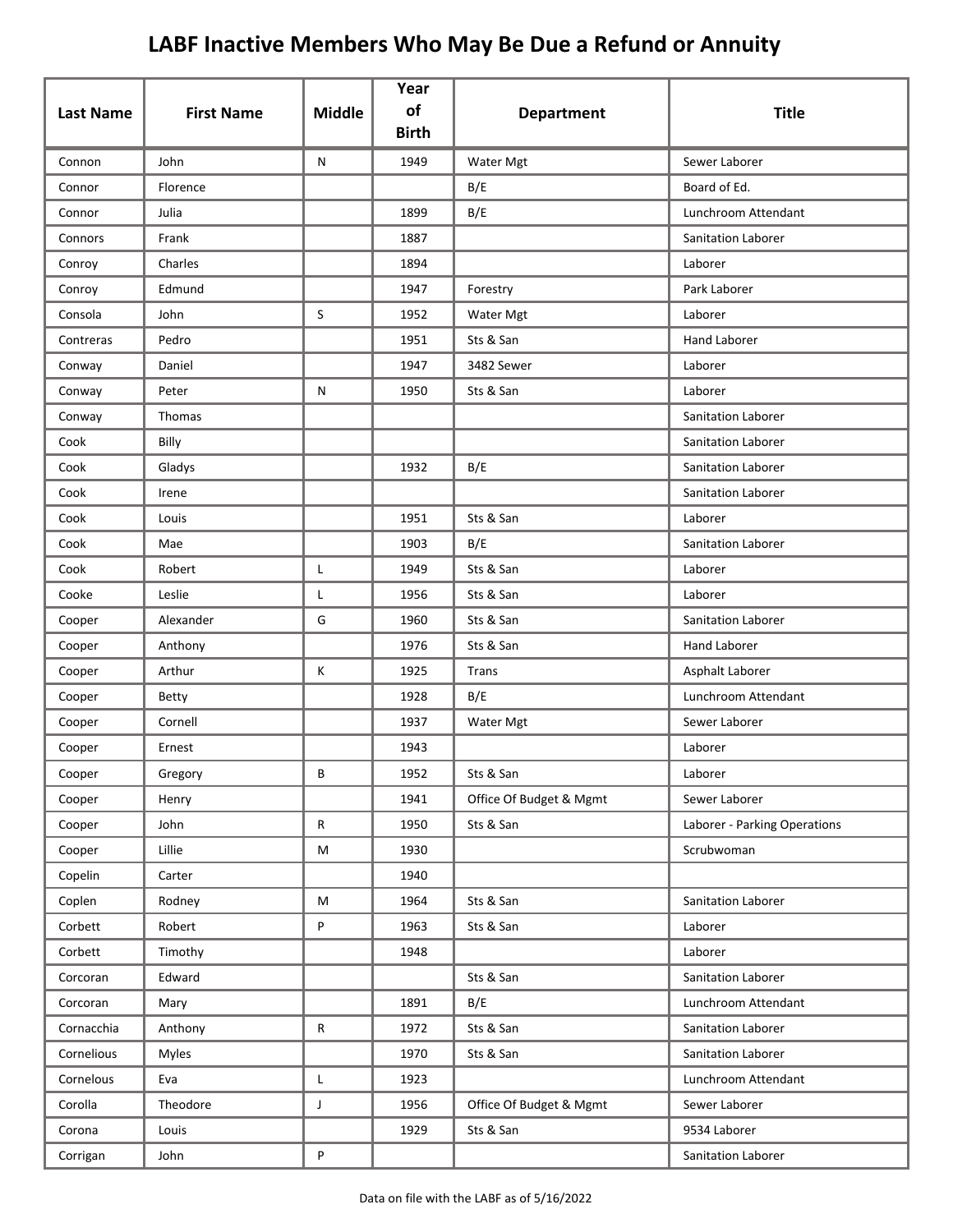|                  |                   |               | Year               |                         |                                         |
|------------------|-------------------|---------------|--------------------|-------------------------|-----------------------------------------|
| <b>Last Name</b> | <b>First Name</b> | <b>Middle</b> | of<br><b>Birth</b> | <b>Department</b>       | <b>Title</b>                            |
| Corriggio        | Angelo            |               |                    |                         | <b>Sanitation Laborer</b>               |
| Corsiglia        | Stephen           | F             | 1916               |                         | Laborer                                 |
| Cortez           | Adolph            |               | 1948               | Sts & San               | Laborer                                 |
| Corvello         | Arthur            |               | 1908               | Streets 3439            | Laborer                                 |
| Cosentino        | James             |               | 1951               | Sts & San               | Laborer                                 |
| Cosentino        | Joseph            |               | 1918               |                         | <b>Tree Trimmer</b>                     |
| Cosentino        | Sam               | P             | 1956               | Sts & San               | Laborer                                 |
| Cosgrove         | Mary              |               | 1912               | B/E                     | Lunchroom Attendant                     |
| Cosmano          | Michael           |               | 1950               |                         | Asphalt Helper                          |
| Cosmian          | George            |               |                    |                         | <b>Sanitation Laborer</b>               |
| Costa            | Sam               | J             | 1943               | Sts & San               | Laborer                                 |
| Costabile        | John              |               |                    |                         | Sanitation Laborer                      |
| Costantino       | Gregorio          |               | 1968               | 3325 Sts                | <b>Sanitation Laborer</b>               |
| Costanzo         | Joseph            |               | 1910               | 3268 Operation Division | Laborer                                 |
| Costello         | Thomas            |               | 1915               |                         | Park Laborer                            |
| Costentino       | Mary              |               | 1913               | B/E                     | Lunchroom Attendant                     |
| Cotillier        | James             |               |                    | B/E                     | <b>Sanitation Laborer</b>               |
| Cotsialis        | Steve             |               | 1958               | Water Mgt               | <b>Station Laborer</b>                  |
| Cotten           | Michael           | C             | 1951               | Sts & San               | Laborer                                 |
| Cottle           | Melinda           | J             | 1972               | Water Mgt               | <b>Construction Laborer</b>             |
| Cotton           | Albert            |               | 1926               | B/E                     | <b>Sanitation Laborer</b>               |
| Cotton           | Howard            |               | 1957               | Sts & San               | Laborer                                 |
| Cotton           | Marcus            |               | 1979               | Sts & San               | <b>Sanitation Laborer</b>               |
| Cotton           | William           |               | 1929               | 3804/4201               | Laborer                                 |
| Couch            | Thomas            | А             | 1952               | Water Mgt               | Sewer Laborer                           |
| Coughlin         | Daniel            | $\mathsf J$   | 1940               |                         | Park Laborer                            |
| Coughlin         | Patrick           |               | 1900               |                         | Laborer                                 |
| Council          | Andre             |               | 1966               | Water Mgt               | Laborer Apprentice                      |
| Council          | Walter            |               | 1919               | Sts & San               | Laborer                                 |
| Courtney         | Mildred           |               | 1923               | B/E                     | Lunchroom Attendant                     |
| Courts           | Curtis            |               | 1929               | Sts & San               | <b>Tree Trimmer</b>                     |
| Cousins          | Eric              | M             | 1969               | Sts & San               | Sanitation Laborer                      |
| Covello          | Paul              |               | 1907               | Water Mgt               | Watchman                                |
| Covich           | Matthew           |               | 1944               | Sts & San               | Laborer                                 |
| Cowan            | Maggie            | $\mathsf{L}$  | 1916               | B/E                     | Lunchroom Attendant                     |
| Cowan            | Michael           |               | 1900               | Sts & San               | Laborer Also Linemans Helper and Chlori |
| Cowans           | Charles           |               | 1935               |                         | Orderly                                 |
| Cowhey           | James             | $\mathsf J$   |                    |                         | Sanitation Laborer                      |
| Cowhey           | William           | F             |                    | Trans                   | Sanitation Laborer                      |
| Cowley           | Terrance          |               | 1971               |                         | Concrete Laborer                        |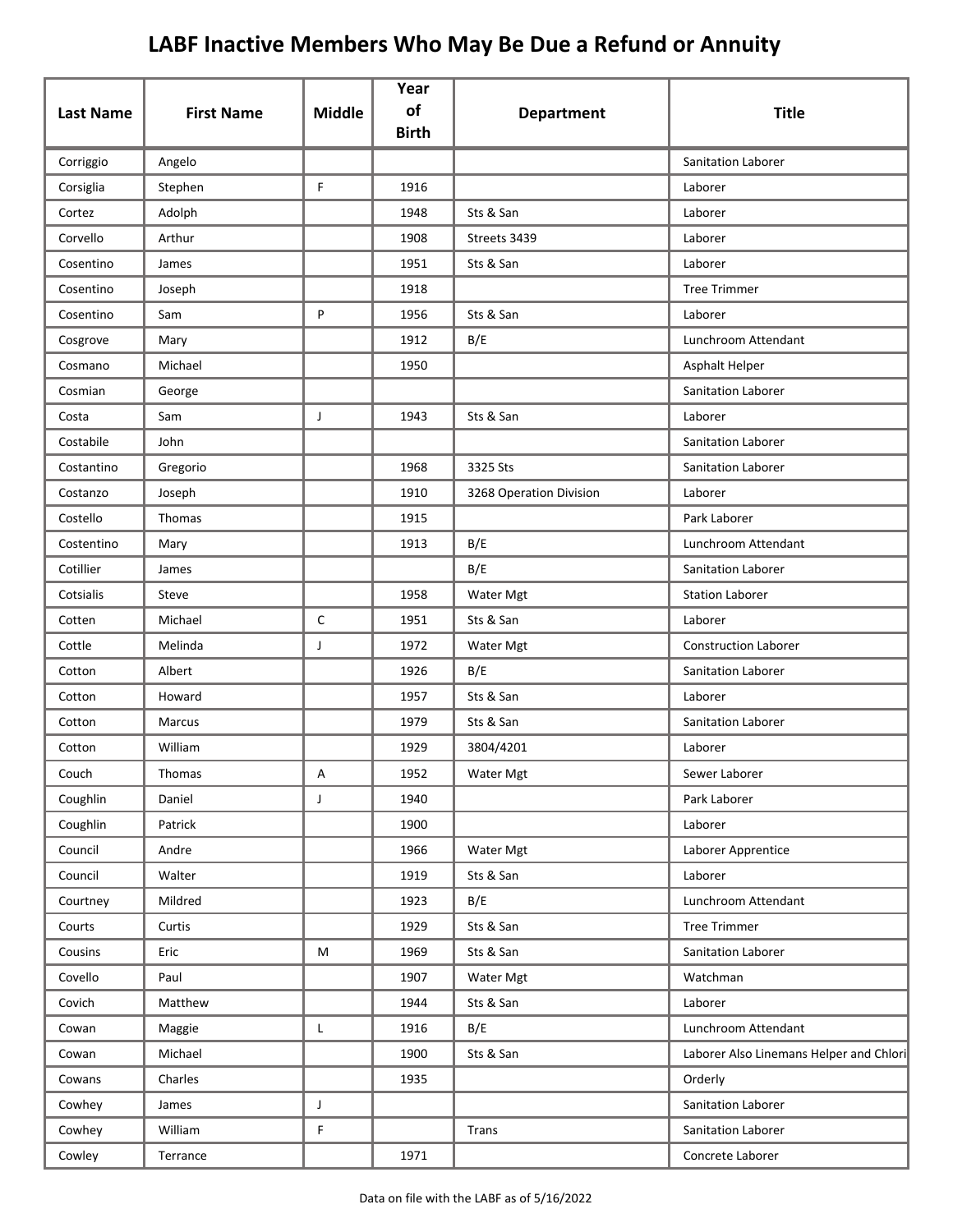| <b>Last Name</b> | <b>First Name</b> | <b>Middle</b> | Year<br>of   | <b>Department</b>       | <b>Title</b>                    |
|------------------|-------------------|---------------|--------------|-------------------------|---------------------------------|
|                  |                   |               | <b>Birth</b> |                         |                                 |
| Cox              | Mary              |               | 1913         | B/E                     | Lunchroom Attendant             |
| Cozier           | Ruth              |               | 1928         | B/E                     | Lunchroom Attendant             |
| Cozzi            | Daniel            |               | 1956         | Sts & San               | Laborer - Parking Operations    |
| Cozzi            | Fred              |               | 1938         | Trans                   | Asphalt Laborer                 |
| Cozzie           | Kevin             | W             | 1960         | Trans                   | Asphalt Laborer                 |
| Cozzo            | Mike              |               | 1902         |                         | Laborer                         |
| Crable           | Celestine         |               | 1923         | B/E                     | Lunchroom Attendant             |
| Craddock         | Louise            |               | 1926         | B/E HSL                 | Lunchroom Attendant             |
| Craft            | Helen             |               | 1900         | <b>B/E 12</b>           | Lunchroom Attendant             |
| Craig            | Donald            |               |              |                         | Sanitation Laborer              |
| Craig            | Sharon            |               | 1963         | Sts & San               | Sanitation Laborer              |
| Craigen          | Darryl            |               | 1959         |                         | Laborer                         |
| Craigmiles       | John              |               |              | B/E HSL                 | <b>Sanitation Laborer</b>       |
| Crain            | <b>Bruce</b>      | L             | 1948         | Sts & San               | Forestry                        |
| Cram             | William           |               | 1918         |                         | Sanitation Laborer              |
| Crangle          | James             |               |              |                         | Sanitation Laborer              |
| Crawford         | Anna Mae          |               | 1923         | B/E HSL Englewood       | Lunchroom Attendant             |
| Crawford         | <b>Beatrice</b>   |               | 1920         | B/E                     | Lunchroom Attendant             |
| Crawford         | Dorothy           |               | 1908         | B/E                     | Lunchroom Attendant             |
| Crawford         | Mack              |               | 1937         | <b>B/E HSL Wells</b>    | Lunchroom Attendant             |
| Crawford         | Raymond           |               | 1953         |                         |                                 |
| Crawford         | Willie            |               |              |                         | Sanitation Laborer              |
| Crenshaw         | Charles           |               |              | <b>BOE</b>              | Lunchroom Attendant             |
| Crenshaw         | Edna              |               | 1919         |                         | Orderly                         |
| Crenshaw         | Johnnie           |               | 1919         | Sts & San               | Laborer (Bureau of Electricity) |
| Crenshaw         | Thomas            | L             | 1934         | B/E                     | Lunchroom Attendant             |
| Crews            | Estella           |               | 1892         | B/E                     | Lunchroom Attendant             |
| Cribani          | Dominick          |               | 1878         | 4231 WPX                |                                 |
| Crimaldi         | Charles           | A             | 1950         | Sts & San               | Laborer                         |
| Crimaldi         | Guy               |               | 1952         | Sts & San               | Laborer                         |
| Crinion          | Christoph         |               | 1897         |                         | Laborer                         |
| Crisanti         | Charles           |               | 1949         | Water Mgt               | Laborer                         |
| Crissie          | William           | G             | 1950         | Sts & San               | Laborer                         |
| Crittenden       | Lonnie            | J             | 1908         | <b>B/E HSL Farragut</b> | Lunchroom Attendant             |
| Crivellon        | Filippo           |               | 1915         |                         | Laborer                         |
| Crivellone       | John              | A             | 1958         | Sts & San               | Laborer                         |
| Crivellone       | Philip            |               |              |                         | Sanitation Laborer              |
| Crocker          | Carl              |               | 1939         | Water Mgt               | Laborer                         |
| Crockett         | Josie             |               | 1916         | B/E                     | Lunchroom Attendant             |
| Crokin           | Richard           | $\mathsf{J}$  | 1934         | Sewers                  | Laborer                         |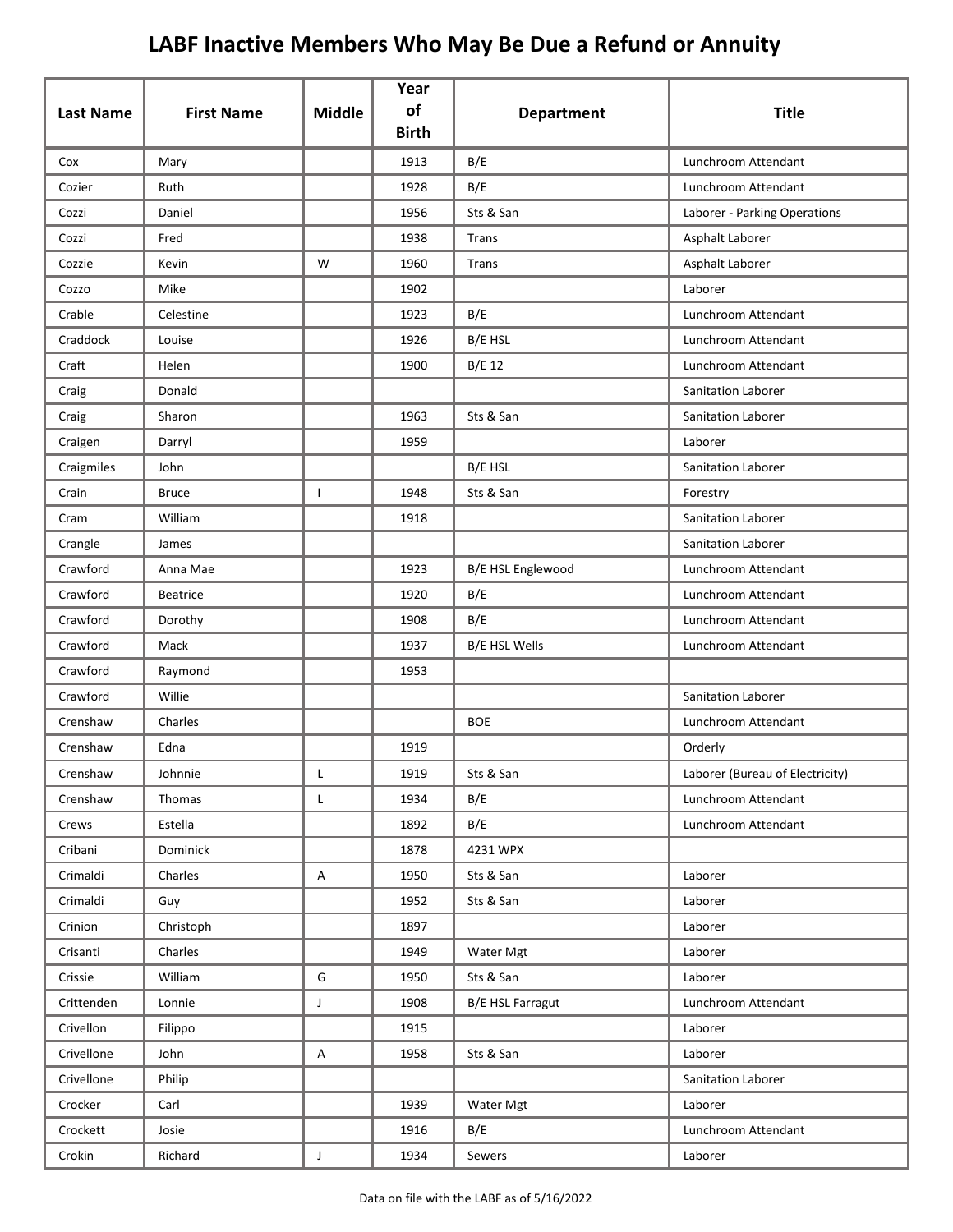| <b>Last Name</b> | <b>First Name</b> | <b>Middle</b> | Year<br>of   | <b>Department</b> | <b>Title</b>              |
|------------------|-------------------|---------------|--------------|-------------------|---------------------------|
|                  |                   |               | <b>Birth</b> |                   |                           |
| Cronin           | Maurice           | P             |              |                   | <b>Sanitation Laborer</b> |
| Cronin           | Thomas            |               | 1953         |                   |                           |
| Cross            | Frank             |               | 1963         |                   |                           |
| Crossett         | James             | H             | 1938         | Sts & San         | Laborer                   |
| Crotty           | Leo               | $\mathsf{C}$  | 1949         | Sts & San         | Laborer                   |
| Crotty           | Peter             |               |              |                   | Sanitation Laborer        |
| Crowder          | Clara             |               | 1932         | B/E               | Lunchroom Attendant       |
| Crowe            | James             | P             | 1952         | Sts & San         | Laborer                   |
| Crowell          | Jason             | Α             | 1983         | Sts & San         | General Laborer           |
| Crowhurst        | Charles           | R             | 1946         |                   | B/E Employee              |
| Crowley          | James             | W             | 1942         | Forestry 3801     | Laborer                   |
| Crowley          | Therese           | E             | 1920         | B/E               | Lunchroom Attendant       |
| Crump            | Irving            | К             | 1936         | Sts & San         | Laborer                   |
| Crutcher         | Helen             |               | 1917         |                   | Board of Ed.              |
| Crutcher         | Robert            | $\mathsf{C}$  | 1949         | Sts & San         | Laborer                   |
| Crutchfield      | John              |               | 1937         | B/E               | Sanitation Laborer        |
| Cruz             | Edwin             |               | 1958         | <b>Trans</b>      | <b>Station Laborer</b>    |
| Cruz             | Jesus             |               | 1934         | Sts & San         | Laborer                   |
| Cruz             | Richard           | D             | 1952         | Sts & San         | Laborer                   |
| Cubie            | <b>Bessie</b>     | Г             | 1920         | B/E               | Lunchroom Attendant       |
| Cudek            | Robert            | $\mathsf{C}$  | 1946         | Sts & San         | Laborer                   |
| Cullen           | Minnie            |               | 1898         | B/E 12            | Lunchroom Attendant       |
| Cullnan          | Timothy           |               | 1970         |                   | <b>Sanitation Laborer</b> |
| Culverhouse      | Mark              |               |              |                   | Laborer                   |
| Cummane          | Mary              | E             | 1910         | B/E               | Lunchroom Attendant       |
| Cummings         | Robert            |               | 1921         |                   | <b>Tree Trimmer</b>       |
| Cummings         | Robert            | $\mathsf T$   | 1961         | <b>Trans</b>      | Concrete Laborer          |
| Cummings         | William           |               | 1918         |                   | 9464                      |
| Cummins          | Margaret          |               |              | B/E HSL Lane High | Lunchroom Attendant       |
| Cunningham       | Alberta           |               | 1912         |                   | Attendant                 |
| Cunningham       | Beatrice          |               | 1909         | <b>BOE</b>        | Lunchroom Attendant       |
| Cunningham       | Deboran           |               | 1890         | B/E               | Lunchroom Attendant       |
| Cunningham       | Elizabeth         |               | 1881         | B/E               | Lunchroom Attendant       |
| Cunningham       | J                 | $\mathsf C$   | 1957         | Sts & San         | Laborer                   |
| Cunningham       | Margaret          |               |              |                   |                           |
| Cunningham       | Tantala           |               | 1966         | Sts & San         | Hand Laborer              |
| Curcuro          | James             | F             | 1940         | Sts & San         | <b>MTD</b>                |
| Curran           | Margaret          |               | 1900         | B/E               | Lunchroom Attendant       |
| Curran           | Margaret          |               | 1906         | B/E               | Lunchroom Attendant       |
| Curry            | Alice             |               | 1913         | B/E               | Lunchroom Attendant       |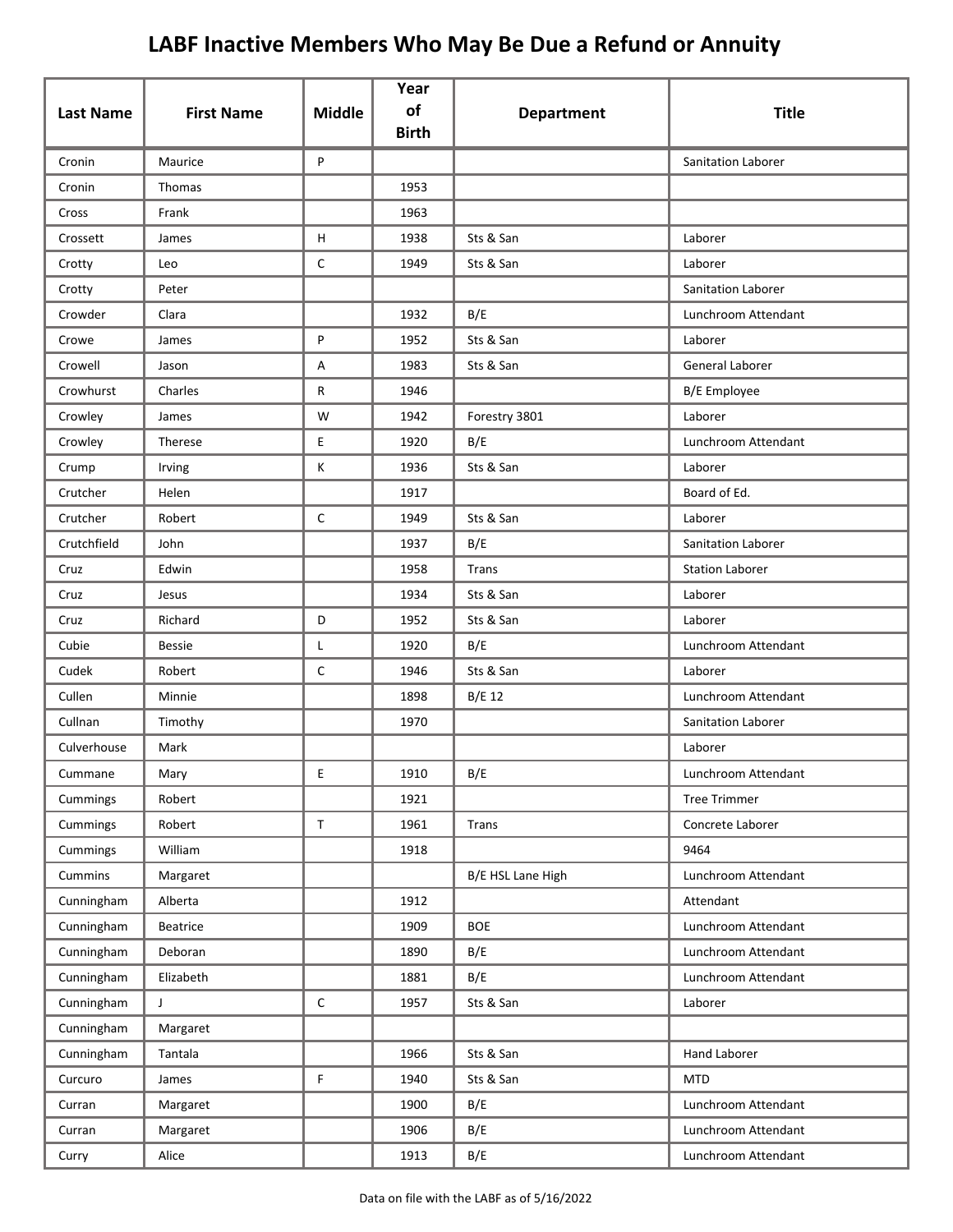|                  |                   |               | Year               |                   |                             |
|------------------|-------------------|---------------|--------------------|-------------------|-----------------------------|
| <b>Last Name</b> | <b>First Name</b> | <b>Middle</b> | of<br><b>Birth</b> | <b>Department</b> | <b>Title</b>                |
| Curry            | Eloise            |               | 1921               | B/E               | Lunchroom Attendant         |
| Curry            | Lydia             |               | 1894               | B/E               | Lunchroom Attendant         |
| Curry            | Marlon            |               | 1967               | Sts & San         | Laborer                     |
| Curtis           | Peter             | P             | 1948               | Sts & San         | Laborer                     |
| Cusack           | James             | J             | 1958               | Sts & San         | Laborer                     |
| Cusack           | John              |               | 1932               |                   | <b>Tree Trimmer</b>         |
| Cutaia           | Grace             |               | 1895               | B/E               | Lunchroom Attendant         |
| Cutrano          | Charles           | $\mathsf{V}$  |                    |                   | Sanitation Laborer          |
| Cuvelier         | Wreatha           | E             | 1906               | B/E               | Lunchroom Attendant         |
| Cwikinski        | Richard           |               | 1943               | Forestry 3801     | Laborer                     |
| Cybart           | Stella            |               | 1901               | B/E               | Lunchroom Attendant         |
| Cyborski         | Robert            | J             | 1946               | Sts & San         | Laborer                     |
| Cymbalisty       | Paul              | Y             | 1954               | City Council      | Asst Secy To Aldermn        |
| Czaja            | Frank             | J             | 1940               | Sts & San         | Laborer                     |
| Czarniki         | Stephanie         |               | 1927               | B/E               | Lunchroom Attendant         |
| Czarobski        | Zig               |               |                    |                   | Sanitation Laborer          |
| Dabney           | Willie            |               | 1929               | B/E               | <b>Teacher Aide</b>         |
| Dacey            | Margaret          |               | 1893               | B/E               | Lunchroom Attendant         |
| Daciolas         | Kenneth           | Α             | 1969               | Sts & San         | <b>Tree Trimmer</b>         |
| Dadamo           | Daniel            |               | 1921               |                   | Sanitation Laborer          |
| Dahl             | Raymond           | J             | 1947               |                   | Laborer                     |
| Dakarski         | Joseph            |               | 1887               |                   | Laborer                     |
| Daker            | Emery             |               | 1913               |                   | <b>Tree Trimmer</b>         |
| Dalesandro       | John              |               | 1914               | Sts & San         | <b>MTD</b>                  |
| Daley            | Roland            |               | 1943               | Sts & San         | Laborer                     |
| Dalia            | Frank             |               |                    |                   | Sanitation Laborer          |
| Dalke            | Alfred            | ${\sf R}$     | 1913               | Sts & San         | Laborer                     |
| Dalke            | Martha            |               | 1918               | B/E               | Lunchroom Attendant         |
| Dalton           | Robert            | J             |                    |                   |                             |
| Daly             | Charles           | E             |                    |                   | Sanitation Laborer          |
| Daly             | James             |               | 1906               |                   | Sanitation Laborer          |
| Daly             | John              | $\mathsf F$   | 1942               | Forestry 3801     | Laborer                     |
| Daly             | Robert            |               |                    |                   | Sanitation Laborer          |
| Daly             | William           |               | 1933               |                   | Laborer                     |
| Daly             | William           | J             | 1906               |                   | Sanitation Laborer          |
| Daly             | William           | $\mathsf{V}$  |                    |                   | Sanitation Laborer          |
| Damato           | James             | ${\sf R}$     | 1935               | Trans             | Asphalt Laborer             |
| DAmato           | Thomas            | ${\sf N}$     |                    |                   | <b>Construction Laborer</b> |
| Damico           | Patrick           |               | 1943               | Sts & San         | Laborer                     |
| Dammons          | Theresa           |               | 1937               |                   | <b>Hospital Attendant</b>   |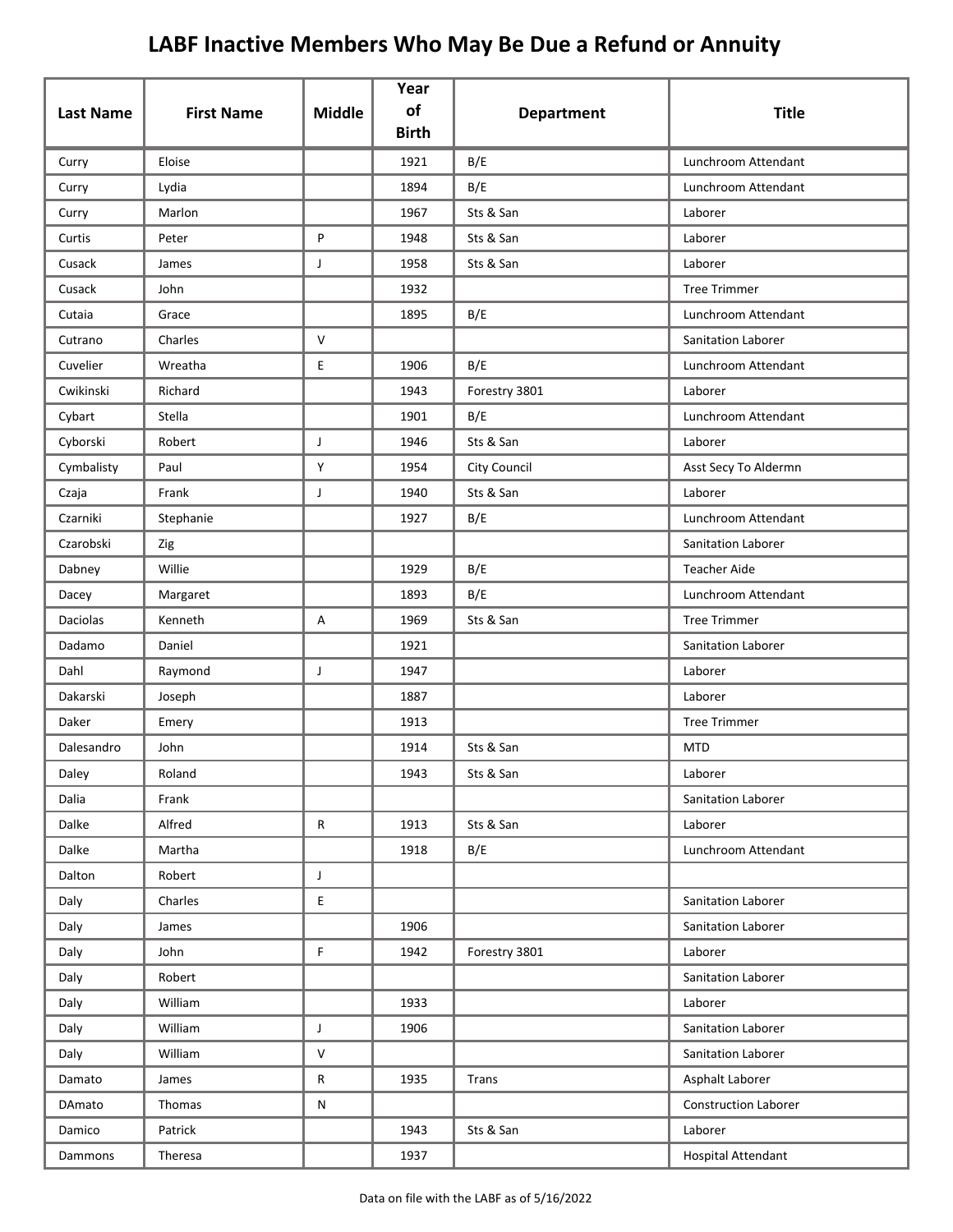| <b>Last Name</b> | <b>First Name</b> | <b>Middle</b> | Year<br>of<br><b>Birth</b> | <b>Department</b>                 | <b>Title</b>           |
|------------------|-------------------|---------------|----------------------------|-----------------------------------|------------------------|
| Dancy            | Harold            |               | 1933                       | Sts. And San. 3327                | Sanitation Laborer     |
| Dancy            | Warner            |               | 1929                       | B/E                               | Sanitation Laborer     |
| Dandrea          | Donald            |               | 1947                       |                                   | Asphalt Tamper         |
| Dandrea          | Steven            | J             | 1953                       | Sts & San                         | Laborer                |
| Dandridge        | Robert            |               | 1943                       | B/E                               | Sanitation Laborer     |
| Dangerfield      | Lloyd             | E             | 1927                       | Sts & San                         | <b>Tree Trimmer</b>    |
| Daniel           | Mark              |               | 1956                       | Trans                             | Asphalt Laborer        |
| Daniels          | Hubert            |               |                            |                                   | Sanitation Laborer     |
| Daniels          | Lee               | H             |                            |                                   | <b>Hospital Helper</b> |
| <b>Daniels</b>   | Leroy             |               | 1937                       | B/E                               | Porter                 |
| Daniels          | Perry             |               | 1949                       | Water Mgt                         | Sewer Laborer          |
| DAntino          | Joseph            | Α             | 1946                       | Trans                             | Asphalt Laborer        |
| Dantzler         | Allan             |               | 1945                       | Sts & San                         | Laborer                |
| Dantzler         | Calvin            |               | 1929                       | B/E                               | Sanitation Laborer     |
| Darco            | Amnrozio          |               | 1884                       |                                   | Laborer                |
| Darco            | John              |               |                            | 3327/3227                         | Sanitation Laborer     |
| Darco            | John              |               | 1944                       |                                   | Laborer                |
| Darragh          | Archie            | W             | 1908                       | Municipal Tuberculosis Sanitarium | <b>Hospital Helper</b> |
| Daszkowski       | George            | S             | 1937                       |                                   |                        |
| Dates            | Joseph            |               | 1918                       | B/E                               | Porter                 |
| Davaney          | Deborah           |               | 1894                       | B/E                               | Lunchroom Attendant    |
| Davenport        | Ruth              | W             | 1923                       | B/E                               | Lunchroom Attendant    |
| Davidson         | Anna              |               | 1913                       |                                   | Maid                   |
| Davies           | Michael           | $\mathsf{T}$  | 1950                       | Sts & San                         | Laborer                |
| Davila           | Brenda            |               | 1976                       | Sts & San                         | Hand Laborer           |
| Davion           | Mildred           |               |                            |                                   | Sanitation Laborer     |
| Davis            | Aaron             |               | 1916                       | Sts & San                         | Laborer                |
| Davis            | Amos              | В             |                            |                                   |                        |
| Davis            | Angelo            |               | 1910                       | B/E                               | Lunchroom Attendant    |
| Davis            | Arthur            | $\mathsf C$   | 1915                       | Trans                             | Asphalt Laborer        |
| Davis            | <b>Brenda</b>     |               | 1953                       | Sts & San                         | Sanitation Laborer     |
| Davis            | Burley            |               | 1956                       | Sts & San                         | Laborer                |
| Davis            | Clara             |               | 1893                       | B/E                               | Lunchroom Attendant    |
| Davis            | Donald            | L             | 1966                       | Sts & San                         | Laborer                |
| Davis            | Dorothy           |               | 1943                       | B/E                               | Lunchroom Attendant    |
| Davis            | Dudley            | P             | 1913                       |                                   |                        |
| Davis            | Elizabeth         |               | 1928                       | B/E                               | Lunchroom Attendant    |
| Davis            | Ella              |               | 1923                       | B/E                               | Lunchroom Attendant    |
| Davis            | Jessie            |               | 1925                       | B/E                               | Lunchroom Attendant    |
| Davis            | Joseph            |               | 1955                       | Sts & San                         | Laborer                |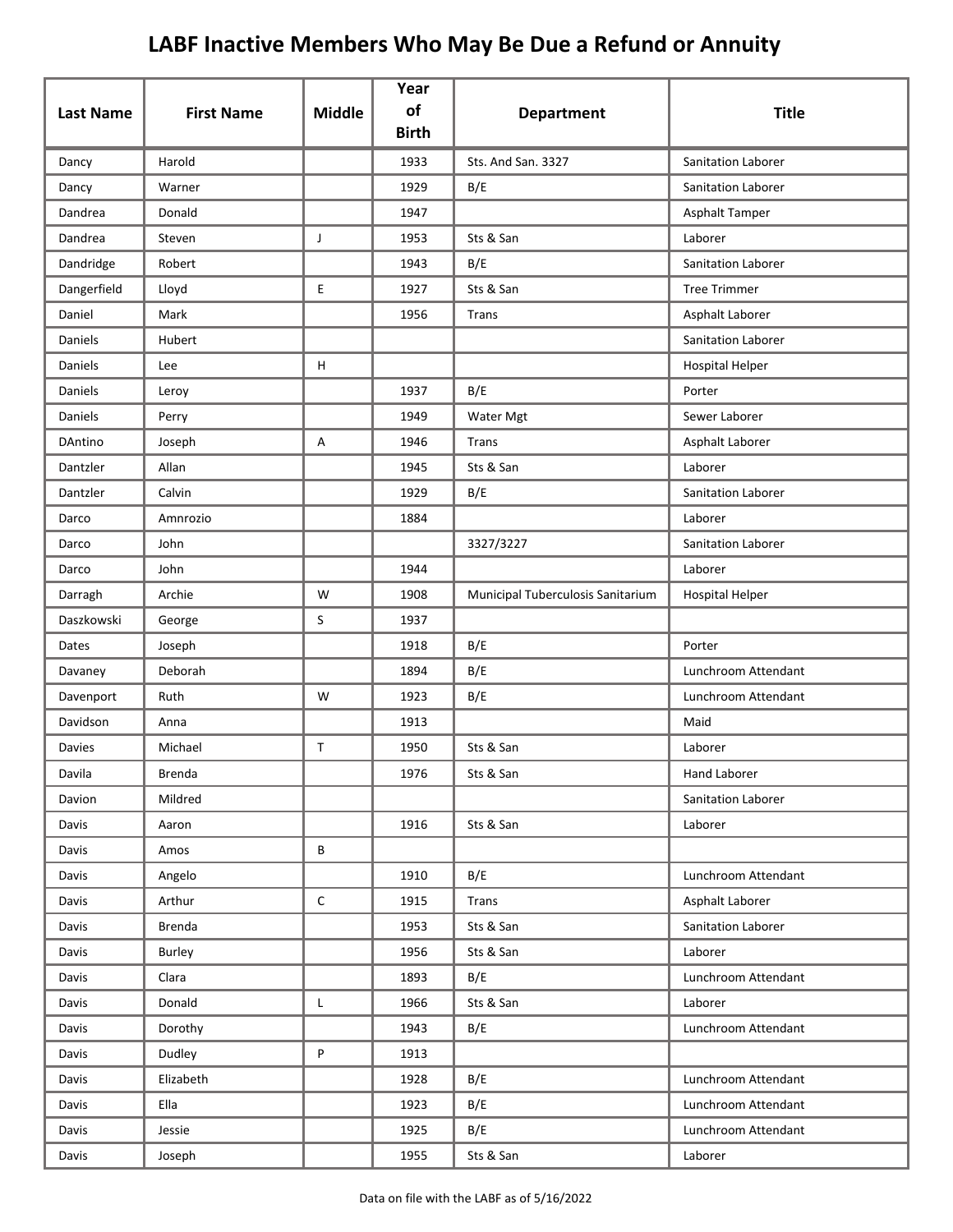| <b>Last Name</b> | <b>First Name</b> | <b>Middle</b> | Year<br>of<br><b>Birth</b> | <b>Department</b>       | <b>Title</b>                     |
|------------------|-------------------|---------------|----------------------------|-------------------------|----------------------------------|
| Davis            | Laura             |               | 1942                       | <b>Public Health</b>    | Orderly                          |
| Davis            | Mamie             |               | 1918                       | B/E                     | Lunchroom Attendant              |
| Davis            | Mary              |               | 1930                       | B/E                     | Lunchroom Attendant              |
| Davis            | Mason             |               | 1949                       | Sts & San               | Laborer                          |
| Davis            | Nicholas          | P             |                            |                         | Sanitation Laborer               |
| Davis            | Nona              | В             | 1930                       | B/E                     | Lunchroom Attendant              |
| Davis            | Robert            |               | 1921                       | Sts & San               | Laborer                          |
| Davis            | Ronald            |               | 1936                       | B/E                     | Sanitation Laborer               |
| Davis            | Steve             | Α             | 1951                       |                         | General Laborer                  |
| Davis            | Steven            | Α             | 1952                       | Sts & San               | Laborer                          |
| Davis            | Thelma            | Α             | 1927                       | B/E                     | Lunchroom Attendant              |
| Davis            | William           |               | 1941                       | Sts & San               | Laborer - Parking Operations     |
| Davis            | William           | J             | 1902                       |                         | Attendant                        |
| <b>Dawkins</b>   | Albert            |               | 1911                       |                         | Sanitation Laborer               |
| <b>Dawkins</b>   | Theretha          |               | 1926                       | B/E                     | Sanitation Laborer               |
| Dawson           | Johnny            |               | 1928                       | Sts & San               | <b>Sanitation Worker Trainee</b> |
| De Luna          | Raphael           |               | 1992                       | Water Mgt               | <b>Construction Laborer</b>      |
| Deady            | Thecla            | V             | 1893                       | B/E                     | Lunchroom Attendant              |
| Deady            | Thomas            |               |                            |                         | Sanitation Laborer               |
| Deak             | Alex              |               | 1916                       |                         | Laborer                          |
| Deandrea         | Nick              |               | 1944                       | Sts & San               | Laborer                          |
| Dear             | Vicki             | L             | 1964                       | Sts & San               | Sanitation Laborer               |
| Debartolo        | Joseph            |               | 1902                       | Streets 3308            | Sanitation Laborer               |
| Debeir           | Albert            |               | 1921                       | Sts & San               | Laborer                          |
| DeBella          | Sharon            |               | 1933                       | B/E                     | Sanitation Laborer               |
| <b>DeBlock</b>   | James             | M             | 1948                       | Sts & San               | Laborer                          |
| Debruin          | Jennie            |               | 1887                       | B/E                     | Lunchroom Attendant              |
| Decaneva         | Bruno             |               | 1955                       | Sts & San               | Laborer                          |
| DeCarlo          | Daniel            | J             | 1951                       | Water Mgt               | Laborer                          |
| Dechatelet       | Lionel            | $\mathsf J$   | 1936                       | <b>Trans</b>            | Asphalt Laborer                  |
| Decuir           | Harold            |               | 1943                       | Sts & San               | Laborer                          |
| Defiora          | John              | Α             | 1946                       |                         | <b>RCC</b>                       |
| DeFoe            | Ovenia            |               | 1912                       | B/E                     | Sanitation Laborer               |
| Degaetano        | Pietro            |               | 1889                       |                         | Laborer                          |
| DeGeorge         | William           |               |                            |                         | Asphalt Helper                   |
| DeGiorgio        | Nick              |               | 1952                       | Office Of Budget & Mgmt | Sewer Laborer                    |
| Degnan           | Daniel            | P             | 1969                       | Sts & San               | Sanitation Laborer               |
| Degnan           | Patrick           |               | 1946                       | 3449 Sts. And San       | Asphalt Helper                   |
| Degnan           | Robert            | Α             | 1938                       | Sts & San               | <b>Tree Trimmer</b>              |
| Degoins          | Mary              |               | 1909                       |                         | Maid                             |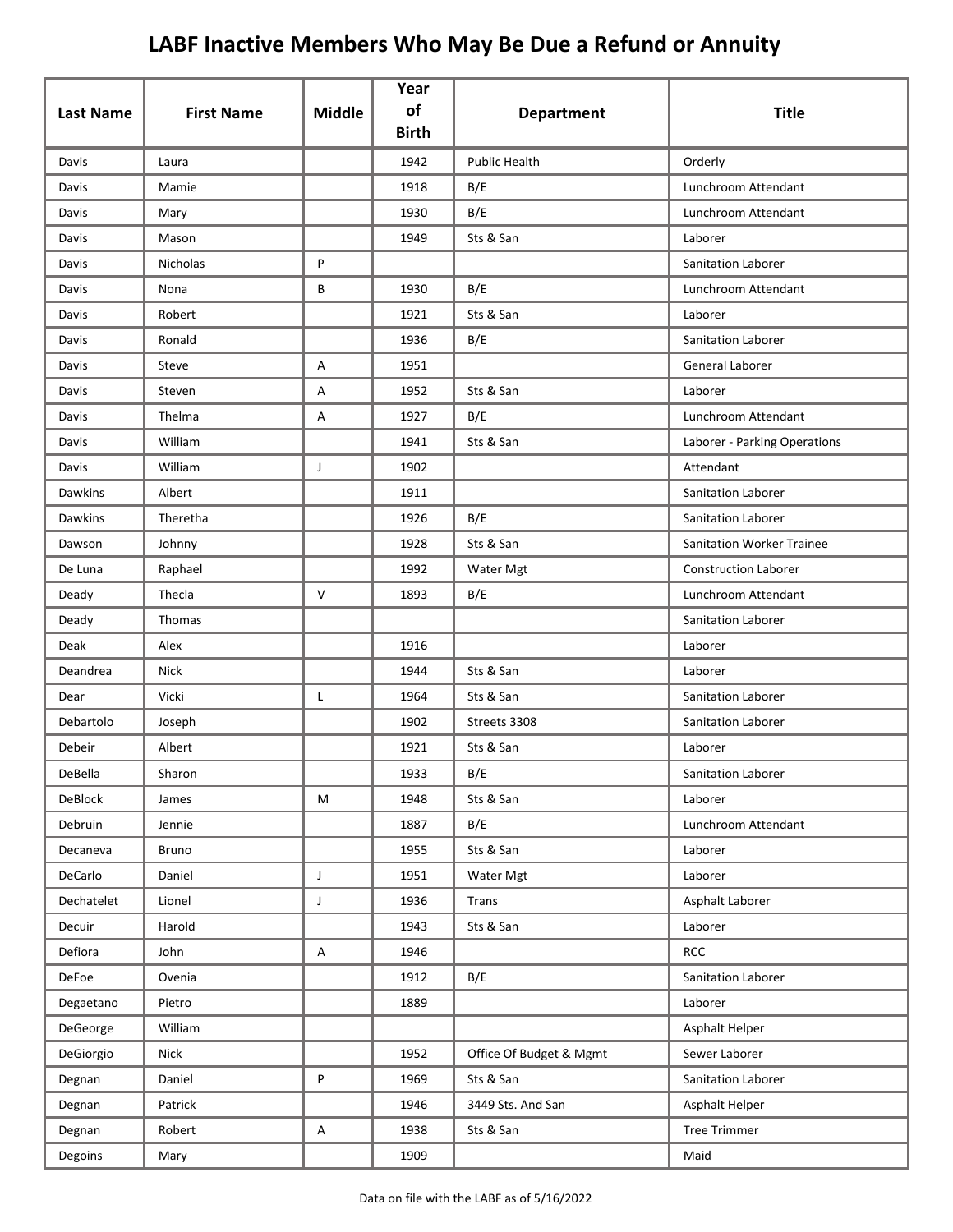| <b>Last Name</b> | <b>First Name</b> | <b>Middle</b> | Year<br>of<br><b>Birth</b> | <b>Department</b>    | <b>Title</b>                    |
|------------------|-------------------|---------------|----------------------------|----------------------|---------------------------------|
| Degraffenreid    | Edward            |               | 1960                       |                      | Laborer                         |
| Degrazia         | Frances           |               | 1919                       | B/E                  | Lunchroom Attendant             |
| Degrazio         | Salvatore         |               | 1948                       | Sts & San            | <b>Tree Trimmer</b>             |
| DeGuzman         | Armando           | А             | 1951                       | Trans                | Concrete Laborer                |
| Deignan          | Sarah             |               | 1897                       | B/E                  | Lunchroom Attendant             |
| Deitelbaum       | Steve             |               | 1956                       | Sts & San            | Laborer (Bureau of Electricity) |
| Dejohn           | Frank             |               | 1902                       |                      | Asphalt Helper                  |
| Dejoy            | Leonard           |               | 1930                       | Sts & San            | Laborer                         |
| Dekind           | Leo               |               | 1915                       | Park District        | Laborer                         |
| Delaney          | Michael           | J             | 1948                       |                      | Laborer                         |
| Delaquila        | Robert            |               | 1890                       |                      | Laborer                         |
| Delaurenti       | Salvatore         |               | 1943                       |                      | <b>RCC</b>                      |
| Delbecaro        | Mario             |               | 1925                       |                      | Laborer                         |
| Delcorse         | Dennis            | E             | 1943                       | Sts & San            | Laborer                         |
| Delejewski       | John              |               | 1957                       | Water Mgt            | Sewer Laborer                   |
| Deleo            | Joseph            | P             | 1949                       | Trans                | Asphalt Laborer                 |
| Deleonardis      | Rocco             |               | 1909                       | 4231 Water and Sewer | Laborer                         |
| Delgado          | Jose              | Α             | 1972                       | Fleet                | Garage Attendant                |
| Delgado          | Pinto             | А             | 1987                       | Sts & San            | <b>Hand Laborer</b>             |
| Delgado          | Raymond           |               | 1956                       |                      | Laborer                         |
| Delgenio         | Ronald            | P             |                            |                      | Sanitation Laborer              |
| Delgiudice       | Vincent           | R             | 1951                       | Sts & San            | Laborer                         |
| Delimata         | Eugene            | $\mathsf C$   | 1951                       | Sts & San            | Laborer                         |
| Delisa           | Guy               | L             | 1948                       | Sts & San            | Laborer                         |
| Dellaria         | Angelo            |               | 1925                       | Trans                | Asphalt Laborer                 |
| Delmonte         | James             | $\mathsf{J}$  | 1926                       |                      | Sanitation Laborer              |
| Deloney          | Henry             |               | 1922                       | Water Mgt            | Sewer Laborer                   |
| Delorenzo        | Bart              |               | 1939                       | Sts & San            | <b>Tree Trimmer</b>             |
| Delulio          | Joseph            |               | 1919                       |                      | <b>Cement Mixer</b>             |
| Delvecchio       | Tony              |               |                            |                      | Sanitation Laborer              |
| Demarco          | Michael           |               | 1959                       | Sts & San            | Laborer                         |
| Demas            | Louis             |               | 1929                       | Sts & San            | <b>Tree Trimmer</b>             |
| Dematteo         | Joseph            |               | 1902                       |                      | Laborer                         |
| Dematteo         | Robert            | J             | 1957                       | Sts & San            | <b>Electrical Mechanic</b>      |
| Dembrowicz       | Kurt              | R             | 1954                       | Sts & San            | Laborer (Bureau of Electricity) |
| Dembski          | Frank             |               | 1923                       |                      | <b>Construction Laborer</b>     |
| Demeo            | Wanda             |               | 1924                       | B/E                  | Lunchroom Attendant             |
| Demertsidis      | George            |               | 1928                       | Sts & San            | Laborer                         |
| Demeyer          | Lorraine          | F             | 1920                       | B/E                  | Lunchroom Attendant             |
| Demicco          | Dominic           |               | 1919                       | Trans                | Asphalt Raker                   |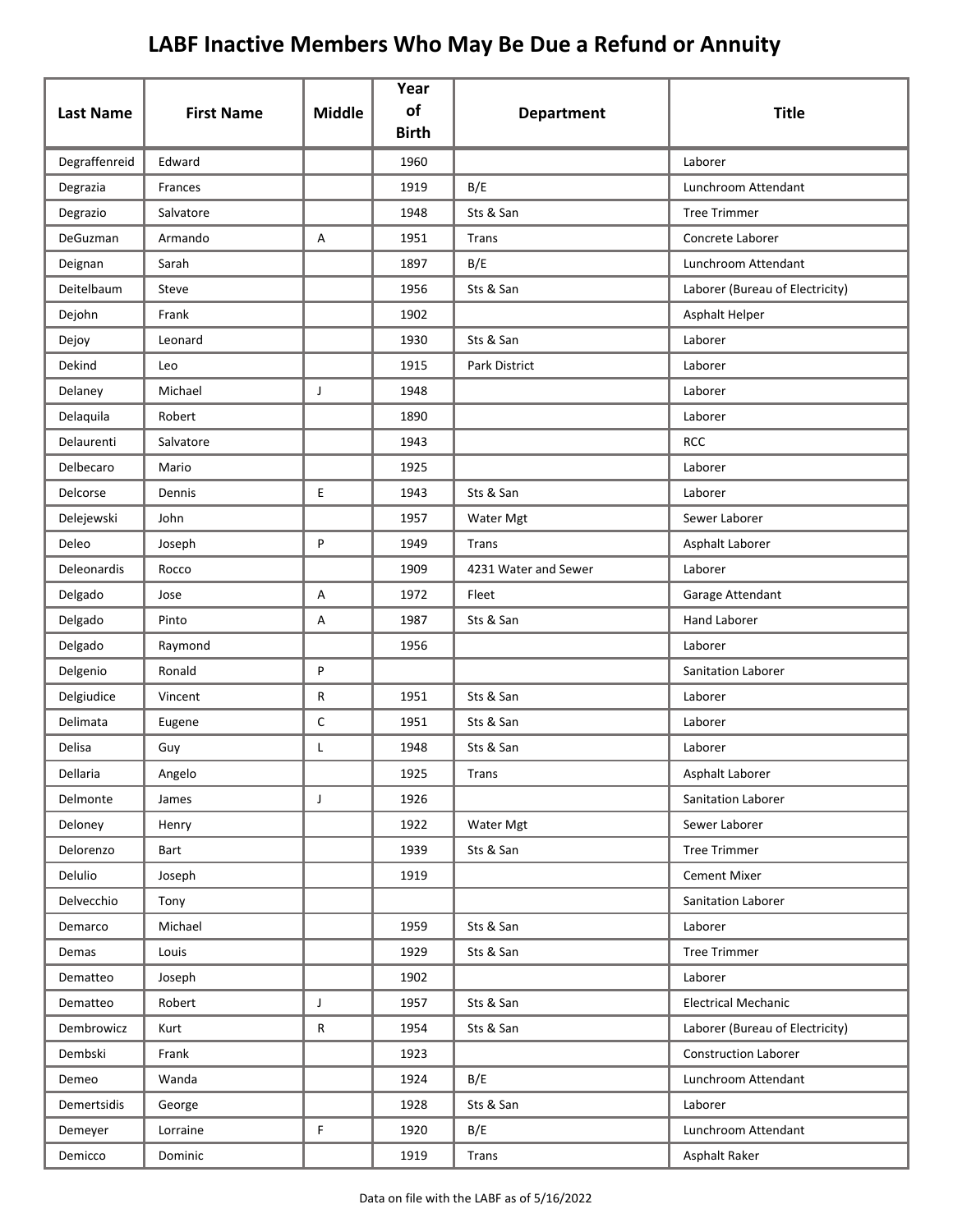| <b>Last Name</b> | <b>First Name</b> | <b>Middle</b> | Year<br>of<br><b>Birth</b> | <b>Department</b> | <b>Title</b>                    |
|------------------|-------------------|---------------|----------------------------|-------------------|---------------------------------|
| Demichel         | Phillip           | F             | 1940                       |                   | Concrete Laborer                |
| Demna            | Philip            | J             |                            |                   | Sanitation Laborer              |
| Demps            | Inez              |               |                            | B/E               | Sanitation Laborer              |
| Dempster         | Thomas            |               |                            |                   | Sanitation Laborer              |
| Demstrom         | John              | $\mathbf{I}$  | 1947                       | Sts & San         | Laborer - Parking Operations    |
| Dennington       | Faheem            |               | 1990                       | Trans             | Asphalt Laborer                 |
| Dennis           | Albert            |               | 1944                       | B/E               | Lunchroom Attendant             |
| Denys            | Catherine         |               | 1915                       | B/E               | Lunchroom Attendant             |
| Deorio           | Anthony           | J             | 1945                       | Water Mgt         | Laborer                         |
| Depego           | Marino            |               | 1913                       |                   | Water and Sewer Laborer         |
| Depozo           | Edward            |               | 1935                       | Sts & San         | Laborer                         |
| Derengowski      | Edward            |               |                            |                   | Sanitation Laborer              |
| Derosa           | William           |               |                            |                   | <b>Sanitation Laborer</b>       |
| Derose           | Edward            | $\mathsf{S}$  | 1922                       | <b>Trans</b>      | Asphalt Laborer                 |
| Dervin           | John              | J             | 1943                       |                   | <b>Chief Operating Engineer</b> |
| DeSaecher        | Mary              | А             |                            | B/E HSL CTC       | Lunchroom Attendant             |
| Deschamps        | Rihchard          |               | 1950                       | Water Mgt         | Sewer Laborer                   |
| Destefano        | James             | M             | 1952                       | Police            | Garage Attendant                |
| Destefano        | Vincent           | $\mathsf J$   |                            |                   | Sanitation Laborer              |
| Desulovich       | <b>Nick</b>       | J             | 1932                       |                   | Sanitation Laborer              |
| Detres           | Emilio            | Α             | 1963                       | Fleet             | Watchman                        |
| Dettloff         | Robert            |               | 1925                       |                   | <b>Tree Trimmer</b>             |
| Deutsch          | Anna              |               | 1932                       |                   | Attendant                       |
| Devine           | Richard           | G             | 1932                       |                   | Laborer                         |
| Devine           | Thomas            |               | 1936                       |                   | Laborer                         |
| Devries          | Fernando          |               | 1943                       | Water Mgt         | Laborer                         |
| Dewane           | Catherine         |               | 1890                       | B/E               | Lunchroom Attendant             |
| Dewes            | Lora              |               | 1876                       |                   | Kitchen Maid                    |
| Dias             | Jose              |               | 1971                       | Fleet             | Garage Attendant                |
| Diaz             | Abel              |               | 1984                       | Sts & San         | Hand Laborer                    |
| Diaz             | William           | A             | 1958                       |                   | Laborer                         |
| <b>DiBiase</b>   | James             |               | 1922                       |                   | Concrete Laborer                |
| Dibrito          | Michael           |               | 1954                       | Sts & San         | Laborer                         |
| <b>Dick</b>      | George            |               | 1912                       |                   | Sanitation Laborer              |
| Dicostanzo       | Frank             |               | 1946                       | Sts & San         | Laborer - Parking Operations    |
| Didomenico       | Antonio           |               |                            |                   |                                 |
| Didomenico       | Sylvestro         |               | 1895                       |                   | Laborer                         |
| Dietrichstein    | Anselm            |               | 1984                       | 1191 Aviation     | Laborer                         |
| Difranco         | Charles           | F             | 1955                       | Trans             | Laborer                         |
| Digloria         | Frank             |               | 1937                       |                   | Laborer                         |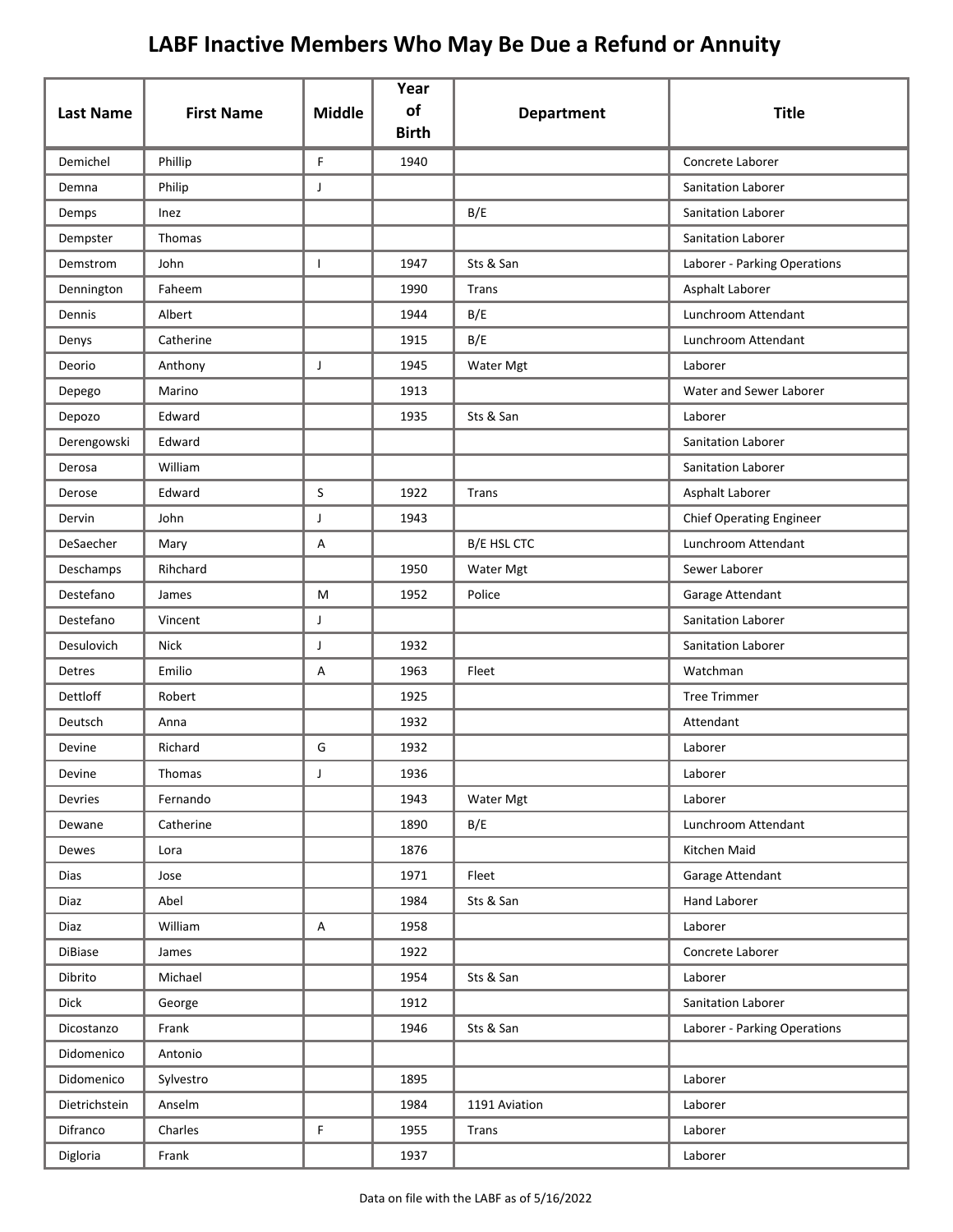| <b>Last Name</b> | <b>First Name</b> | <b>Middle</b> | Year<br>of<br><b>Birth</b> | <b>Department</b>       | <b>Title</b>        |
|------------------|-------------------|---------------|----------------------------|-------------------------|---------------------|
| Digustino        | Dennis            | $\mathsf C$   | 1943                       |                         | Sanitation Laborer  |
| Diiorio          | Emilio            |               | 1891                       |                         | Laborer             |
| Dilday           | Zola              | M             | 1920                       | B/E                     | Lunchroom Attendant |
| Dillon           | Anna              |               | 1893                       | B/E                     | Lunchroom Attendant |
| Dillon           | Edward            |               | 1952                       |                         |                     |
| Dillon           | Margaret          |               | 1902                       | B/E                     | Lunchroom Attendant |
| Dillon           | Robert            | N             | 1953                       | Trans                   | Asphalt Laborer     |
| Dinardi          | Ignazio           |               | 1937                       | Sts & San               | Laborer             |
| Dindia           | Frank             | Α             | 1954                       | Sts & San               | Laborer             |
| Dinicola         | John              |               | 1893                       |                         | Laborer             |
| <b>Dinnis</b>    | Charles           | $\mathsf{T}$  | 1960                       |                         | Laborer             |
| Dino             | Paul              |               |                            |                         | Sanitation Laborer  |
| Dinwiddie        | Lois              |               | 1919                       | B/E                     | Lunchroom Attendant |
| Dioguardi        | Joseph            | M             | 1955                       | Sts & San               | <b>Tree Trimmer</b> |
| Diorio           | Mary              | J             | 1919                       | B/E                     | Lunchroom Attendant |
| Dipadova         | William           |               | 1900                       |                         | Laborer             |
| Dipaolo          | Mario             | G             | 1947                       | Trans                   | <b>Tree Trimmer</b> |
| Dishman          | Lee               |               | 1939                       |                         | Laborer             |
| Distasio         | Constantine       |               |                            |                         | Sanitation Laborer  |
| Distasio         | Mary              |               | 1924                       |                         | Sanitation Laborer  |
| Ditusa           | Donald            | G             | 1950                       | Sts & San               | Laborer             |
| Divito           | Frank             |               | 1933                       |                         | Sanitation Laborer  |
| Divito           | Michael           | В             | 1951                       | Trans                   | Motor Truck Driver  |
| Divito           | Ronald            | М             | 1951                       | Trans                   | Raker               |
| Divivo           | Carlo             |               |                            |                         | Sanitation Laborer  |
| Dixon            | Arthur            |               | 1925                       | Sts & San               | Laborer             |
| Dixon            | Edward            |               | 1938                       | B/E                     | Lunchroom Attendant |
| Dixon            | Inez              |               | 1919                       | B/E                     | Sanitation Laborer  |
| Dixon            | P                 | J             |                            |                         | Sanitation Laborer  |
| Dizadaro         | Ethel             |               | 1915                       | B/E                     | Lunchroom Attendant |
| Dobbins          | Estella           |               | 1915                       | B/E                     | Lunchroom Attendant |
| <b>Dobbins</b>   | Wallace           |               | 1936                       | B/E                     | Sanitation Laborer  |
| Dobbs            | John              | W             | 1921                       | B/E                     | Lunchroom Attendant |
| Doby             | James             | N             | 1962                       | Office Of Budget & Mgmt | Sewer Laborer       |
| Dodero           | Alfonso           |               |                            |                         |                     |
| Doherty          | Agnes             | M             | 1918                       | B/E                     | Lunchroom Attendant |
| Dohoney          | Charles           | E             | 1937                       | Sts & San               | Laborer             |
| Dolas            | Peter             |               | 1913                       |                         | Park Laborer        |
| Dolson           | Edith             |               |                            | B/E                     | Lunchroom Attendant |
| Dombrowski       | Connie            | M             | 1932                       |                         | Garage Attendant    |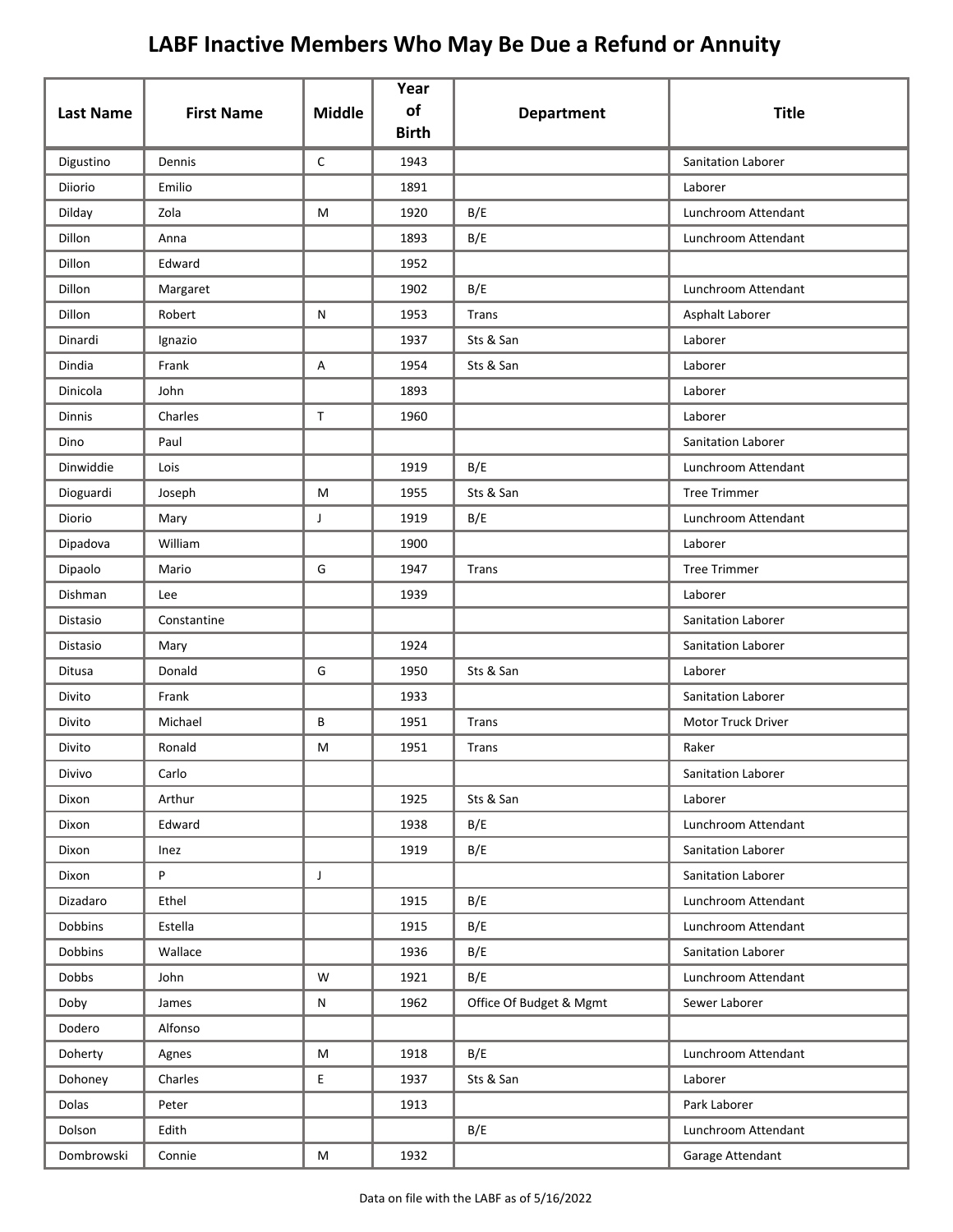| <b>Last Name</b> | <b>First Name</b> | <b>Middle</b> | Year<br>of<br><b>Birth</b> | <b>Department</b>     | <b>Title</b>                    |
|------------------|-------------------|---------------|----------------------------|-----------------------|---------------------------------|
| <b>Domek</b>     | Alice             |               | 1918                       | B/E                   | Lunchroom Attendant             |
| Domico           | Peter             | P             | 1941                       |                       |                                 |
| Donald           | Joseph            |               | 1922                       | Sts & San             | Laborer                         |
| Donato           | Anthony           |               | 1919                       |                       | Laborer                         |
| Donofrio         | Oliva             |               | 1911                       | B/E                   | Lunchroom Attendant             |
| Donofrio         | Rose              |               |                            | <b>B/E HSL Austin</b> | Lunchroom Attendant             |
| Donohue          | Marianne          |               | 1889                       | B/E                   | Lunchroom Attendant             |
| Donohue          | Thomas            |               |                            |                       | Sanitation Laborer              |
| Donovan          | Robert            | E             | 1927                       | Sts & San             |                                 |
| Dooley           | Kelley            | G             | 1968                       | <b>Trans</b>          | Asphalt Laborer                 |
| Dooley           | Mary              | E             |                            | B/E 12                |                                 |
| Doornbosch       | Eileen            | F             | 1913                       |                       | Hosp. Helper                    |
| Doran            | John              | $\mathsf T$   | 1935                       |                       |                                 |
| Dore             | William           | H             | 1939                       |                       | Park Laborer                    |
| Dorgan           | Michael           | J             | 1916                       | 3308 Sts. & San       | Laborer                         |
| Doria            | Guarino           |               |                            |                       | Sanitation Laborer              |
| Dorsey           | Andre             | D             | 1990                       | Sts & San             | General Laborer                 |
| Dorsey           | Robert            | Κ             | 1946                       | Sts & San             | Sanitation Laborer              |
| Dostal           | <b>Betty</b>      |               | 1899                       | B/E                   | Lunchroom Attendant             |
| Dote             | Alphonse          |               |                            |                       | Sanitation Laborer              |
| Douglas          | Albert            |               | 1939                       | Sts & San             | Laborer                         |
| Douglas          | David             |               | 1959                       | Sts & San             | Laborer                         |
| Douglas          | Emma              |               | 1917                       | B/E                   | <b>Tree Trimmer</b>             |
| Douglas          | Ethelyn           |               | 1918                       | B/E                   | Lunchroom Attendant             |
| Douglas          | John              | L             | 1930                       | B/E                   | Porter                          |
| Douglas          | Katie             | L             | 1919                       |                       | <b>Tree Trimmer</b>             |
| Dow              | Caroline          |               | 1900                       | B/E                   | Lunchroom Attendant             |
| Dow              | Louis             | E             | 1958                       | <b>Trans</b>          | Asphalt Laborer                 |
| Dowling          | Thomas            |               | 1946                       | Water Mgt             | Sewer Laborer                   |
| Downey           | Frank             | $\mathsf T$   | 1955                       | Sts & San             | Laborer                         |
| Downing          | Walter            |               | 1962                       | Sts & San             | Laborer                         |
| Downs            | Mary              |               | 1890                       | B/E                   | Lunchroom Attendant             |
| Doyle            | Anthony           | J             | 1944                       | Police                | Garage Attendant                |
| Doyle            | Doris             |               | 1915                       | B/E                   | Sanitation Laborer              |
| Doyle            | Frank             |               |                            |                       | Sanitation Laborer              |
| Doyle            | John              |               | 1864                       |                       | Laborer                         |
| Doyle            | Michael           |               | 1947                       | Sts & San             | Laborer                         |
| Doyle            | Modesta           |               | 1915                       | B/E                   | Lunchroom Attendant             |
| Doyle            | Richard           |               |                            |                       | Sanitation Laborer              |
| Doyle            | Terrence          | ${\sf R}$     | 1957                       | Sts & San             | Laborer (Bureau of Electricity) |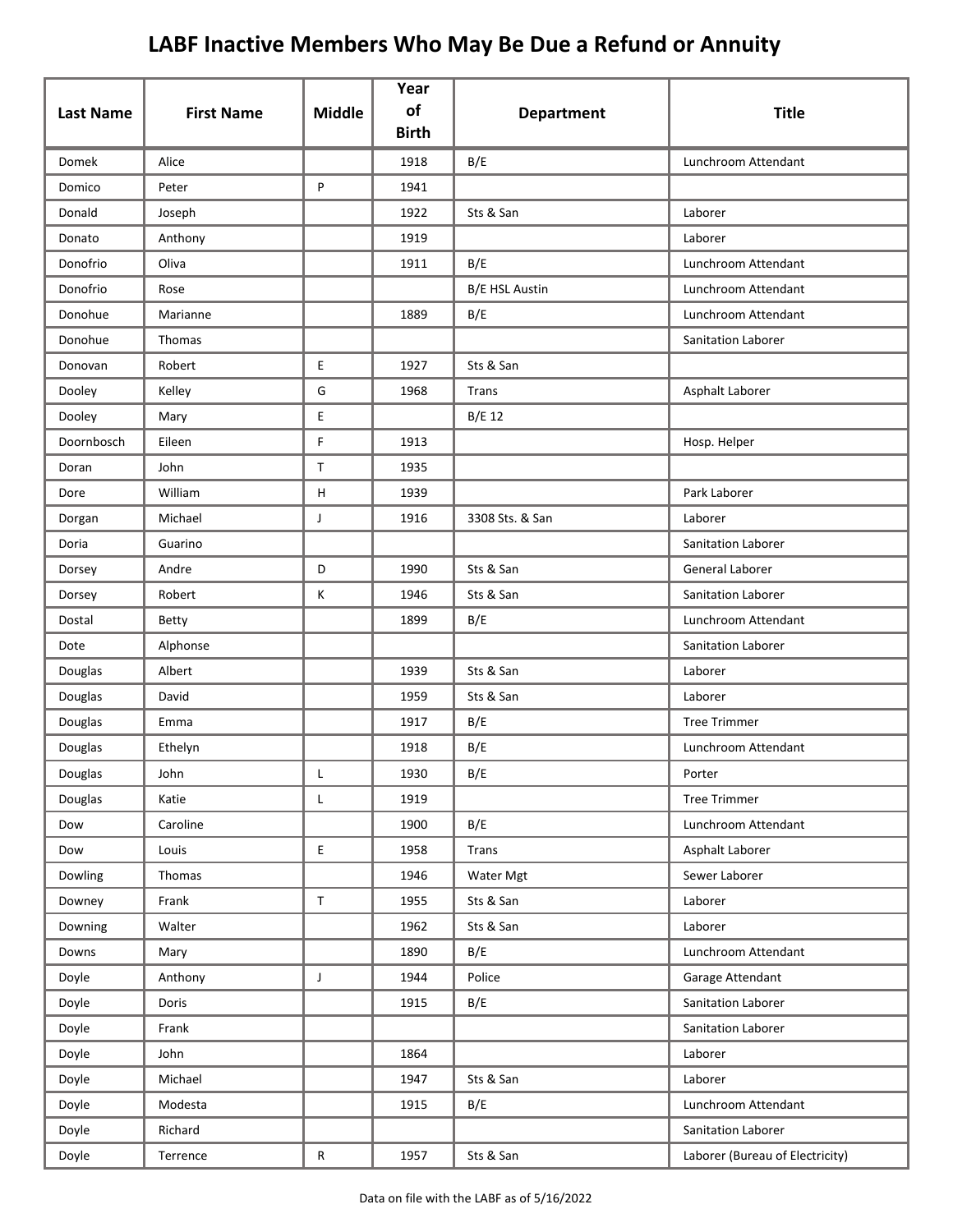| <b>Last Name</b> | <b>First Name</b>    | <b>Middle</b> | Year<br>of   | <b>Department</b> | <b>Title</b>              |
|------------------|----------------------|---------------|--------------|-------------------|---------------------------|
|                  |                      |               | <b>Birth</b> |                   |                           |
| Doyle            | Thomas               | J             |              |                   |                           |
| Dozier           | Alfred               | Г             | 1953         | B/E               | <b>B/E</b> Employee       |
| Dozier           | Herticene            |               |              | B/E HSL           | Sanitation Laborer        |
| Dozier           | Leroy                |               |              |                   | Sanitation Laborer        |
| Draeger          | Charlotte            |               | 1917         | B/E               | <b>Sanitation Laborer</b> |
| Drake            | Geraldine            |               | 1922         |                   | <b>Tree Trimmer</b>       |
| Drake            | Martha               |               | 1917         | B/E               | Lunchroom Attendant       |
| Draper           | Freda                |               | 1907         | B/E               | Lunchroom Attendant       |
| Draper           | Loren                |               | 1909         |                   | Sewers Laborer            |
| Draper           | Mardell              |               | 1896         | B/E               | Lunchroom Attendant       |
| Drapinski        | Timothy              |               | 1946         |                   | Laborer                   |
| Drayton          | Douglas              | D             | 1949         |                   | Forestry Worker           |
| Dreisbach        | Hilde                |               | 1923         | B/E               | Lunchroom Attendant       |
| Dresden          | Anna                 |               | 1910         | B/E               | Lunchroom Attendant       |
| Drever           | Joseph               | R             | 1940         | 3801 Forestry     | Laborer                   |
| Drew             | Anna                 |               |              | B/E HSL           |                           |
| Drew             | Louis                |               | 1944         | Sts & San         | Laborer                   |
| Drewganis        | Nicholas             | P             | 1934         | 3801 Parks        | Laborer                   |
| Drews            | Eugene               |               | 1936         | Aviation          | Laborer                   |
| Drexler          | Jesse                |               | 1907         |                   | Laborer                   |
| Driscoll         | Anastasia            |               | 1905         | B/E               | Lunchroom Attendant       |
| Driver           | Essie                | R             | 1929         | B/E               | Lunchroom Attendant       |
| Driver           | Willie               | С             | 1921         | B/E               | Lunchroom Attendant       |
| Dronan           | Robert               |               |              |                   |                           |
| Drudov           | Joseph               |               |              |                   | Sanitation Laborer        |
| Dubose           | Charles              |               | 1927         | <b>BOE</b>        | Lunchroom Attendant       |
| Dubose           | Herman               |               | 1926         |                   | Laborer                   |
| Duckins          | Frank                |               |              |                   | Sanitation Laborer        |
| Duckworth        | Bobby                | C             | 1930         | B/E               | Lunchroom Attendant       |
| Duda             | Elizabeth            |               | 1905         | B/E               | Lunchroom Attendant       |
| Dudeck           | Doris                |               | 1915         | B/E               | Lunchroom Attendant       |
| Dudek            | Laverne              |               | 1922         | B/E HSL Lane High | Lunchroom Attendant       |
| Dudley           | <b>Edgar Cordell</b> | С             | 1961         | Sts & San         | Sanitation Laborer        |
| Dudzinski        | Paul                 | R             | 1967         | Trans             | <b>MTD</b>                |
| Duff             | Patrick              | G             | 1951         | Sts & San         | Laborer                   |
| Duffy            | James                | $\mathsf T$   | 1946         | Sts & San         | Laborer                   |
| Duffy            | John                 | J             | 1954         | Sts & San         | Laborer                   |
| Duffy            | Mary                 |               |              | B/E HSL           | Sanitation Laborer        |
| Duffy            | Mary                 |               | 1915         | B/E               | Lunchroom Attendant       |
| Duffy            | Thomas               | M             | 1943         |                   | Laborer                   |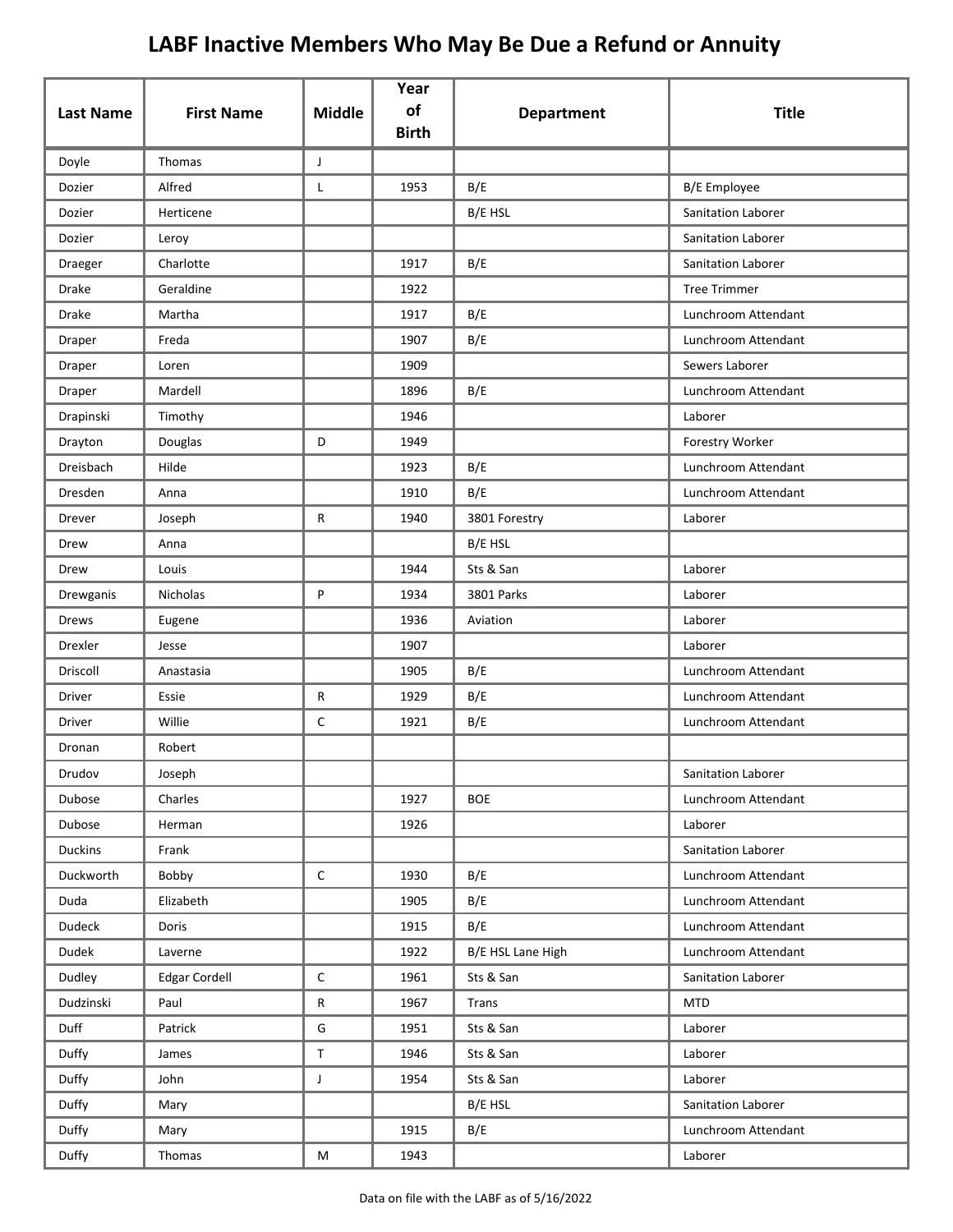| <b>Last Name</b> | <b>First Name</b>    | <b>Middle</b> | Year<br>of<br><b>Birth</b> | <b>Department</b> | <b>Title</b>          |
|------------------|----------------------|---------------|----------------------------|-------------------|-----------------------|
| Duffy            | Velma                | F             | 1925                       | B/E HSL Senn      | Lunchroom Attendant   |
| Dugan            | Dorothy              |               | 1916                       | B/E               | Lunchroom Attendant   |
| Dugdale          | Edward               |               | 1945                       |                   |                       |
| Duke             | John                 | P             |                            | Sts & San         | Laborer               |
| Dulkowski        | Julia                |               | 1905                       | B/E               | Lunchroom Attendant   |
| Dumlao           | Elaine               |               | 1919                       | B/E               | Lunchroom Attendant   |
| Dundas           | Charles              |               | 1893                       |                   | Sewer Laborer         |
| Dunitz           | Nelson               |               | 1947                       |                   | Sanitation Laborer    |
| Dunkle           | Raymond              | В             | 1947                       | Water Mgt         | Park Laborer          |
| Dunlap           | Anthony              | $\mathsf{V}$  | 1986                       | Water Mgt         | Laborer Apprentice    |
| Dunn             | Freddie              |               | 1953                       |                   | Asphalt Laborer       |
| Dunne            | <b>Cyril Patrick</b> |               | 1944                       | Water Mgt         | Sewer Laborer         |
| Dunne            | Timothy              |               | 1887                       | 4230 W.P.X        | Laborer               |
| Dunskis          | Gunars               |               | 1955                       | Sts & San         | Laborer               |
| Dunworth         | Eugene               | J             | 1945                       | Forestry 3801     | Park Laborer          |
| Duplessis        | Mario                |               | 1946                       | B/E HSL           | Lunchroom Attendant   |
| Durack           | Margaret             |               | 1910                       | B/E               | Lunchroom Attendant   |
| Durand           | Tom                  |               | 1955                       | Sts & San         | Laborer               |
| Durkart          | Robert               | L             | 1949                       | Sts & San         | Laborer               |
| Durns            | Eligh                |               | 1927                       | Sts & San         | Laborer               |
| Duse             | Paul                 |               | 1915                       |                   | Laborer               |
| Duvall           | George               |               | 1917                       | Water Mgt         | Laborer               |
| Dvoracek         | Anton                |               |                            | 3448 & 3253       | Auto Washer & Greaser |
| Dvorak           | Claire               |               | 1915                       | <b>BOE</b>        | Lunchroom Attendant   |
| Dworakowsk       | John                 | W             | 1911                       | Sts & San         | Laborer               |
| Dwyer            | John                 |               | 1907                       |                   | Laborer               |
| Dwyer            | John                 | J             | 1899                       |                   | Laborer               |
| Dwyer            | Margaret             |               | 1912                       | B/E               | Lunchroom Attendant   |
| Dwyer            | Martin               |               | 1938                       |                   | Laborer               |
| Dye              | Lillie               | M             | 1923                       | B/E               | Lunchroom Attendant   |
| Dyer             | David                |               | 1934                       | B/E               | Lunchroom Attendant   |
| Dykla            | Michael              | A             | 1960                       | Sts & San         | Laborer               |
| Dylong           | Edward               |               |                            |                   | Sanitation Laborer    |
| Dziubczynski     | Dorothy              |               | 1919                       | B/E               | Lunchroom Attendant   |
| Eagle            | Lee                  |               | 1915                       |                   | Asphalt Helper        |
| Earley           | Everett              |               | 1943                       | Forestry 3801     | Laborer               |
| Earley           | John                 | M             | 1948                       | Sts & San         | Laborer               |
| Early            | Patrick              |               | 1892                       |                   | Park Laborer          |
| Early            | Walter               | R             | 1932                       | B/E               | Lunchroom Attendant   |
| Early            | William              |               | 1906                       | 3341/3345         | Laborer               |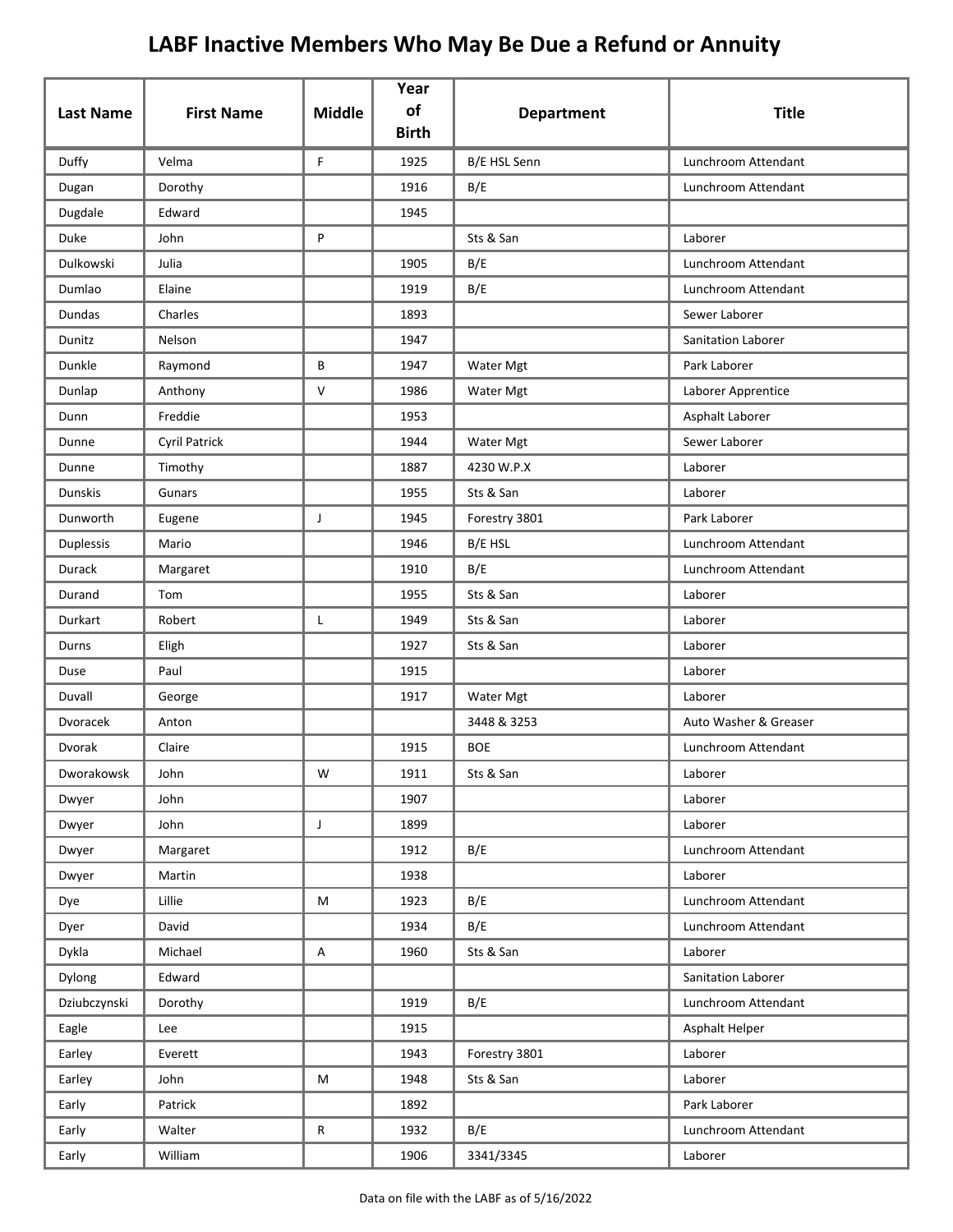| <b>Last Name</b> | <b>First Name</b> | <b>Middle</b> | Year<br>of   | <b>Department</b>     | <b>Title</b>                 |
|------------------|-------------------|---------------|--------------|-----------------------|------------------------------|
|                  |                   |               | <b>Birth</b> |                       |                              |
| Easterling       | Delores           |               |              | B/E                   | Lunchroom Attendant          |
| Easton           | Louis             |               | 1944         | Water Mgt             | Laborer                      |
| Eberhardt        | Chauncey          |               | 1924         | Police                | <b>Custodial Worker</b>      |
| Echeverria       | Rudy              | $\mathbf{I}$  | 1966         | Sts & San             | Sanitation Laborer           |
| Echols           | Reno              | V             | 1930         | 3439/3325/4231        |                              |
| Eckel            | Ernie             |               | 1898         | 3801 Forestry         | Sanitation Laborer           |
| Eckert           | Angeline          | М             |              | B/E 12                | Lunchroom Attendant          |
| Eddings          | Marshall          |               | 1950         | Sts & San             | <b>Hand Laborer</b>          |
| Edenhofer        | Arthur            | R             | 1958         | Sts & San             | Laborer                      |
| Edgeson          | Octavia           |               | 1962         | Sts & San             | <b>Hand Laborer</b>          |
| Edmonds          | McKinley          |               |              |                       | Laborer                      |
| Edwards          | <b>Bernice</b>    |               | 1919         | B/E                   | Lunchroom Attendant          |
| Edwards          | Charles           |               | 1944         | Sts & San             | Sanitation Laborer           |
| Edwards          | James             | Н             | 1950         | Water Mgt             | Laborer                      |
| Edwards          | Kenneth           | $\mathsf{C}$  | 1960         |                       | Laborer                      |
| Edwards          | Mattie            |               | 1933         | <b>B/E 23 D&amp;E</b> | Lunchroom Attendant          |
| Edwards          | Phillip           |               | 1958         |                       | Laborer                      |
| Edwards          | Ruthie            |               |              | B/E HSL Carver        | Lunchroom Attendant          |
| Egilske          | Frank             |               | 1944         |                       | Hospital Maintainence Man    |
| Eichof           | Charlotte         |               | 1910         | <b>BOE</b>            | Lunchroom Attendant          |
| Eiermann         | Chas              |               |              |                       | Sanitation Laborer           |
| Eismann          | Carl              |               |              |                       | Sanitation Laborer           |
| Elder            | Irlon             |               | 1901         | <b>Public Health</b>  |                              |
| Eley             | Vernon            |               | 1953         | Sts & San             | Laborer                      |
| Eliasen          | Rose              |               |              | B/E                   | Sanitation Laborer           |
| Elkin            | Harold            | J             | 1904         |                       | Laborer                      |
| Eller            | Anna              |               | 1894         | B/E                   | Lunchroom Attendant          |
| Ellett           | Billy             | B             | 1946         | Sts & San             | Laborer - Parking Operations |
| Ellicott         | Bernard           |               | 1918         |                       | Laborer                      |
| Ellis            | Mabel             |               | 1916         |                       | <b>Hospital Helper</b>       |
| Ellis            | Sallye            |               | 1921         | B/E                   | Lunchroom Attendant          |
| Ellison          | Joseph            | $\mathsf C$   | 1952         | Water Mgt             | Sewer Laborer                |
| Elmer            | Patrick           |               | 1960         | Sts & San             | Laborer                      |
| Elston           | Dennis            |               |              |                       | Sanitation Laborer           |
| Elston Jr        | Roger             |               | 1947         | Sts & San             | Laborer                      |
| Emady            | Helen             |               | 1911         | B/E                   | Sanitation Laborer           |
| Embry            | Ronald            | E             | 1949         | Sts & San             | Laborer                      |
| Engel            | Benjamin          | $\sf A$       | 1934         |                       | Sanitation Laborer           |
| English          | Kenneth           | L             | 1951         | Sts & San             | Laborer                      |
| English          | Leroy             |               | 1938         |                       | Ward Superintendent          |